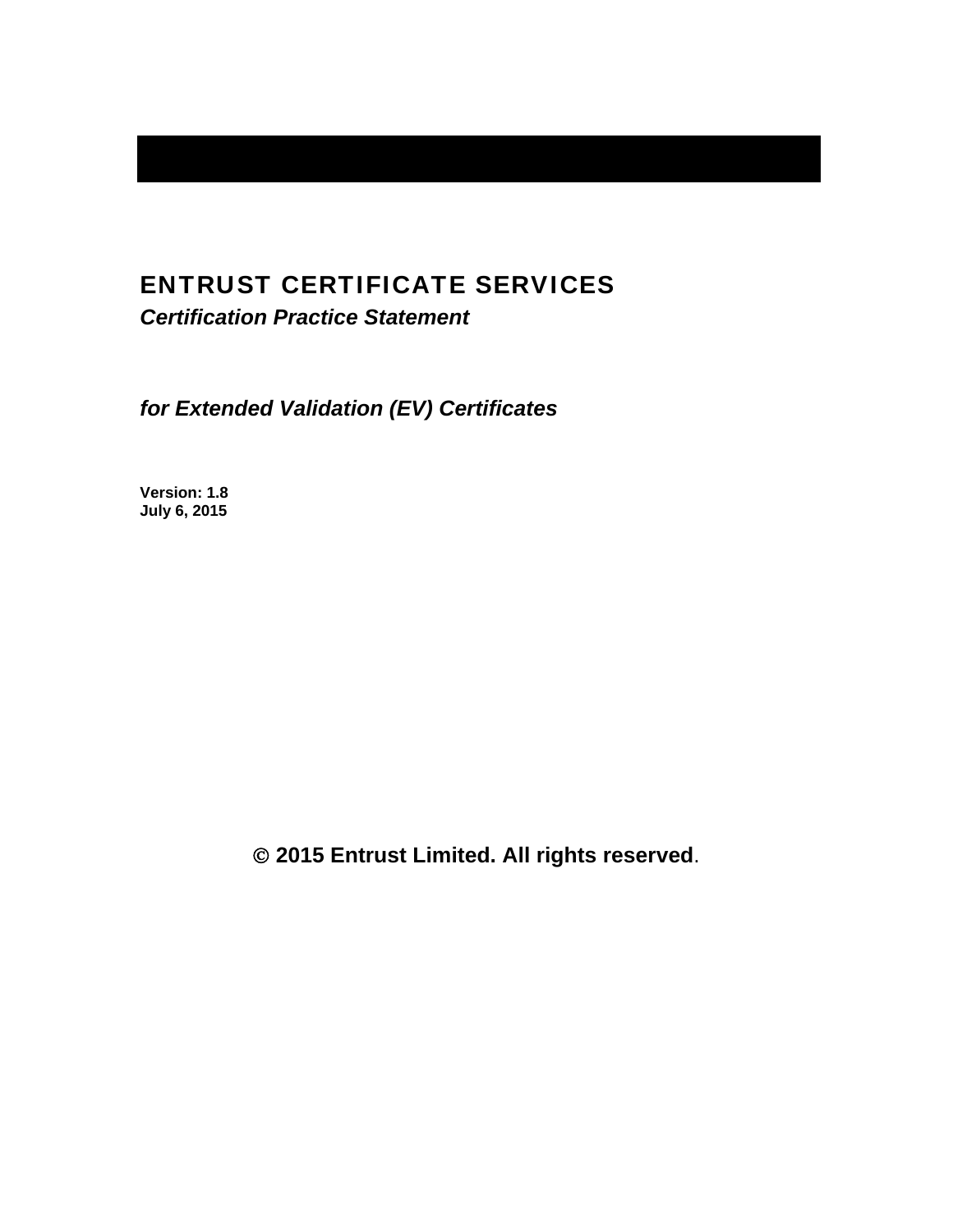# **Revision History**

| Issue | Date               | Changes in this Revision                         |  |  |
|-------|--------------------|--------------------------------------------------|--|--|
|       |                    |                                                  |  |  |
| 1.0   | November 30, 2006  | Initial version.                                 |  |  |
| 1.01  | January 11, 2007   | <b>Initial Release</b>                           |  |  |
| 1.02  | August 1, 2007     | Update to implement EV Guidelines v1.0 and       |  |  |
|       |                    | <b>OCSP</b> data requirements                    |  |  |
| 1.1   | September 24, 2008 | Revision to routine rekey and key changeover.    |  |  |
|       |                    | Other minor revisions having no substantive      |  |  |
|       |                    | impact.                                          |  |  |
| 1.2   | December 3, 2009   | Revisions to add additional application software |  |  |
|       |                    | vendors and relying parties as third party       |  |  |
|       |                    | beneficiaries. Deleted Subscriber notice         |  |  |
|       |                    | requirements. Added Non-Commercial Entities to   |  |  |
|       |                    | end-entity types. Added Certificate Profiles.    |  |  |
|       |                    | Other minor revisions having no substantive      |  |  |
|       |                    | impact.                                          |  |  |
| 1.3   | February 28, 2011  | Updated disaster recovery requirements and other |  |  |
|       |                    | minor changes having no substantive impact.      |  |  |
| 1.4   | June 25, 2012      | Update for compliance to Baseline Requirements   |  |  |
|       |                    |                                                  |  |  |
| 1.5   | December 1, 2013   | Update for inclusion of data controls for        |  |  |
|       |                    | certificate renewal, support for smartcards, and |  |  |
|       |                    | subordinate CA certificates                      |  |  |
| 1.6   | March 4, 2014      | <b>Change to Loss Limitations</b>                |  |  |
| 1.7   | April 6, 2015      | Updated PKI hierarchy, SHA-2, added Certificate  |  |  |
|       |                    | Transparency and Certification Authority         |  |  |
|       |                    | Authorization                                    |  |  |
| 1.8   | July 6, 2015       | <b>Update for EV Code Signing</b>                |  |  |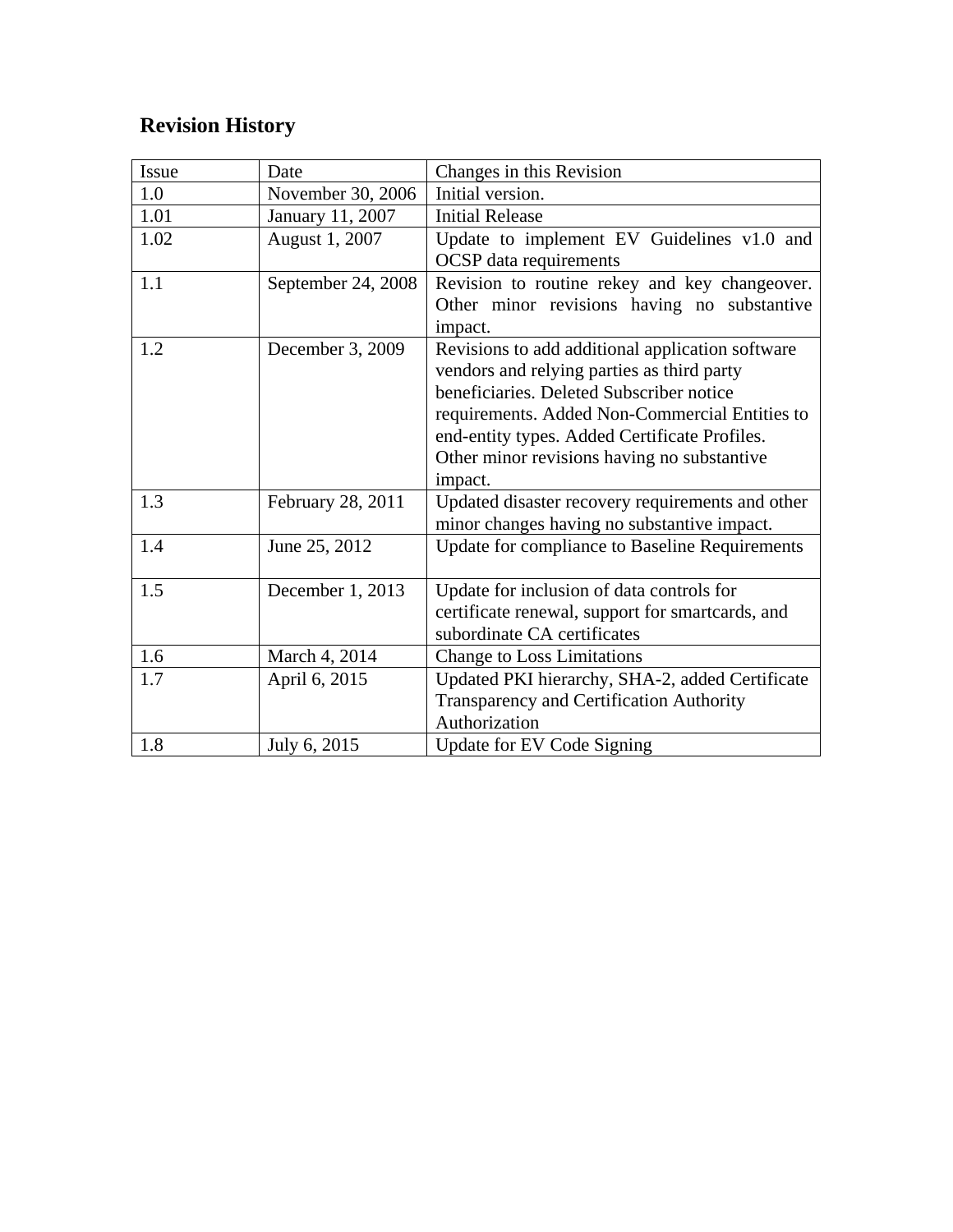# **TABLE OF CONTENTS**

| 1. |                |  |  |  |
|----|----------------|--|--|--|
|    | 1.1            |  |  |  |
|    | 1.2            |  |  |  |
|    | 1.2.1          |  |  |  |
|    | 1.2.2          |  |  |  |
|    | 1.3            |  |  |  |
|    | 1.3.1          |  |  |  |
|    | 1.3.2          |  |  |  |
|    | 1.3.3          |  |  |  |
|    | 1.3.4          |  |  |  |
|    | 1.4            |  |  |  |
|    | 1.4.1          |  |  |  |
|    | 1.4.2          |  |  |  |
| 2. |                |  |  |  |
|    | 2.1            |  |  |  |
|    | 2.1.1          |  |  |  |
|    | 2.1.2          |  |  |  |
|    | 2.1.3          |  |  |  |
|    | 2.1.4          |  |  |  |
|    | 2.1.5          |  |  |  |
|    | 2.2            |  |  |  |
|    | 2.2.1          |  |  |  |
|    | 2.2.2          |  |  |  |
|    | 2.3            |  |  |  |
|    | 2.3.1          |  |  |  |
|    | 2.3.2          |  |  |  |
|    | 2.3.3          |  |  |  |
|    | 2.4            |  |  |  |
|    | 2.4.1          |  |  |  |
|    | 2.4.2          |  |  |  |
|    | 2.4.3          |  |  |  |
|    | 2.5            |  |  |  |
|    | 2.5.1          |  |  |  |
|    | 2.5.2<br>2.5.3 |  |  |  |
|    | 2.5.4          |  |  |  |
|    | 2.5.5          |  |  |  |
|    |                |  |  |  |
|    | 2.6<br>2.6.1   |  |  |  |
|    | 2.6.2          |  |  |  |
|    | 2.6.3          |  |  |  |
|    | 2.6.4          |  |  |  |
|    | 2.7            |  |  |  |
|    | 2.7.1          |  |  |  |
|    | 2.7.2          |  |  |  |
|    |                |  |  |  |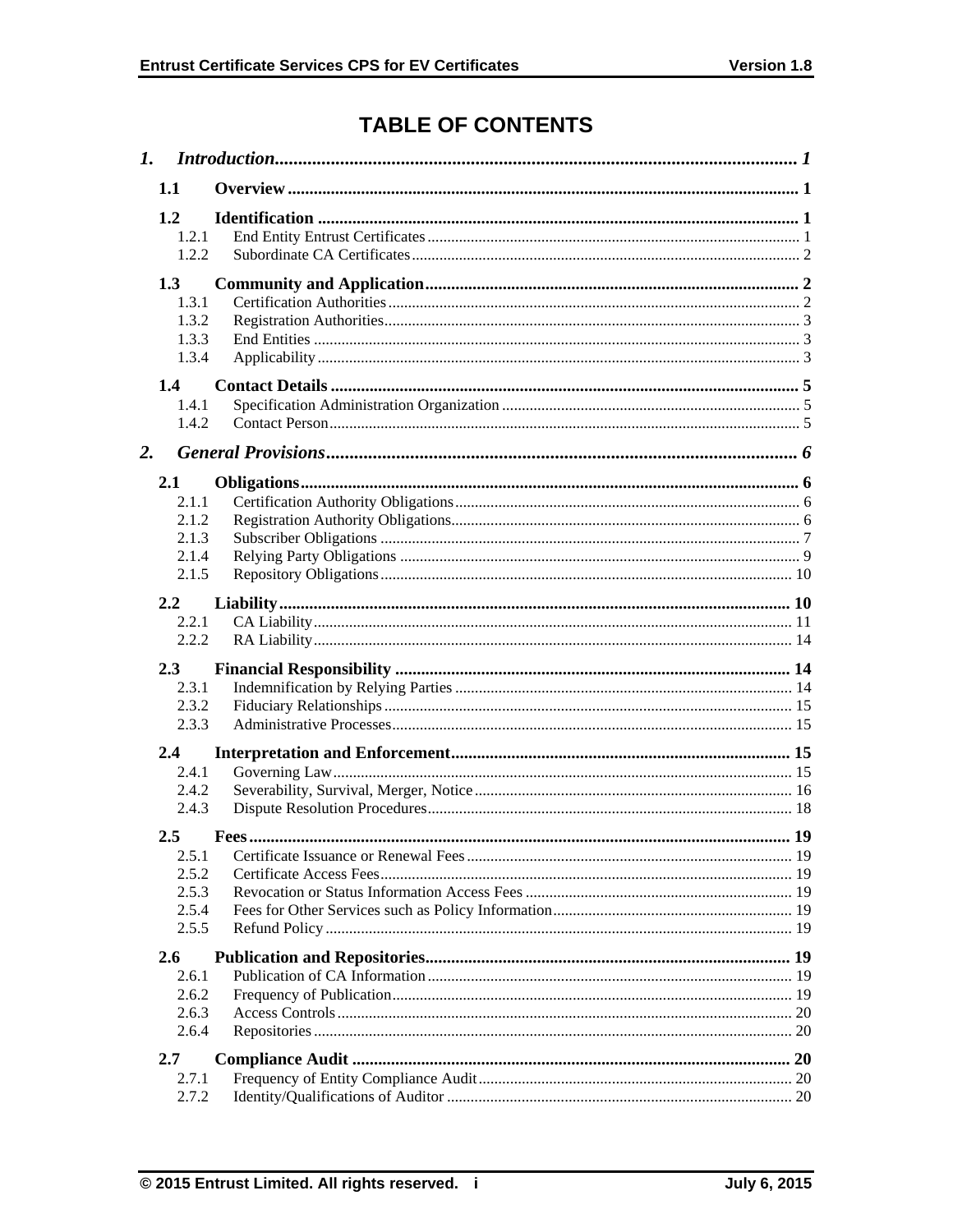|                      | 2.7.3          |  |
|----------------------|----------------|--|
|                      | 2.7.4          |  |
|                      | 2.7.5          |  |
|                      | 2.7.6          |  |
|                      | 2.8            |  |
|                      | 2.8.1          |  |
|                      | 2.8.2          |  |
|                      | 2.8.3          |  |
|                      | 2.8.4          |  |
|                      | 2.8.5          |  |
|                      | 2.8.6          |  |
|                      | 2.8.7          |  |
|                      | 2.9            |  |
| $\boldsymbol{\beta}$ |                |  |
|                      | <b>3.1</b>     |  |
|                      | 3.1.1          |  |
|                      | 3.1.2          |  |
|                      | 3.1.3          |  |
|                      | 3.1.4          |  |
|                      | 3.1.5          |  |
|                      | 3.1.6          |  |
|                      | 3.1.7          |  |
|                      | 3.1.8          |  |
|                      | 3.1.9          |  |
|                      | 3.1.10         |  |
|                      |                |  |
|                      | 3.2            |  |
|                      | 3.3            |  |
|                      | 3.4            |  |
| $\boldsymbol{4}$     |                |  |
|                      | 4.1            |  |
|                      | 4.1.1          |  |
|                      | 4.2            |  |
|                      | 4.2.1          |  |
|                      | 4.2.2          |  |
|                      | 4.2.3          |  |
|                      | 4.2.4          |  |
|                      | 4.2.5          |  |
|                      | 4.2.6          |  |
|                      | 4.2.7          |  |
|                      | 4.3            |  |
|                      | 4.4            |  |
|                      | 4.4.1          |  |
|                      | 4.4.2          |  |
|                      | 4.4.3          |  |
|                      | 4.4.4          |  |
|                      | 4.4.5<br>4.4.6 |  |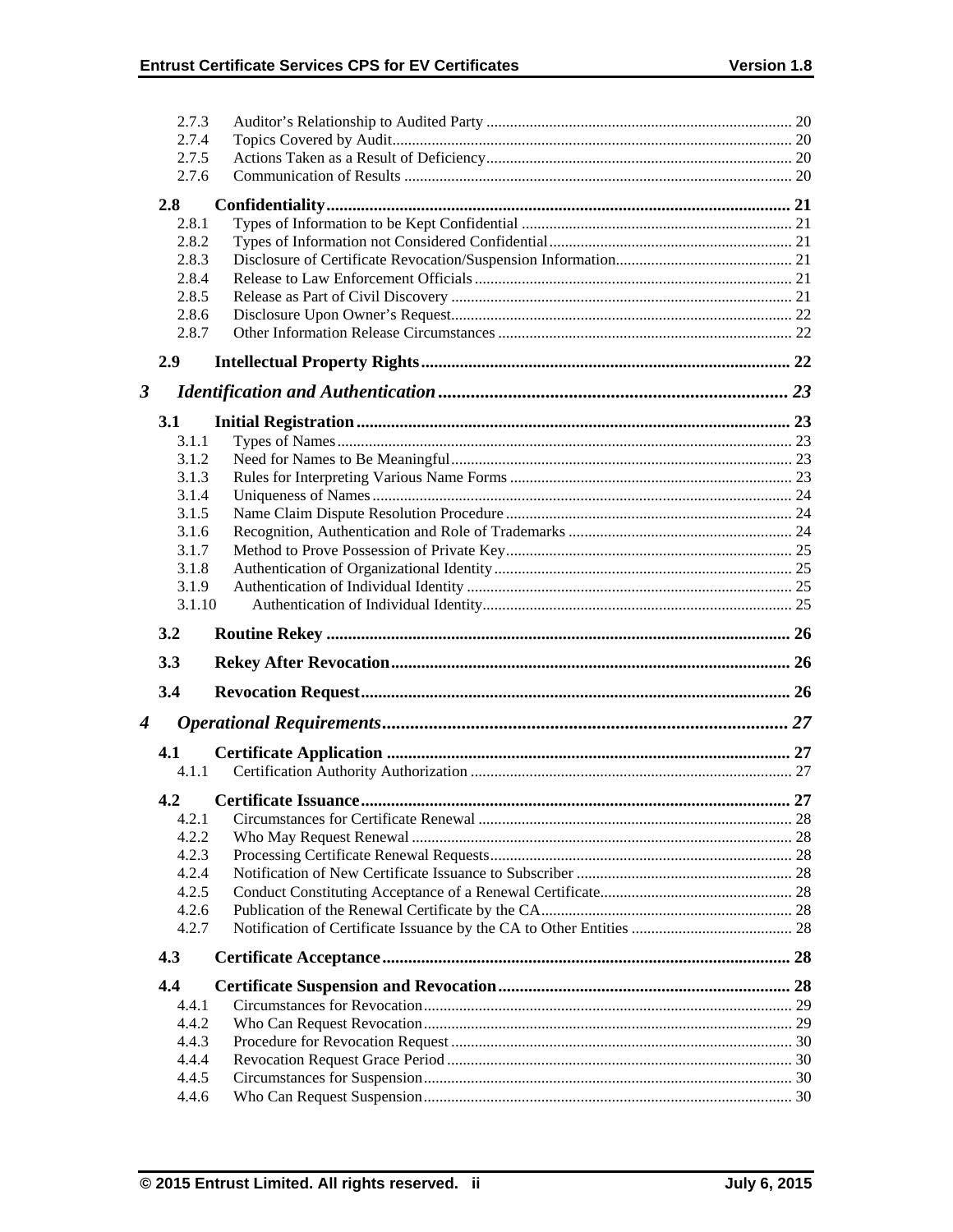|   | 4.4.7            |  |
|---|------------------|--|
|   | 4.4.8            |  |
|   | 4.4.9            |  |
|   | 4.4.10           |  |
|   | 4.4.11<br>4.4.12 |  |
|   | 4.4.13           |  |
|   | 4.4.14           |  |
|   | 4.4.15           |  |
|   | 4.5              |  |
|   | 4.6              |  |
|   | 4.7              |  |
|   | 4.8              |  |
|   | 4.9              |  |
| 5 |                  |  |
|   | 5.1              |  |
|   | 5.1.1            |  |
|   | 5.1.2            |  |
|   | 5.1.3            |  |
|   | 5.1.4            |  |
|   | 5.1.5            |  |
|   | 5.1.6            |  |
|   | 5.1.7            |  |
|   | 5.1.8            |  |
|   | 5.2              |  |
|   | 5.3              |  |
| 6 |                  |  |
|   | 6.1              |  |
|   | 6.1.1            |  |
|   | 6.1.2            |  |
|   | 6.1.3            |  |
|   | 6.1.4            |  |
|   | 6.1.5            |  |
|   | 6.1.6            |  |
|   | 6.1.7            |  |
|   | 6.1.8<br>6.1.9   |  |
|   | 6.2              |  |
|   | 6.2.1            |  |
|   | 6.2.2            |  |
|   | 6.2.3            |  |
|   |                  |  |
|   | 6.2.4            |  |
|   | 6.2.5            |  |
|   | 6.2.6            |  |
|   | 6.2.7            |  |
|   | 6.2.8<br>6.2.9   |  |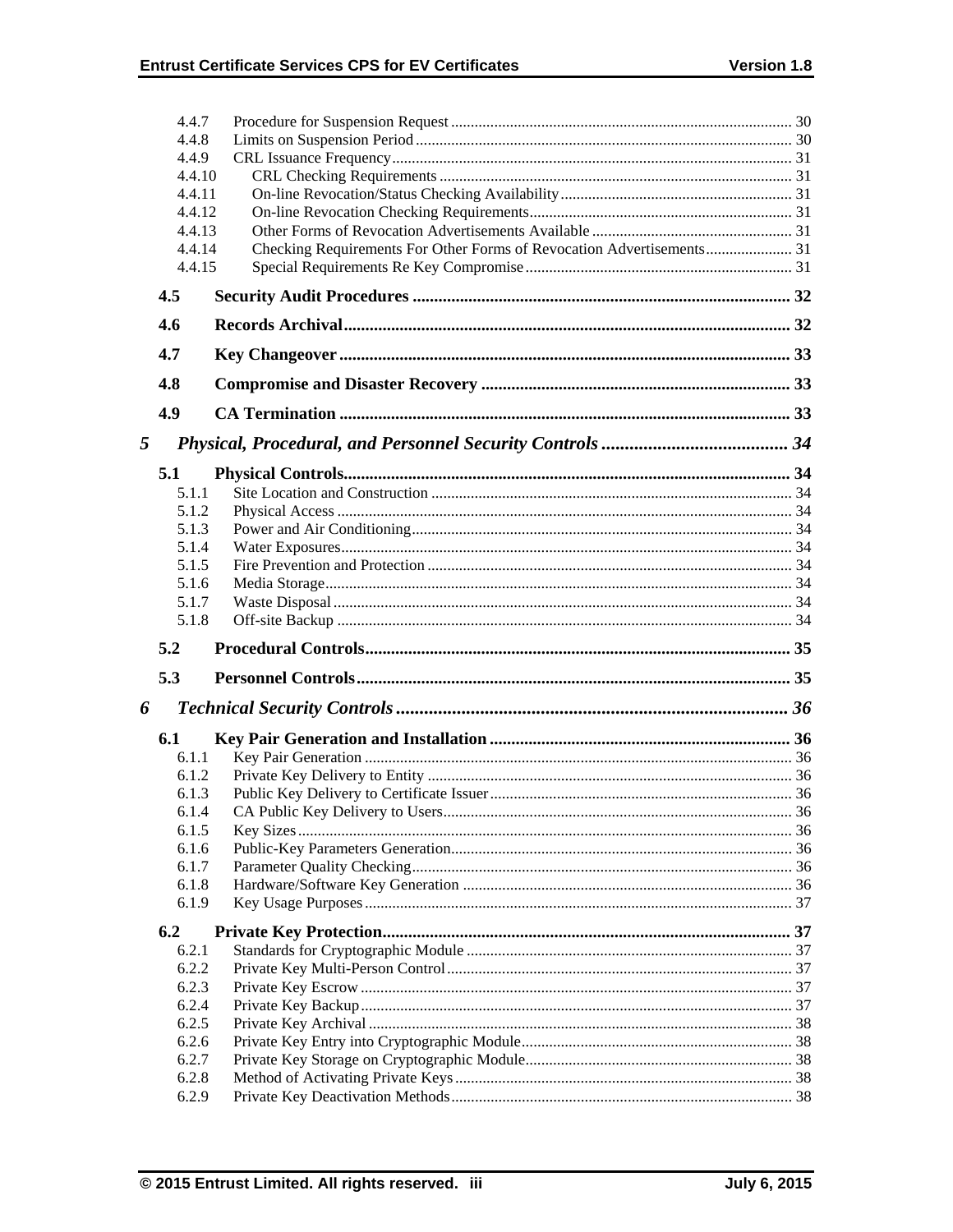|                | 6.2.10                         |                                                                                |  |
|----------------|--------------------------------|--------------------------------------------------------------------------------|--|
|                | 6.3                            |                                                                                |  |
|                | 6.4                            |                                                                                |  |
|                | 6.5                            |                                                                                |  |
|                | 6.6<br>6.6.1<br>6.6.2<br>6.6.3 |                                                                                |  |
|                | 6.7                            |                                                                                |  |
|                | 6.8                            |                                                                                |  |
|                | 6.9                            |                                                                                |  |
| $\overline{7}$ |                                |                                                                                |  |
|                | 7.1                            | 7.1.9 Processing Semantics for the Critical Certificate Policies Extension  41 |  |
|                | 7.2                            |                                                                                |  |
|                | 7.3                            |                                                                                |  |
|                | 7.4                            |                                                                                |  |
| 8              |                                |                                                                                |  |
|                | 8.1                            |                                                                                |  |
|                | 8.2                            |                                                                                |  |
|                | 8.3                            |                                                                                |  |
| 9              |                                |                                                                                |  |
| 10             |                                |                                                                                |  |
|                |                                |                                                                                |  |
|                |                                |                                                                                |  |
|                |                                |                                                                                |  |
|                |                                |                                                                                |  |
|                |                                |                                                                                |  |
|                |                                |                                                                                |  |
|                |                                |                                                                                |  |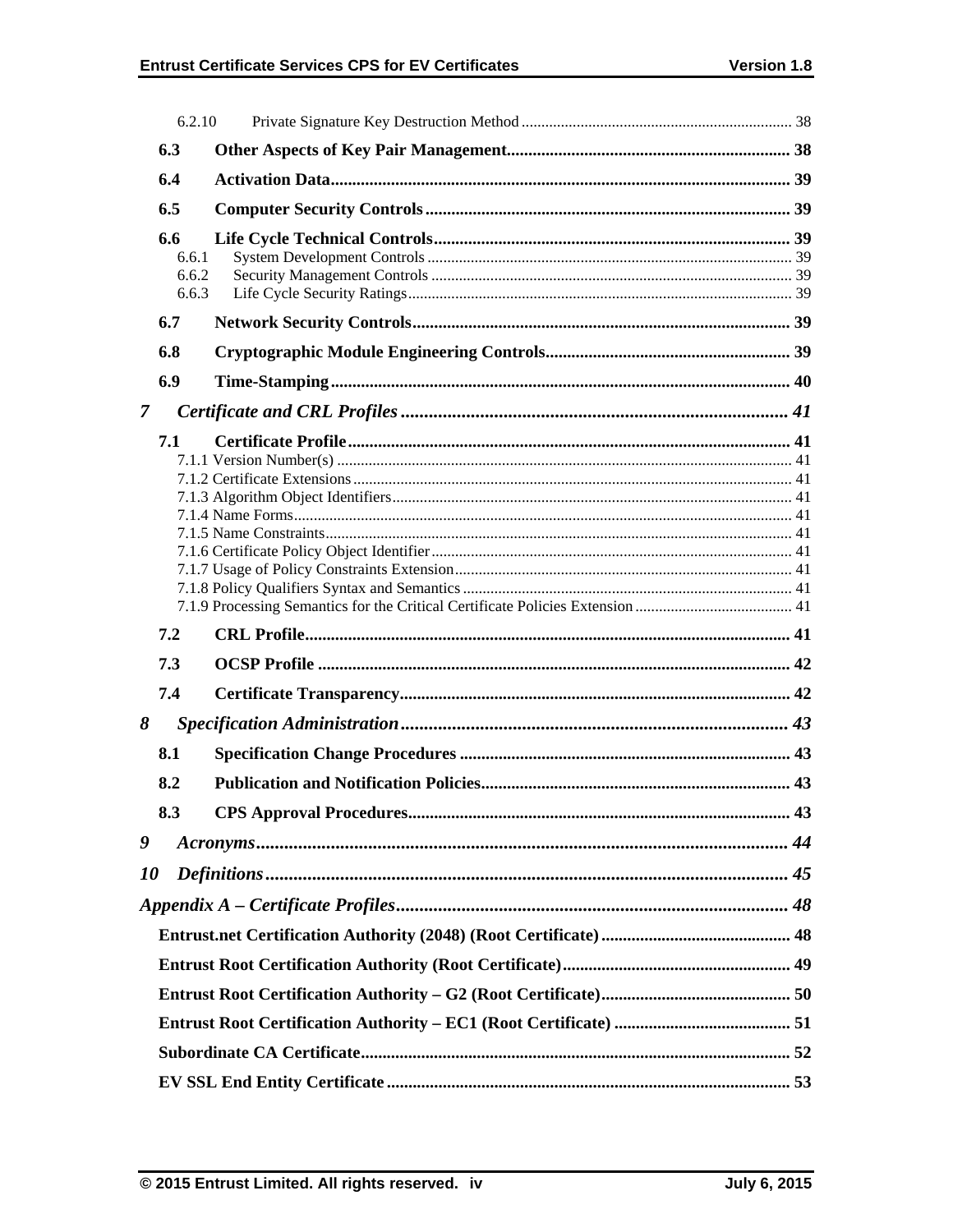|--|--|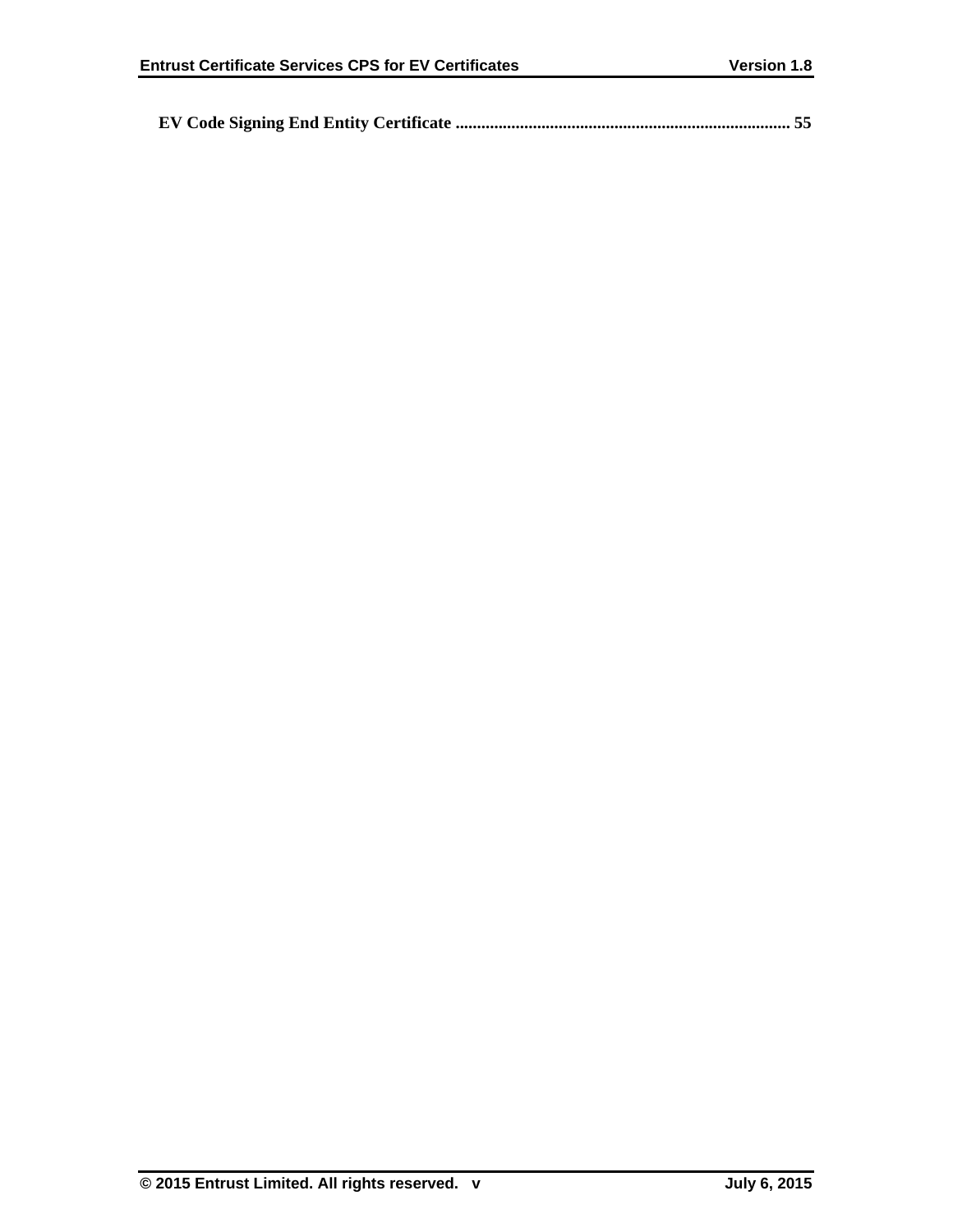# **1. Introduction**

Entrust Limited ("Entrust") uses Entrust's award winning Entrust Authority family of software products to provide standards-compliant digital certificates that enable more secure on-line communications.

The Entrust Certificate Services Certification Practice Statement for Extended Validation (EV) Certificates ("CPS") conforms to the current version of the following CA/Browser Forum documents published at http://www.cabforum.org:

- Guidelines for the Issuance and Management of Extended Validation Certificates ("EV SSL Guidelines")
- Guidelines for the Issuance and Management of Extended Validation Code Signing Certificates ("EV Code Signing Guidelines")
- Baseline Requirements for the Issuance and Management of Publicly-Trusted Certificates ("Baseline Requirements")

Note the EV SSL Guidelines and the EV Code Signing Guidelines will be referred to collectively as the EV Guidelines.

The EV Guidelines and the Baseline Requirements describe certain of the minimum requirements that a Certification Authority (CA) must meet in order to issue Extended Validation Certificates ("EV Certificates").

Subject Organization information from valid EV SSL Certificates may be displayed in a special manner by certain relying-party software applications (e.g., browser software) in order to provide users with a trustworthy confirmation of the identity of the entity that controls the website they are accessing.

In the event of any inconsistency between this CPS and the EV Guidelines, the EV Guidelines take precedence over this CPS.

## **1.1 Overview**

This CPS describes the practices and procedures of (i) the EV CAs, and (ii) RAs operating under the EV CAs. This CPS also describes the terms and conditions under which Entrust makes CA and Registration Authority (RA) services available in respect to EV Certificates. This CPS is applicable to all persons, entities, and organizations, including, without limitation, all Applicants, Subscribers, Relying Parties, Resellers, Co-marketers and any other persons, entities, or organizations that have a relationship with (i) Entrust in respect to EV Certificates and/or any services provided by Entrust in respect to EV Certificates, or (ii) any RAs operating under an EV CAs, or any Resellers or Co-marketers providing any services in respect to EV Certificates. This CPS is incorporated by reference into all EV Certificates issued by EV CAs. This CPS provides Applicants, Subscribers, Relying Parties, Resellers, Co-marketers and other persons, entities, and organizations with a statement of the practices and policies of the EV CAs and also of the RAs operating under the EV CAs. This CPS also provides a statement of the rights and obligations of Entrust, any third parties that are operating RAs under the EV CAs, Applicants, Subscribers, Relying Parties, Resellers, Co-marketers and any other persons, entities, or organizations that may use or rely on EV Certificates or have a relationship with an EV CA or a RA operating under an EV CA in respect to EV Certificates and/or any services in respect to EV Certificates.

# **1.2 Identification**

# **1.2.1 End Entity Entrust Certificates**

This document is called the Entrust Certificate Services Certification Practice Statement for Extended Validation Certificates.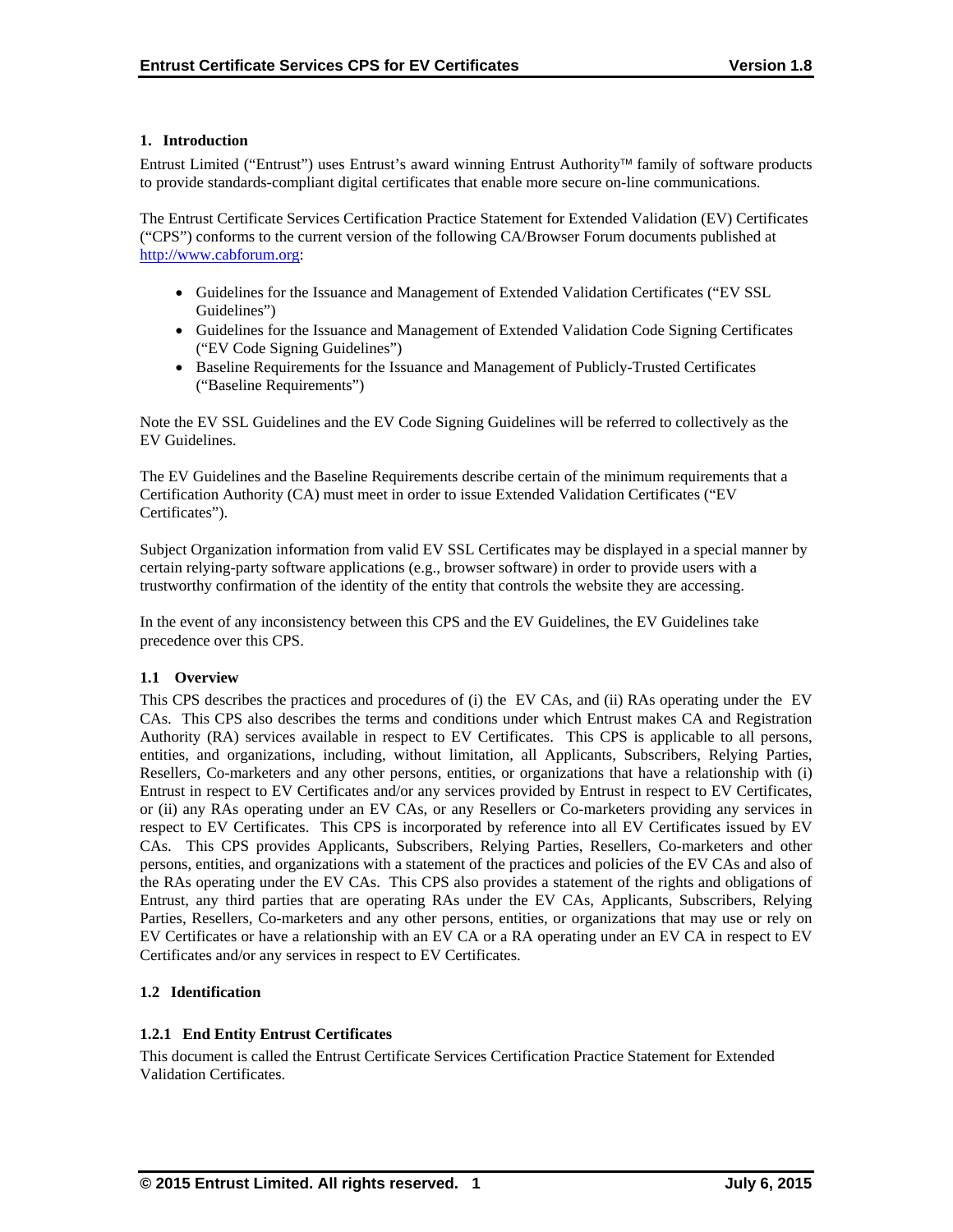Each EV Certificate issued by the EV CA to a Subscriber contains an Object Identifier (OID) defined by the EV CA in the certificate's certificatePolicies extension that:

- 1. indicates which EV CA policy statement (i.e. this CPS) relates to that certificate,
- 2. asserts the EV CA's adherence to and compliance with this CPS and the EV Guidelines, and which
- 3. by pre-agreement with Application Software Vendors, marks the certificate as being an EV Certificate.

The following OID has been registered by the EV CA for inclusion in EV Certificates. The OID indicates the EV Certificates meet the requirements of the EV Guidelines and the Baseline Requirements:

#### **2.16.840.1.114028.10.1.2**

## **1.2.2 Subordinate CA Certificates**

Subordinate CA Certificates issued to an Entrust CA will contain either the any policy OID or an OID identifying the specific policy for that CA.

#### **1.3 Community and Application**

#### **1.3.1 Certification Authorities**

In the EV public-key infrastructure, CAs may accept Certificate Signing Requests (CSRs) and Public Keys from Applicants whose identity has been verified as provided herein by an Entrust-operated RA or by an independent third-party RA operating under an EV CA. If an EV Certificate Application is verified, the verifying RA will send a request to an EV CA for the issuance of an EV Certificate. The EV CA will create an EV Certificate containing the Public Key and identification information contained in the request sent by the RA to that EV CA. The EV Certificate created in response to the request will be digitally signed by the EV CA.

The EV Certificate Authority Hierarchy consists of Roots and Issuing CAs:

#### Root CA:

Common Name: Entrust Root Certification Authority Subject Key Identifier: 68 90 e4 67 a4 a6 53 80 c7 86 66 a4 f1 f7 4b 43 fb 84 bd 6d Thumbprint (SHA-1): b3 1e b1 b7 40 e3 6c 84 02 da dc 37 d4 4d f5 d4 67 49 52 f9

> SSL/TLS Issuing CA: Common Name: Entrust Certification Authority - L1E Subject Key Identifier: 5b 41 8a b2 c4 43 c1 bd bf c8 54 41 55 9d e0 96 ad ff b9 a1 Thumbprint (SHA-1): 17 9a 76 96 db 43 22 81 3f 1c 95 72 b8 50 33 84 1d ec 02 0e

Root CA (SHA-2): Entrust Root Certification Authority – G2 Key Identifier: 6a 72 26 7a d0 1e ef 7d e7 3b 69 51 d4 6c 8d 9f 90 12 66 ab SHA-1 Thumbprint: 8c f4 27 fd 79 0c 3a d1 66 06 8d e8 1e 57 ef bb 93 22 72 d4

> SSL/TLS Issuing CA (SHA-2) Entrust Certification Authority – L1M Key Identifier: c3 f7 d0 b5 2a 30 ad af 0d 91 21 70 39 54 dd bc 89 70 c7 3a SHA-1 Thumbprint: cc 13 66 95 63 90 65 fa b4 70 74 d2 8c 55 31 4c 66 07 7e 90

EV Code Signing Issuing CA (SHA-2) Entrust Extended Validation Code Signing CA – EVCS1 Key Identifier: 2a 0a 6f 32 2c 29 20 21 76 6a b1 ac 8c 3c af 93 8e 0e 6b a2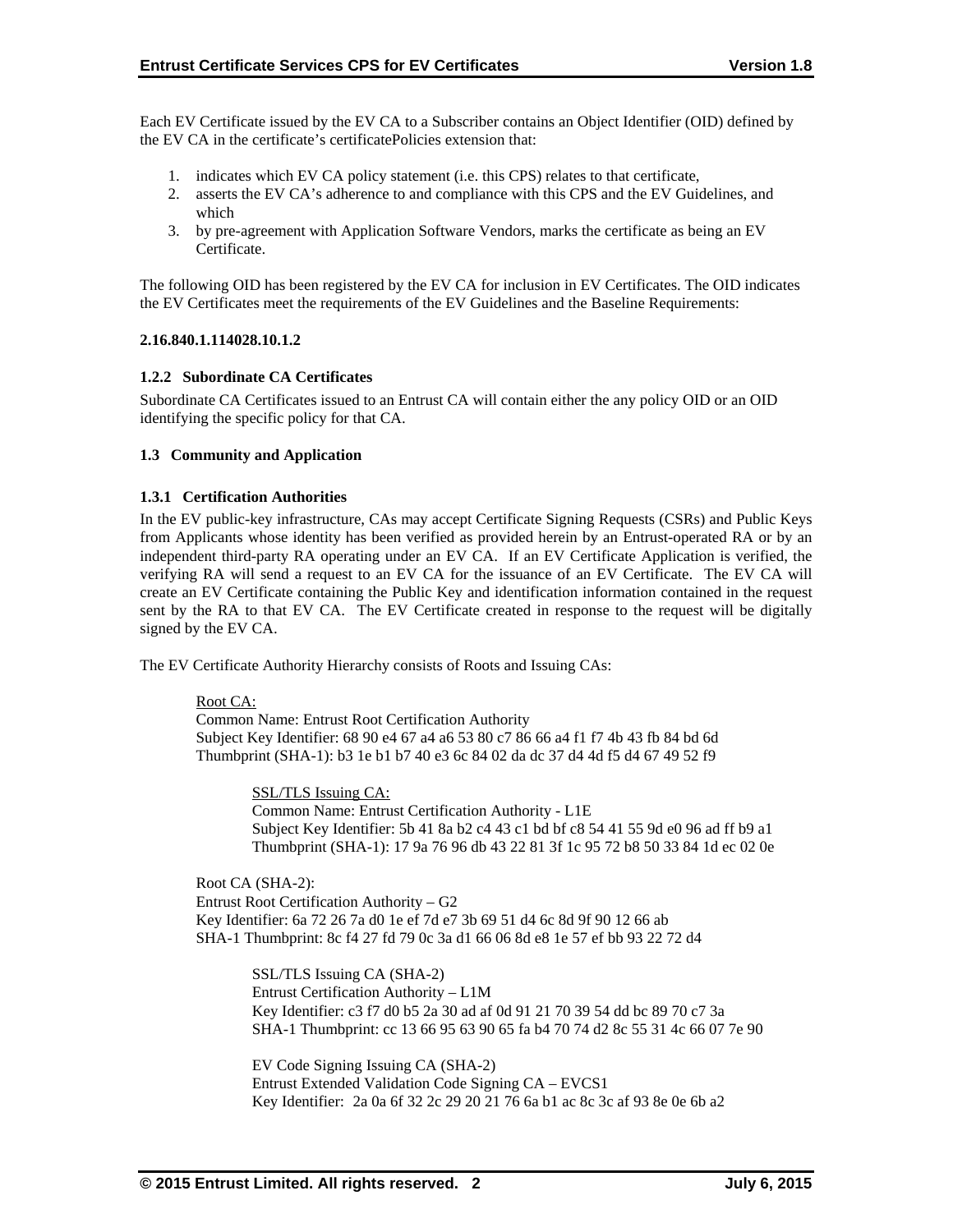SHA-1 Thumbprint: 64 b8 f1 ed ef 40 d7 d2 86 02 b6 b9 17 1a ff 11 4e 12 a6 46

Only CAs authorized by Entrust are permitted to issue EV Certificates. In the event that more than one CA is authorized to issue EV Certificates, Entrust will post a list of authorized CAs in the Entrust Repository.

# **1.3.2 Registration Authorities**

In the EV public-key infrastructure, RAs under the EV CAs may accept EV Certificate Applications from Applicants and perform a verification of the information contained in such EV Certificate Applications. The information provided is verified according to the procedures established by the Entrust Policy Authority, which conform to the EV Guidelines published by the CA/Browser Forum. Upon successful verification a RA operating under an EV CA may send a request to such EV CA to issue an EV Certificate to the Applicant.

Only RAs authorized by Entrust are permitted to submit requests to an EV CA for the issuance of EV Certificates.

# **1.3.3 End Entities**

End entities for the Entrust SSL web server public-key infrastructure consist of:

- 1. **Applicants** An Applicant is a Private Organization, Government Entity, Business Entity, or Non-Commercial Entity that has applied for, but has not yet been issued, an EV Certificate. Eligible Private Organizations, Government Entities, Business Entities and Non-Commercial Entities are stipulated in the EV Guidelines.
- 2. **Subscribers**  A Subscriber is a Private Organization, Government Entity, Business Entity, or Non-Commercial Entity that has been issued an EV Certificate.
- 3. **Relying Parties**  A Relying Party is a person, entity, or organization that relies on or uses an EV Certificate and/or any other information provided in an Entrust Repository to verify the identity and Public Key of a Subscriber and/or use such Public Key to send or receive encrypted communications to or from a Subscriber.

Additionally, Certificate Beneficiaries are express third party beneficiaries of this CPS and all agreements into which it is incorporated.

## **1.3.4 Applicability**

This CPS is applicable to EV Certificates issued by EV CAs.

## EV SSL Certificates

EV SSL Certificates are intended for use in establishing Web-based data communication conduits via TLS/SSL protocols. EV SSL Certificates conform to the requirements of the EV SSL Guidelines, which are based on the ITU-T X.509 v3 standard with SSL extensions.

## EV Code Signing Certificates

EV Code Signing Certificates are used by content and software developers and publishers to digitally sign executables and other content. EV Code Signing Certificates conform to the requirements of the ITU-T X.509 v3 standard. The primary purpose of an EV Code Signing Certificate is to provide a method of ensuring that an executable object has come from an identifiable software publisher and has not been altered since signing.

## **1.3.4.1 Primary Purposes**

## EV SSL Certificates

The primary purposes of an EV SSL Certificate are to:

1. Identify the legal entity that controls a website: Provide a reasonable assurance to the user of an Internet browser that the website the user is accessing is controlled by a specific legal entity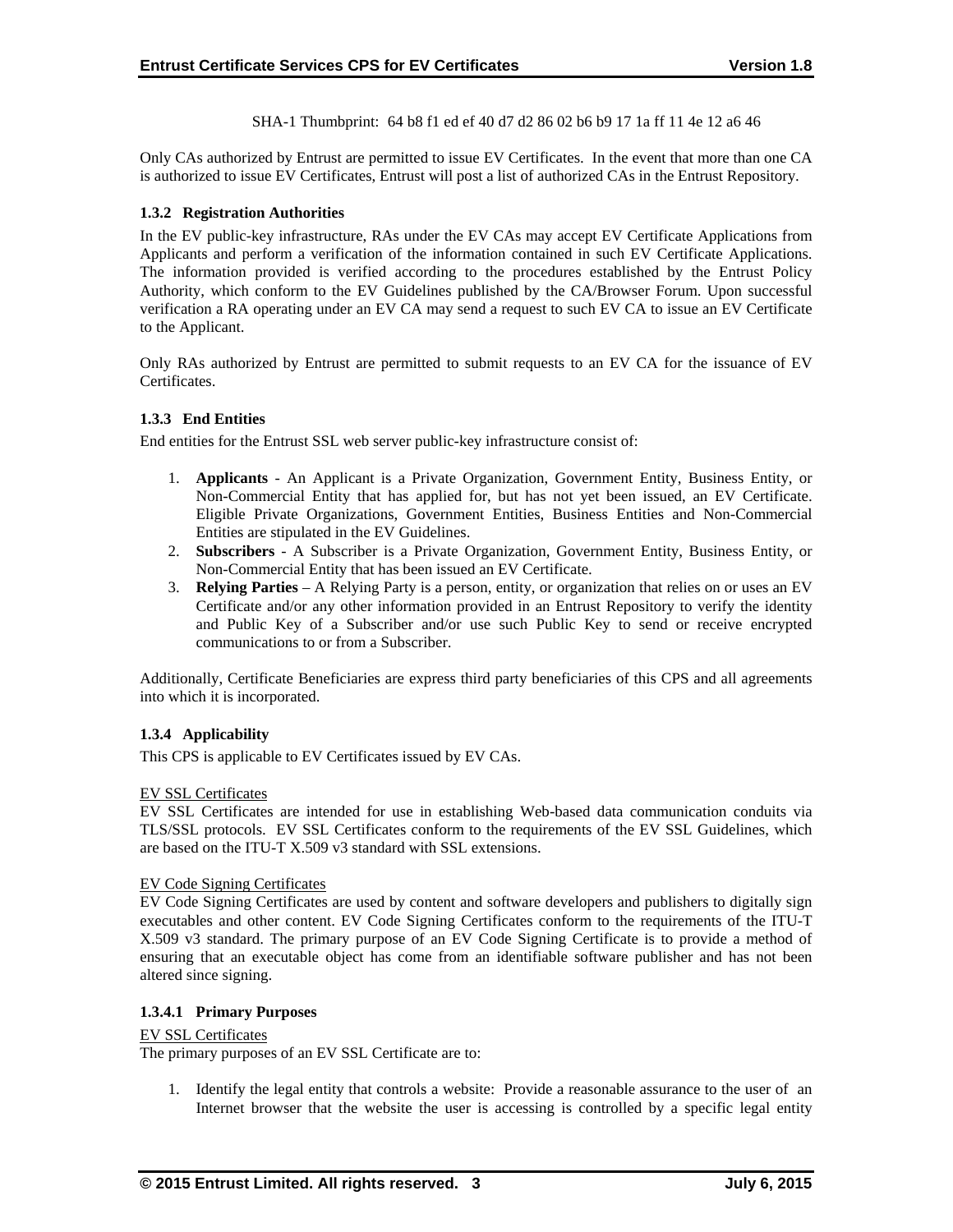identified in the EV SSL Certificate by name, address of Place of Business, Jurisdiction of Incorporation or Registration and Registration Number or other disambiguating information; and

2. Enable encrypted communications with a website: Facilitate the exchange of encryption keys in order to enable the encrypted communication of information over the Internet between the user of an Internet browser and a website.

# EV Code Signing Certificates

EV Code Signing Certificates and signatures are intended to be used to verify the identity of the certificate holder (Subscriber) and the integrity of its code. They provide assurance to a user or platform provider that code verified with the certificate has not been modified from its original form and is distributed by the legal entity identified in the EV Code Signing Certificate by name, Place of Business address, Jurisdiction of Incorporation or Registration, and other information. EV Code Signing Certificates may help to establish the legitimacy of signed code, help to maintain the trustworthiness of software platforms, help users to make informed software choices, and limit the spread of malware. No particular software object is identified by an EV Code Signing Certificate, only its distributor is identified.

# **1.3.4.2 Secondary Purposes**

The secondary purposes of an EV Certificate are to help establish the legitimacy of a business claiming to operate a website or distribute executable code, and to provide a vehicle that can be used to assist in addressing problems related to phishing, malware and other forms of online identity fraud. By providing more reliable third-party verified identity and address information regarding the owner of the business, EV Certificates may help to:

- 1. Make it more difficult to mount phishing and other online identity fraud attacks using certificates;
- 2. Assist companies that may be the target of phishing attacks or online identity fraud by providing them with a tool to better identify themselves to users; and
- 3. Assist law enforcement organizations in investigations of phishing and other online identity fraud, including where appropriate, contacting, investigating, or taking legal action against the Subject.

# **1.3.4.3 Excluded Purposes**

## EV SSL Certificates

EV SSL Certificates focus only on the identity of the Subject named in the Certificate, and not on the behavior of the Subject. As such, an EV SSL Certificate is not intended to provide any assurances, or otherwise represent or warrant:

- 1. That the Subject named in the EV SSL Certificate is actively engaged in doing business;
- 2. That the Subject named in the EV SSL Certificate complies with applicable laws;
- 3. That the Subject named in the EV SSL Certificate is trustworthy, honest, or reputable in its business dealings; or
- 4. That it is "safe" to do business with the Subject named in the EV SSL Certificate.

## EV Code Signing Certificates

EV Code Signing Certificates focus only on assuring the identity of the Subscriber and that the signed code has not been modified from its original form. EV Code Signing Certificates are not intended to provide any other assurances, representations, or warranties. Specifically, EV Code Signing Certificates do not warrant that code is free from vulnerabilities, malware, bugs, or other problems. EV Code Signing Certificates do not warrant or represent that:

- 5. The Subject named in the EV Code Signing Certificate is actively engaged in doing business;
- 6. The Subject named in the EV Code Signing Certificate complies with applicable laws;
- 7. The Subject named in the EV Code Signing Certificate is trustworthy, honest, or reputable in its business dealings; or
- 8. It is "safe" to install code distributed by the Subject named in the EV Code Signing Certificate.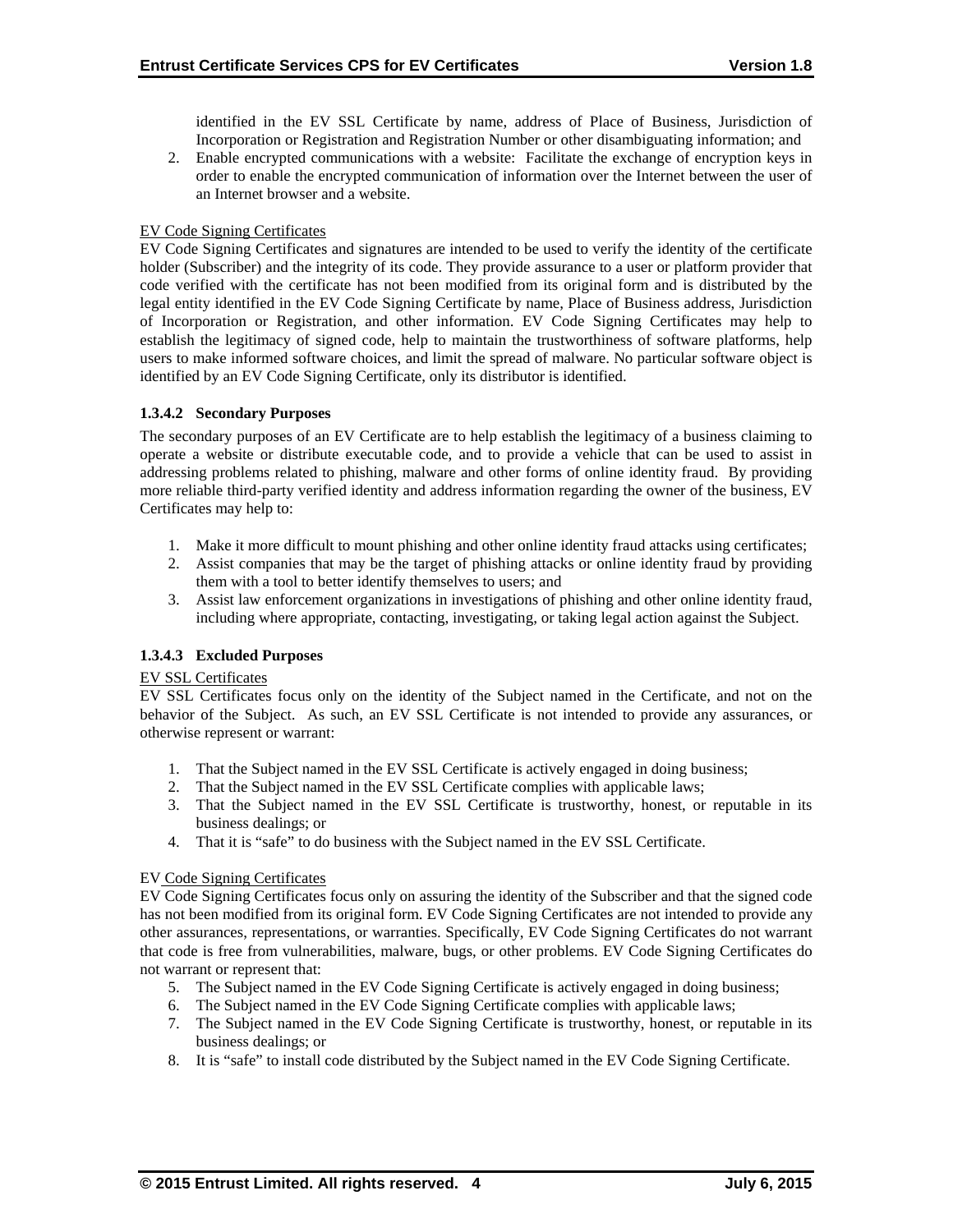# **1.4 Contact Details**

# **1.4.1 Specification Administration Organization**

The CPS is administered by the Entrust Policy Authority; it is based on the policies established by Entrust Limited and the EV Guidelines and Baseline Requirements published by the CA/Browser Forum.

# **1.4.2 Contact Person**

The contact information for questions about EV Certificates is:

 Entrust Limited 1000 Innovation Drive Ottawa, Ontario Canada K2K 3E7 Attn: Entrust Certificate Services

Tel: 1-866-267-9297 or 1-613-270-2680 Fax: 1-877-839-3538 or 1-613-270-3260

Email: cloudsupport@Entrust.com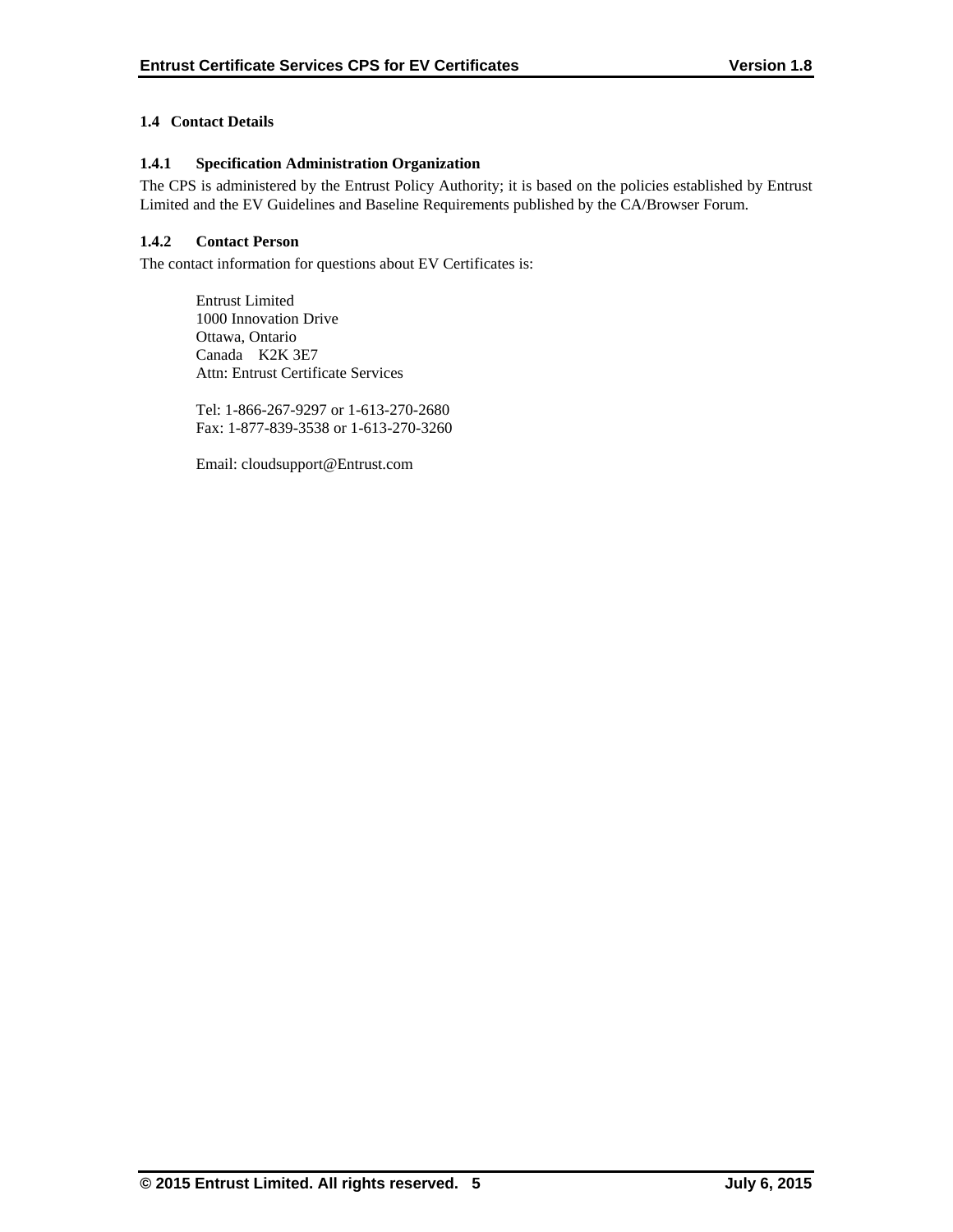# **2. General Provisions**

# **2.1 Obligations**

# **2.1.1 Certification Authority Obligations**

An EV CA shall:

- (i) provide CA services in accordance with the terms and conditions of the CPS;
- (ii) upon receipt of a request from a RA operating under such EV CA, issue an EV Certificate in accordance with the terms and conditions of the CPS;
- (iii) make available EV Certificate revocation information by issuing EV Certificates and by issuing and making available EV Certificate CRLs in an Entrust Repository in accordance with the terms and conditions of the CPS;
- (iv) issue and publish EV Certificate CRLs on a regular schedule in accordance with the terms and conditions of the CPS; and
- (v) upon receipt of a revocation request from a RA operating under such EV CA, revoke the specified EV Certificate in accordance with the terms and conditions of the CPS.

In operating the EV CAs, Entrust may use one or more representatives or agents to perform its obligations under the CPS, any Subscription Agreements, or any Relying Party Agreements, provided that Entrust shall remain responsible for its performance.

# **2.1.2 Registration Authority Obligations**

A Registration Authority (RA) operating under an EV CA shall:

- (i) receive EV Certificate Applications in accordance with the terms and conditions of the CPS;
- (ii) perform, log and secure verification of information submitted by Applicants when applying for EV Certificates, and if such verification is successful, submit a request to an EV CA for the issuance of an EV Certificate, all in accordance with the terms and conditions of the CPS, which conform to the EV Guidelines published by the CA/Browser Forum;
- (iii) receive and verify requests from Subscribers for the revocation of EV Certificates, and if the verification of a revocation request is successful, submit a request to an EV CA for the revocation of such EV Certificate, all in accordance with the terms and conditions of the CPS;
- (iv) notify Subscribers, in accordance with the terms and conditions of the CPS, that an EV Certificate has been issued to them; and
- (v) notify Subscribers, in accordance with the terms and conditions of the CPS that an EV Certificate issued to them has been revoked or will soon expire.

Entrust may use one or more representatives or agents to perform its obligations in respect of an Entrustoperated RA under the CPS, any Subscription Agreements, or any Relying Party Agreements, provided that Entrust shall remain responsible for the performance of such representatives or agents under the CPS, any Subscription Agreements, or any Relying Party Agreements. Entrust may appoint independent third parties to act as RAs under an EV CA. Such independent third-party RAs shall be responsible for their performance under the CPS, any Subscription Agreements, or any Relying Party Agreements. Independent third-party RAs may use one or more representatives or agents to perform their obligations when acting as a RA under an EV CA. Independent third-party RAs shall remain responsible for the performance of such representatives or agents under the CPS, any Subscription Agreements, or any Relying Party Agreements. Entrust may appoint Resellers and Co-marketers for (i) EV Certificates, and (ii) services provided in respect to EV Certificates. Such Resellers and Co-marketers shall be responsible for their performance under the CPS, any Subscription Agreements, or any Relying Party Agreements. Resellers and Comarketers may use one or more representatives or agents to perform their obligations under the CPS, any Subscription Agreements, or any Relying Party Agreements. Resellers and Co-marketers shall remain responsible for the performance of such representatives or agents under the CPS, any Subscription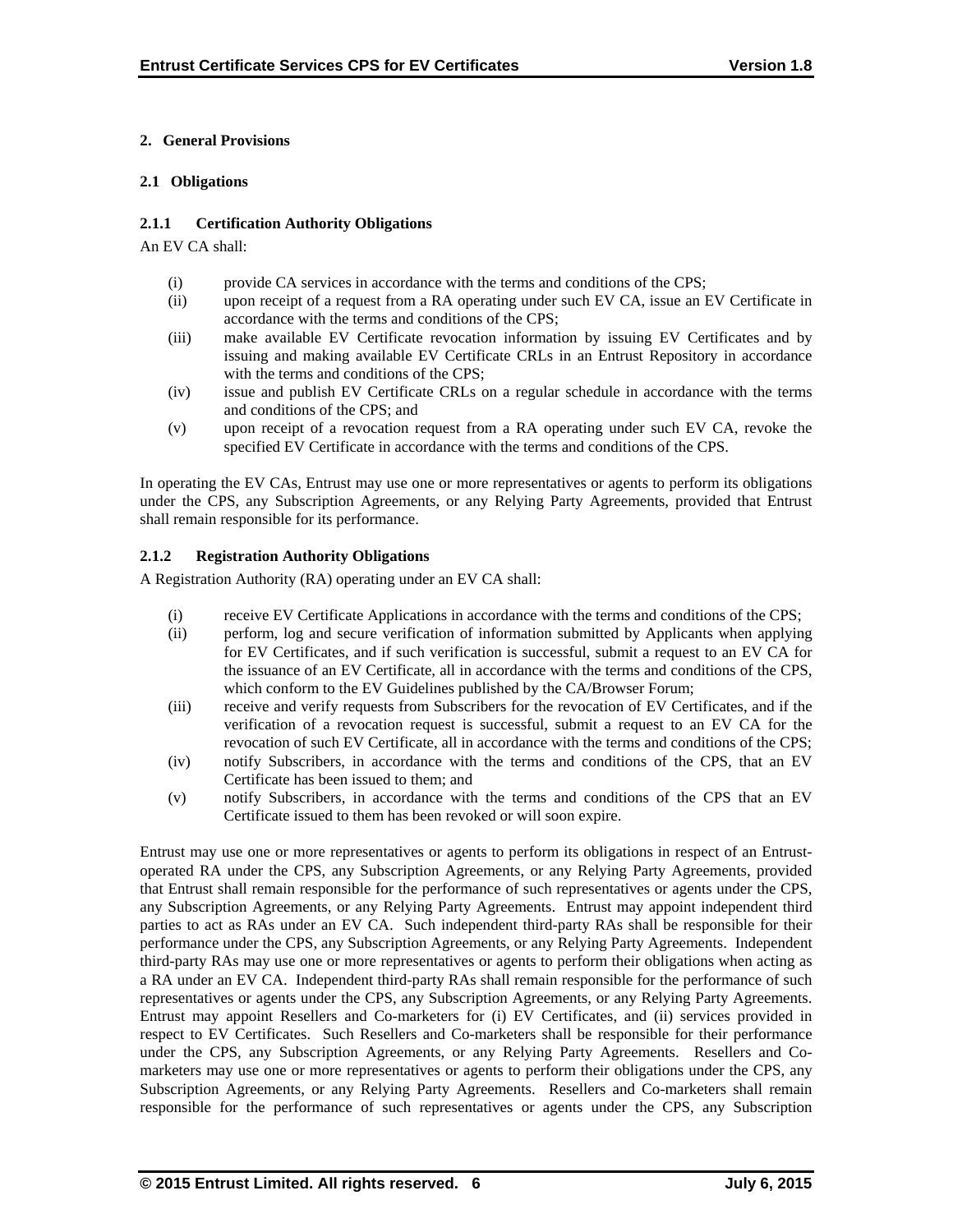Agreements, or any Relying Party Agreements. Independent third-party RAs, Resellers, and Co-marketers shall be entitled to receive all of the benefit of all (i) disclaimers of representations, warranties, and conditions, (ii) limitations of liability, (iii) representations and warranties from Applicants, Subscribers, and Relying Parties, and (iv) indemnities from Applicants, Subscribers, and Relying Parties, set forth in this CPS, any Subscription Agreements, and any Relying Party Agreements.

# **2.1.3 Subscriber Obligations**

Subscribers and Applicants shall:

- (i) understand and, if necessary, receive proper education in the use of Public-Key cryptography and Certificates including EV Certificates;
- (ii) provide, in any communications with Entrust or an independent third-party RA, correct information with no errors, misrepresentations, or omissions;
- (iii) generate a new, secure, and cryptographically sound Key Pair to be used in association with the Subscriber's EV Certificate or Applicant's EV Certificate Application;
- (iv) read and agree to all terms and conditions of the CPS and Subscription Agreement;
- (v) refrain from modifying the contents of an EV Certificate;
- (vi) use EV Certificates exclusively for legal and authorized purposes in accordance with the terms and conditions of the CPS and applicable laws including, without limitation, laws relating to import, export, data protection and the right to include personal information in EV Certificates;
- (vii) only use an EV Certificate on behalf of the organization listed as the Subject in such EV Certificate;
- (viii) keep confidential and properly protect the Subscriber's or Applicant's Private Keys;
- (ix) notify Entrust as soon as reasonably practicable of any change to any information included in the Applicant's EV Certificate Application or any change in any circumstances that would make the information in the Applicant's EV Certificate Application misleading or inaccurate;
- (x) notify Entrust as soon as reasonably practicable of any change to any information included in the Subscriber's EV Certificate or any change in any circumstances that would make the information in the Subscriber's EV Certificate misleading or inaccurate;
- (xi) immediately cease to use an EV Certificate if any information included in the Subscriber's EV Certificate or if a change in circumstances would make the information in the Subscriber's EV Certificate misleading or inaccurate;
- (xii) notify Entrust immediately of any suspected or actual Compromise of the Subscriber's or Applicant's Private Keys and request the revocation of such EV Certificate;
- (xiii) immediately cease to use the Subscriber's EV Certificate upon (a) expiration or revocation of such EV Certificate, or (b) any suspected or actual Compromise of the Private Key corresponding to the Public Key in such EV Certificate, and remove such EV Certificate from the devices and/or software in which it has been installed;
- (xiv) only install the Subscriber's EV Certificate on one (1) of Subscriber's devices and only use such EV Certificate in connection with such device unless, otherwise expressly permitted by Entrust in writing;
- (xv) refrain from using the Subscriber's Private Key corresponding to the Public Key in the Subscriber's EV Certificate to sign other Certificates; and
- (xvi) use the Subscriber's or Applicant's own judgment about whether it is appropriate, given the level of security and trust provided by an EV Certificate, to use an EV Certificate in any given circumstance.

EV Certificates and related information may be subject to export, import, and/or use restrictions. Subscribers shall comply with all laws and regulations applicable to a Subscriber's right to export, import, and/or use EV Certificates or related information, including, without limitation, all laws and regulations in respect to nuclear, chemical or biological weapons proliferation. Subscribers shall be responsible for procuring all required licenses and permissions for any export, import, and/or use of EV Certificates or related information. Certain cryptographic techniques, software, hardware, and firmware ("Technology") that may be used in processing or in conjunction with EV Certificates may be subject to export, import, and/or use restrictions. Subscribers shall comply with all laws and regulations applicable to a Subscriber's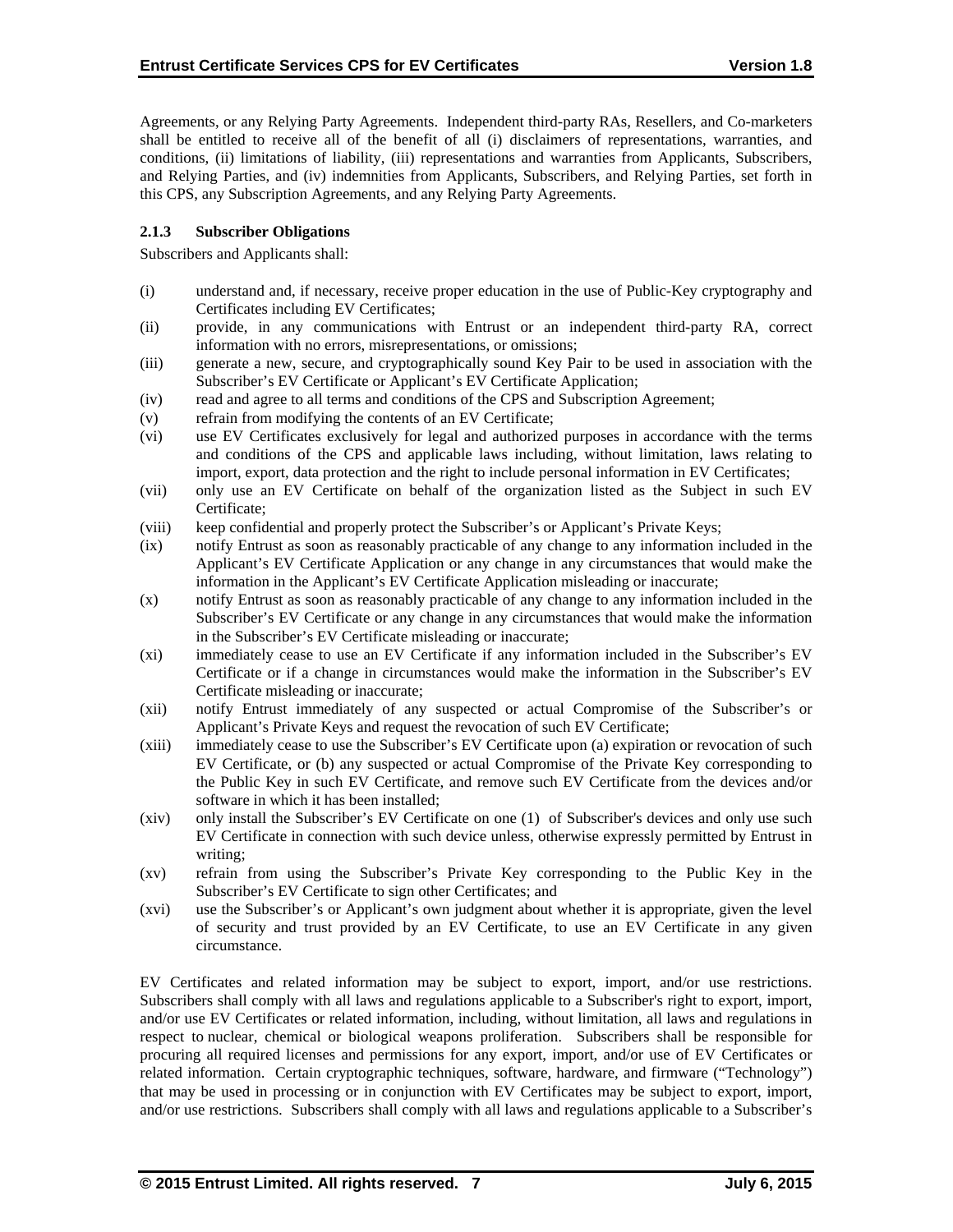right to export, import, and/or use such Technology or related information. Subscribers shall be responsible for procuring all required licenses and permissions for any export, import, and/or use of such Technology or related information.

## **2.1.3.1 Subscriber and Applicant Representations and Warranties**

Subscribers and Applicants represent and warrant to Entrust and to all Certificate Beneficiaries that:

- (i) all information provided, and all representations made, by Subscriber in relation to any EV Certificates are and will be complete, accurate and truthful (and Subscriber will promptly update such information and representations from time to time as necessary to maintain such completeness and accuracy);
- (ii) the Private Key corresponding to the Public Key submitted to Entrust in connection with an EV Certificate Application was created using sound cryptographic techniques and all measures necessary have been taken to maintain sole control of, keep confidential, and properly protect the Private Key (and any associated access information or device  $-$  e.g., password or token) at all times;
- (iii) any information provided to Entrust or to any independent third-party RAs in connection with an EV Certificate Application does not infringe, misappropriate, dilute, unfairly compete with, or otherwise violate the intellectual property, or other rights of any person, entity, or organization in any jurisdiction;
- (iv) the EV Certificate(s) will not be installed or used until it has reviewed and verified the accuracy of the data in each EV Certificate;
- (v) Subscriber will immediately respond to Entrust's instructions concerning (1) compromise of the Private Key associated with any Certificate, and (2) misuse or suspected misuse of a Certificate;
- (vi) all use of the EV Certificate and its associated Private Key shall cease immediately, and the Subscriber shall promptly notify Entrust and request the revocation of the EV Certificate, if (1) any information included in the EV Certificate changes, is or becomes incorrect or inaccurate, or if any change in any circumstances would make the information in the EV Certificate Application or EV Certificate incorrect, misleading or inaccurate; or (2) there is any actual or suspected misuse or compromise of the Private Key (or key activation data) associated with the Public Key in the EV Certificate;
- (vii) all use of the (1) EV Certificate and (2) Private Key associated with the Public Key in such EV Certificate shall cease upon expiration or revocation of such EV Certificate, and such EV Certificate shall be removed from the devices and/or software in which it has been installed;
- (viii) the EV Certificates will not be used for any hazardous or unlawful (including tortious) activities; and
- (ix) the subject named in the EV Certificate corresponds to the Subscriber, and that it legally exists as a valid entity in the Jurisdiction of Incorporation or Registration specified in the EV Certificates;

## EV SSL Certificates

Subscribers and Applicants represent and warrant to Entrust and to all Certificate Beneficiaries, that:

- (x) the EV SSL Certificate shall be installed only on the server accessible at the domain name listed in the EV SSL Certificate, and will only be used in compliance with all applicable laws, solely for authorized company business, and solely in accordance with the Subscription Agreement and the CPS; and
- (xi) the Subscriber has the exclusive right to use the domain name listed in the EV SSL Certificate;

## EV Code Signing Certificates

Subscribers and Applicants represent and warrant to Entrust and to all Certificate Beneficiaries, that:

(xii) The information provided for applications signed using an EV Code Signing Certificate such as, but not limited to, application name, information URL, and application description, shall be truthful, accurate and non-misleading;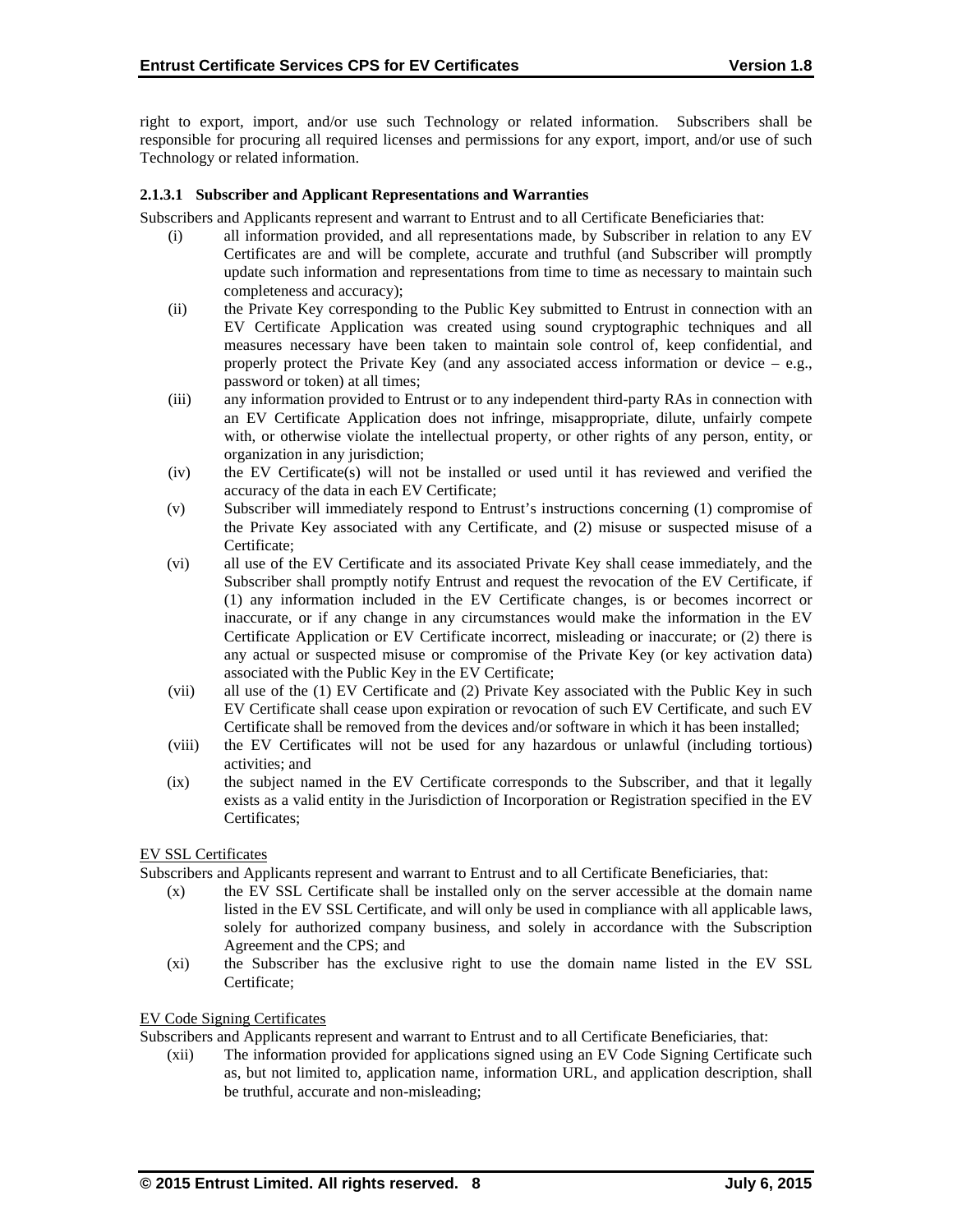- (xiii) Subscriber shall not use the EV Code Signing Certificate to digitally sign hostile code, including spyware or other malicious software (malware) that is downloaded without user consent and Subscriber acknowledges that Entrust will revoke such Certificate if Subscriber fails to comply;
- (xiv) all use of the EV Code Signing Certificate and its associated Private Key shall cease immediately, and the Subscriber shall immediately notify Entrust and request the revocation of the EV Code Signing Certificate, if there is evidence that the Certificate was used to digitally sign hostile or suspect code, including spyware or other malicious software (malware) or the code has a serious vulnerability;
- (xv) Subscriber will, as a best practice, timestamp the digital signature after digitally signing Subscriber's code;
- (xvi) Subscriber acknowledges that Application Software Vendor's may independently determine that an EV Code Signing Certificate is malicious or compromised and that such Application Software Vendor and Application Software Vendor products may have the ability to modify its customer experiences or "blacklist" an EV Code Signing Certificate without notice to Subscriber or Entrust and without regard to the revocation status of the EV Code Signing Certificate; and
- (xvii) Subscriber acknowledges that (a) Entrust will not provide EV Code Signing Certificates with signing keys that are less than 2048 bits, and (b) Subscriber will provide SHA-2 as an option for the hashing algorithm.

## **2.1.3.2 Subscriber Notice Requirements**

No stipulation

# **2.1.4 Relying Party Obligations**

Relying Parties shall:

- (i) understand and, if necessary, receive proper education in the use of Public-Key cryptography and Certificates including EV Certificates;
- (ii) read and agree to all terms and conditions of the CPS and the Relying Party Agreement;
- (iii) verify EV Certificates, including use of CRLs, in accordance with the certification path validation procedure specified in ITU-T Rec. X.509:2005 | ISO/IEC 9594-8 (2005), taking into account any critical extensions and approved technical corrigenda as appropriate;
- (iv) trust and make use of an EV Certificate only if the EV Certificate has not expired or been revoked and if a proper chain of trust can be established to a trustworthy root; and
- (v) make their own judgment and rely on an EV Certificate only if such reliance is reasonable in the circumstances, including determining whether such reliance is reasonable given the nature of the security and trust provided by an EV Certificate and the value of any transaction that may involve the use of an EV Certificate.

## EV SSL Certificates

Relying Parties shall:

(iv) trust and make use of an EV SSL Certificate only if the EV SSL Certificate has not expired or been revoked and if a proper chain of trust can be established to a trustworthy root.

## EV Code Signing Certificate

Relying Parties shall:

(v) trust and make use of a digital signature created using the Private Key corresponding to the Public Key listed in the EV Certificate only if the EV Certificate was not expired or revoked at the time the digital signature was created and if a proper chain of trust can be established to a trustworthy root.

EV Certificates and related information may be subject to export, import, and/or use restrictions. Relying Parties shall comply with all laws and regulations applicable to a Relying Party's right to use EV Certificates and/or related information, including, without limitation, all laws and regulations in respect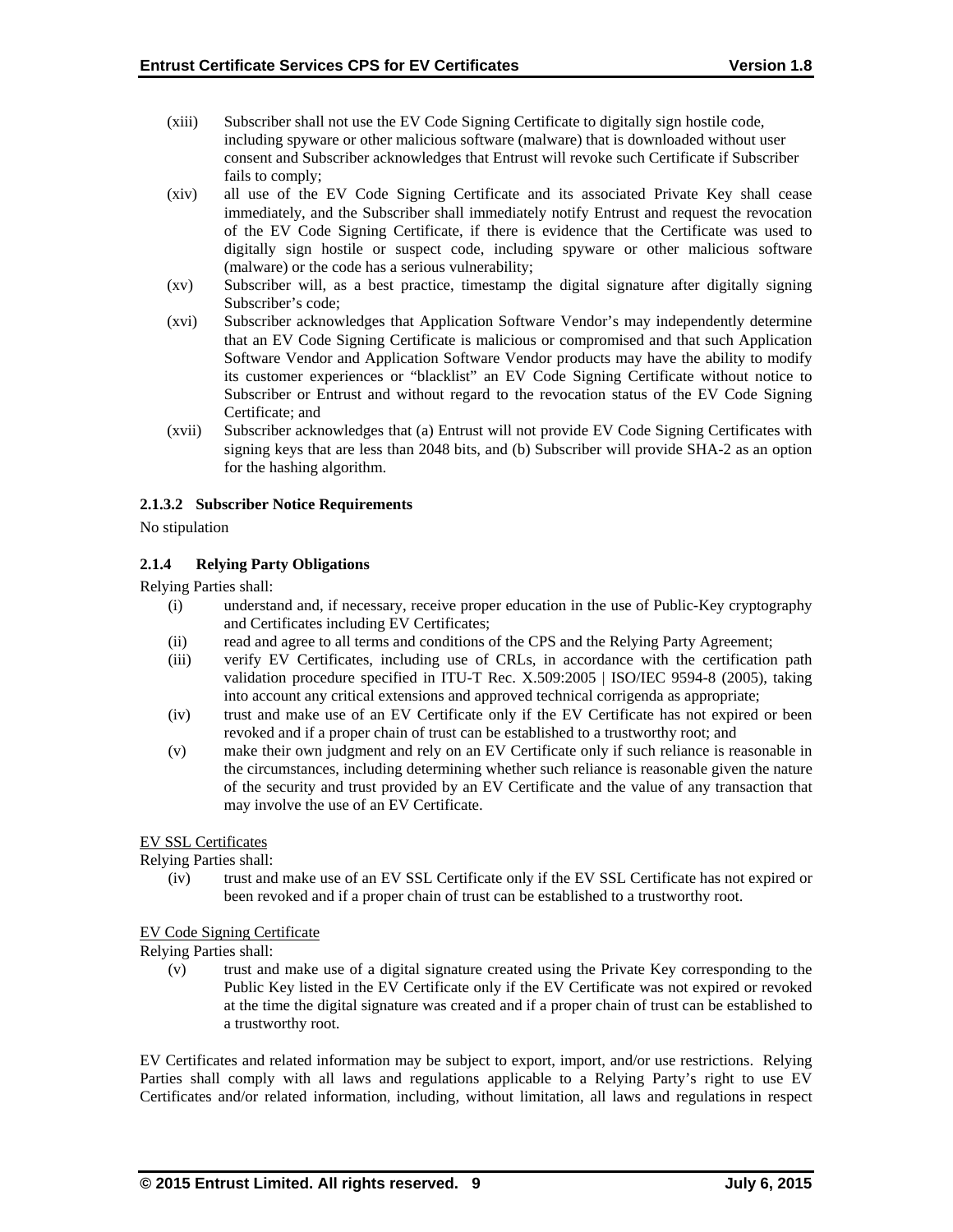to nuclear, chemical or biological weapons proliferation. Relying Parties shall be responsible for procuring all required licenses and permissions for any export, import, and/or use of EV Certificates and/or related information. Certain cryptographic techniques, software, hardware, and firmware ("Technology") that may be used in processing or in conjunction with EV Certificates may be subject to export, import, and/or use restrictions. Relying Parties shall comply with all laws and regulations applicable to a Relying Party's right to export, import, and/or use such Technology or related information. Relying Parties shall be responsible for procuring all required licenses and permissions for any export, import, and/or use of such Technology or related information.

# **2.1.4.1 Relying Party Representations and Warranties**

Relying Parties represent and warrant to Entrust that:

- (i) the Relying Party shall properly validate an EV Certificate before making a determination about whether to rely on such EV Certificate, including confirmation that the EV Certificate has not expired or been revoked and that a proper chain of trust can be established to a trustworthy root;
- (ii) the Relying Party shall not rely on an EV Certificate that cannot be validated back to a trustworthy root;
- (iii) the Relying Party shall exercise its own judgment in determining whether it is reasonable under the circumstances to rely on an EV Certificate, including determining whether such reliance is reasonable given the nature of the security and trust provided by an EV Certificate and the value of any transaction that may involve the use of an EV Certificate; and
- (iv) the Relying Party shall not use an EV Certificate for any hazardous or unlawful (including tortious) activities.

#### EV SSL Certificates

Relying Parties represent and warrant to Entrust that:

(i) the Relying Party shall not rely on a revoked or expired EV SSL Certificate;

## EV Code Signing Certificate

Relying Parties represent and warrant to Entrust that:

(ii) the Relying Party shall not rely on a digital signature created using the Private Key corresponding to the Public Key listed in the EV Certificate if the EV Certificate was expired at the time the digital signature was created or if the Certificate is revoked.

## **2.1.5 Repository Obligations**

An Entrust Repository shall:

- (i) make available, in accordance with the terms and conditions of the CPS, EV Certificate revocation information published by an EV CA; and
- (ii) make available a copy of the CPS and other information related to the products and services provided by EV CAs and any RAs operating under the EV CAs.

## **2.2 Liability**

**THE MAXIMUM CUMULATIVE LIABILITY OF ENTRUST, ANY INDEPENDENT THIRD-PARTY REGISTRATION AUTHORITIES OPERATING UNDER AN EV CERTIFICATION AUTHORITY, RESELLERS, CO-MARKETERS OR ANY SUBCONTRACTORS, DISTRIBUTORS, AGENTS, SUPPLIERS, EMPLOYEES OR DIRECTORS OF ANY OF THE FOREGOING TO ANY APPLICANTS, SUBSCRIBERS, RELYING PARTIES OR ANY OTHER PERSONS, ENTITIES, OR ORGANIZATIONS FOR ANY LOSSES, COSTS, EXPENSES, LIABILITIES, DAMAGES, CLAIMS, OR SETTLEMENT AMOUNTS ARISING OUT OF OR RELATING TO USE OF AN EV CERTIFICATE OR ANY SERVICES PROVIDED IN RESPECT TO ANY EV CERTIFICATES IS LIMITED BY THIS CPS. THIS CPS ALSO CONTAINS LIMITED WARRANTIES, LIMITATIONS ON LIABILITY, AND DISCLAIMERS OF REPRESENTATIONS, WARRANTIES AND CONDITIONS.**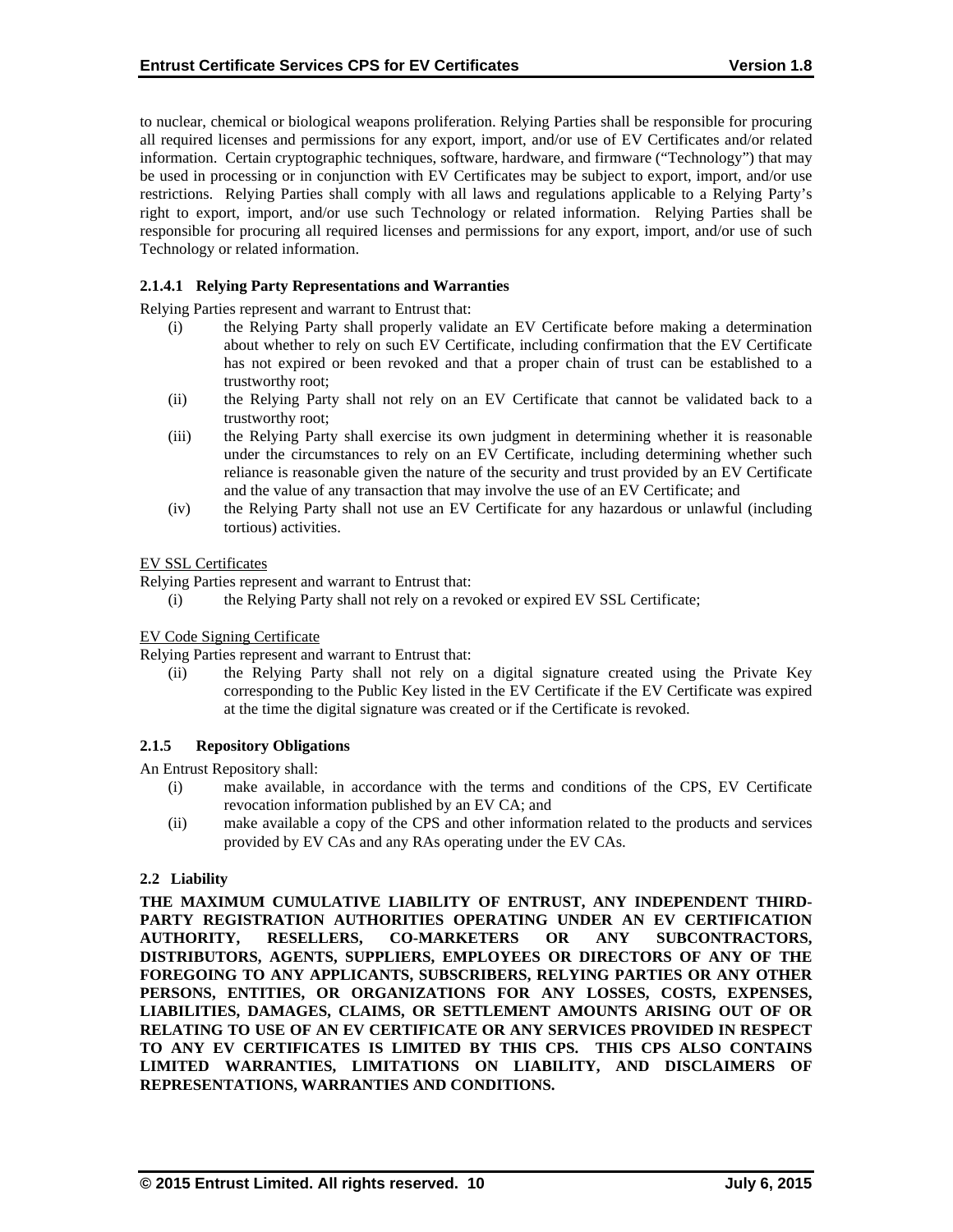# **2.2.1 CA Liability**

# **2.2.1.1 Warranties and Limitations on Warranties**

Entrust makes the following limited warranties with respect to the operation of EV CAs:

- (i) EV CAs shall provide Repository services consistent with the practices and procedures set forth in this CPS;
- (ii) EV CAs shall perform EV Certificate issuance consistent with the procedures set forth in this CPS which conform to the EV Guidelines published by the CA/Browser Forum; and
- (iii) EV CAs shall provide revocation services consistent with the procedures set forth in this CPS.

Notwithstanding the foregoing, in no event does Entrust, any independent third-party RA operating under an EV CA, or any Resellers, Co-marketers, or any subcontractors, distributors, agents, suppliers, employees, or directors of any of the foregoing make any representations, or provide any warranties, or conditions to any Applicants, Subscribers, Relying Parties, or any other persons, entities, or organizations with respect to (i) the techniques used in the generation and storage of the Private Key corresponding to the Public Key in an EV Certificate, including, whether such Private Key has been Compromised or was generated using sound cryptographic techniques, (ii) the reliability of any cryptographic techniques or methods used in conducting any act, transaction, or process involving or utilizing an EV Certificate, (iii) any software whatsoever, or (iv) non-repudiation of any EV Certificate or any transaction facilitated through the use of an EV Certificate, since such determination is a matter of applicable law.

Applicants, Subscribers, and Relying Parties acknowledge and agree that operations in relation to EV Certificates and EV Certificate Applications are dependent on the transmission of information over communication infrastructures such as, without limitation, the Internet, telephone and telecommunications lines and networks, servers, firewalls, proxies, routers, switches, and bridges ("Telecommunication Equipment") and that this Telecommunication Equipment is not under the control of Entrust or any independent third-party RA operating under an EV CA, or any Resellers, Co-marketers, or any subcontractors, distributors, agents, suppliers, employees, or directors of any of the foregoing. Neither Entrust nor any independent third-party RA operating under an EV CA, or any Resellers, Co-marketers, or any subcontractors, distributors, agents, suppliers, employees, or directors of any of the foregoing shall be liable for any error, failure, delay, interruption, defect, or corruption in relation to an EV Certificate, an EV CRL, EV OCSP message, or an EV Certificate Application to the extent that such error, failure, delay, interruption, defect, or corruption is caused by such Telecommunication Equipment.

# **2.2.1.2 Disclaimers**

**EXCEPT AS SPECIFICALLY PROVIDED IN §2.2.1.1, NEITHER ENTRUST NOR ANY INDEPENDENT THIRD-PARTY REGISTRATION AUTHORITY OPERATING UNDER AN EV CERTIFICATION AUTHORITY, NOR ANY RESELLERS, CO-MARKETERS, OR ANY SUBCONTRACTORS, DISTRIBUTORS, AGENTS, SUPPLIERS, EMPLOYEES, OR DIRECTORS OF ANY OF THE FOREGOING MAKE ANY REPRESENTATIONS OR GIVE ANY WARRANTIES OR CONDITIONS, WHETHER EXPRESS, IMPLIED, STATUTORY, BY USAGE OF TRADE, OR OTHERWISE, AND ENTRUST AND ALL INDEPENDENT THIRD-PARTY REGISTRATION AUTHORITIES OPERATING UNDER AN EV CERTIFICATION AUTHORITY, AND ALL RESELLERS, CO-MARKETERS, AND ALL SUBCONTRACTORS, DISTRIBUTORS, AGENTS, SUPPLIERS, EMPLOYEES, AND DIRECTORS OF ANY OF THE FOREGOING SPECIFICALLY DISCLAIM ANY AND ALL REPRESENTATIONS, WARRANTIES, AND CONDITIONS OF MERCHANTABILITY, NON-INFRINGEMENT, TITLE, SATISFACTORY QUALITY, AND/OR FITNESS FOR A PARTICULAR PURPOSE.** 

# **2.2.1.3 Loss Limitations**

**IN NO EVENT SHALL THE TOTAL CUMULATIVE LIABILITY OF ENTRUST, ANY INDEPENDENT THIRD-PARTY REGISTRATION AUTHORITY OPERATING UNDER AN EV CERTIFICATION AUTHORITY, ANY RESELLERS, OR CO-MARKETERS, OR ANY**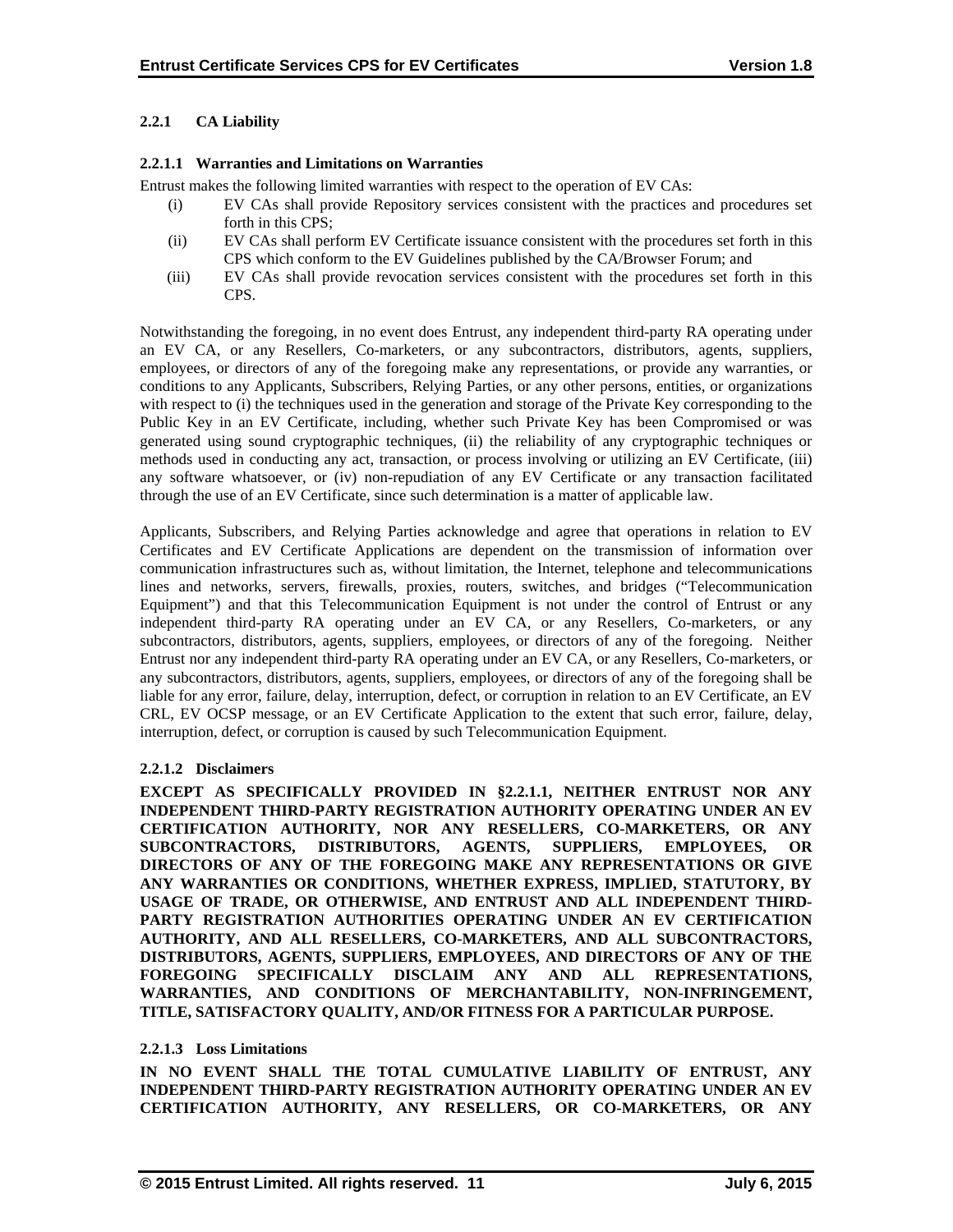**SUBCONTRACTORS, DISTRIBUTORS, AGENTS, SUPPLIERS, EMPLOYEES, OR DIRECTORS OF ANY OF THE FOREGOING TO ANY APPLICANT, SUBSCRIBER, RELYING PARTY OR ANY OTHER PERSON, ENTITY, OR ORGANIZATION ARISING OUT OF OR RELATING TO ANY EV CERTIFICATE OR ANY SERVICES PROVIDED IN RESPECT TO EV CERTIFICATES, INCLUDING ANY USE OR RELIANCE ON ANY EV CERTIFICATE, EXCEED THE GREATER OF (1) ONE THOUSAND UNITED STATES DOLLARS (\$1,000.00 U.S.); AND (2) TWO TIMES THE FEES PAID BY THE APPLICABLE SUBSCRIBER TO ENTRUST DURING THE TWELVE MONTHS PRIOR TO THE INITIATION OF THE CLAIM TO A MAXIMUM OF ONE HUNDRED THOUSAND DOLLARS (\$100,000) (SUCH GREATER NUMBER REFERRED TO AS THE "CUMULATIVE DAMAGE CAP"). THE FOREGOING LIMITATIONS SHALL APPLY TO ANY LIABILITY WHETHER BASED IN CONTRACT (INCLUDING FUNDAMENTAL BREACH), TORT (INCLUDING NEGLIGENCE), LEGISLATION OR ANY OTHER THEORY OF LIABILITY, INCLUDING ANY DIRECT, INDIRECT, SPECIAL, STATUTORY, PUNITIVE, EXEMPLARY, CONSEQUENTIAL, RELIANCE, OR INCIDENTAL DAMAGES.** 

**IN NO EVENT SHALL ENTRUST OR ANY INDEPENDENT THIRD-PARTY REGISTRATION AUTHORITY OPERATING UNDER AN EV CERTIFICATION AUTHORITY, OR ANY RESELLERS, CO-MARKETERS, OR ANY SUBCONTRACTORS, DISTRIBUTORS, AGENTS, SUPPLIERS, EMPLOYEES, OR DIRECTORS OF ANY OF THE FOREGOING BE LIABLE FOR ANY INCIDENTAL, SPECIAL, STATUTORY, PUNITIVE, EXEMPLARY, INDIRECT, RELIANCE, OR CONSEQUENTIAL DAMAGES (INCLUDING, WITHOUT LIMITATION, DAMAGES FOR LOSS OF BUSINESS, LOSS OF BUSINESS OPPORTUNITIES, LOSS OF GOODWILL, LOSS OF PROFITS, BUSINESS INTERRUPTION, LOSS OF DATA, LOST SAVINGS OR OTHER SIMILAR PECUNIARY LOSS) WHETHER ARISING FROM CONTRACT (INCLUDING FUNDAMENTAL BREACH), TORT (INCLUDING NEGLIGENCE), LEGISLATION OR ANY OTHER THEORY OF LIABILITY.** 

**THE FOREGOING LIMITATIONS SHALL APPLY NOTWITHSTANDING THE FAILURE OF ESSENTIAL PURPOSE OF ANY LIMITED REMEDY STATED HEREIN AND EVEN IF ENTRUST OR ANY INDEPENDENT THIRD-PARTY REGISTRATION AUTHORITY OPERATING UNDER AN EV CERTIFICATION AUTHORITY, OR ANY RESELLERS, CO-MARKETERS, OR ANY SUBCONTRACTORS, DISTRIBUTORS, AGENTS, SUPPLIERS, EMPLOYEES, OR DIRECTORS OF ANY OF THE FOREGOING HAVE BEEN ADVISED OF THE POSSIBILITY OF THOSE DAMAGES.** 

**SOME JURISDICTIONS DO NOT ALLOW THE EXCLUSION OR LIMITATION OF LIABILITY FOR CONSEQUENTIAL OR INCIDENTAL DAMAGES, SO THESE LIMITATIONS SET FORTH ABOVE MAY NOT APPLY TO CERTAIN APPLICANTS, SUBSCRIBERS, RELYING PARTIES, OR OTHER PERSONS, ENTITIES, OR ORGANIZATIONS. THE DISCLAIMERS OF REPRESENTATIONS, WARRANTIES, AND CONDITIONS AND THE LIMITATIONS OF LIABILITY IN THIS CPS CONSTITUTE AN ESSENTIAL PART OF THE CPS, ANY SUBSCRIPTION AGREEMENTS, AND ANY RELYING PARTY AGREEMENTS. ALL APPLICANTS, SUBSCRIBERS, RELYING PARTIES, AND OTHER PERSONS, ENTITIES, AND ORGANIZATIONS ACKNOWLEDGE THAT BUT FOR THESE DISCLAIMERS OF REPRESENTATIONS, WARRANTIES, AND CONDITIONS AND LIMITATIONS OF LIABILITY, ENTRUST WOULD NOT ISSUE EV CERTIFICATES TO SUBSCRIBERS AND NEITHER ENTRUST NOR ANY INDEPENDENT THIRD-PARTY REGISTRATION AUTHORITIES OPERATING UNDER AN EV CERTIFICATION AUTHORITY, NOR ANY RESELLERS, CO-MARKETERS, OR ANY SUBCONTRACTORS, DISTRIBUTORS, AGENTS, SUPPLIERS, EMPLOYEES, OR DIRECTORS OF ANY OF THE FOREGOING WOULD PROVIDE SERVICES IN RESPECT TO EV CERTIFICATES AND THAT THESE PROVISIONS PROVIDE FOR A REASONABLE ALLOCATION OF RISK.**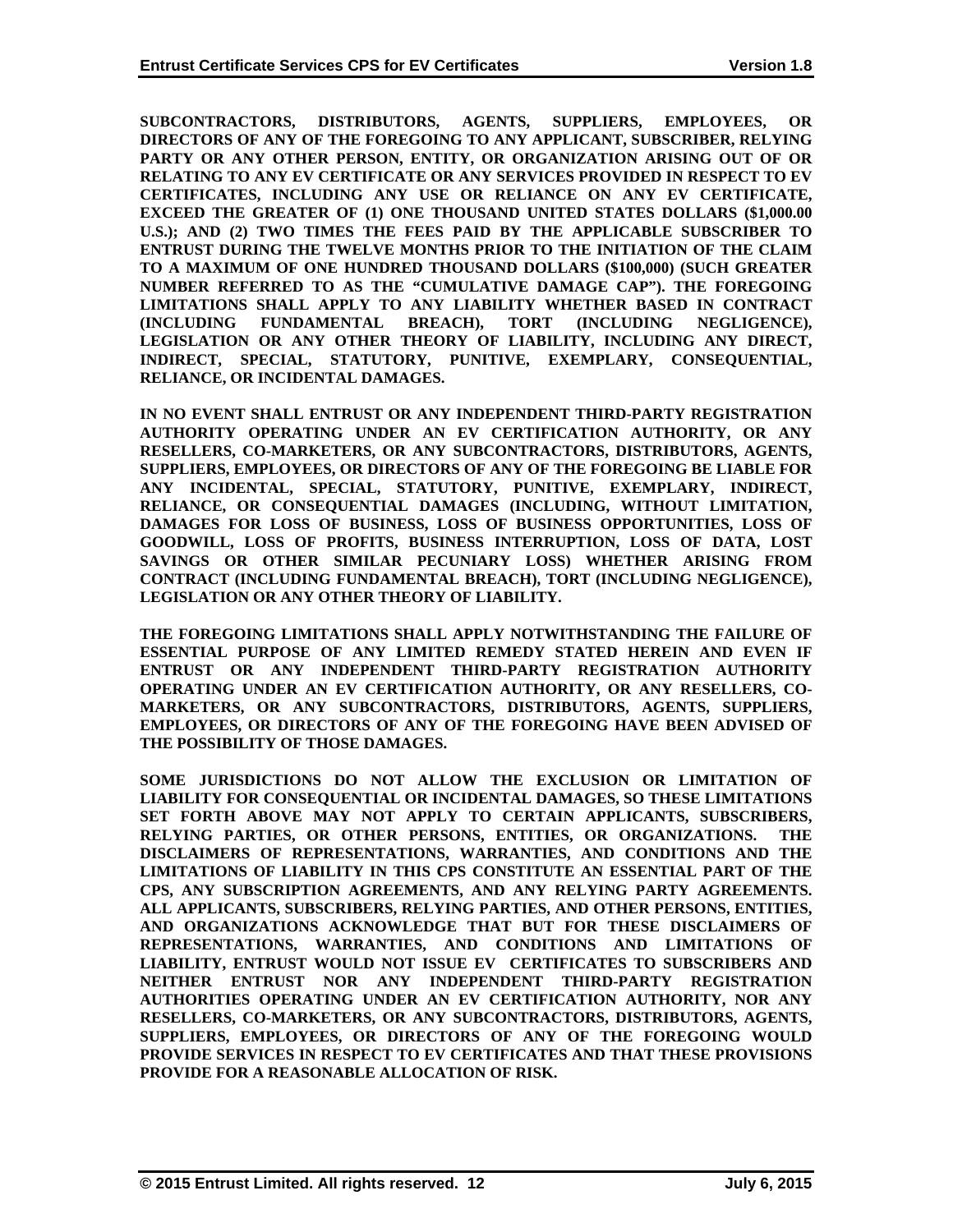# **2.2.1.4 Other Exclusions**

Without limitation, neither Entrust nor any independent third-party RAs operating under an EV CA, nor any Resellers or Co-marketers, or any subcontractors, distributors, agents, suppliers, employees, or directors of any of the foregoing shall be liable to any Applicants, Subscribers, Relying Parties or any other person, entity, or organization for any losses, costs, expenses, liabilities, damages, claims, or settlement amounts arising out of or relating to use of an EV Certificate or any services provided in respect to an EV Certificate if:

- (i) the EV Certificate was issued as a result of errors, misrepresentations, or other acts or omissions of a Subscriber or of any other person, entity, or organization;
- (ii) the EV Certificate has expired or has been revoked;
- (iii) the EV Certificate has been modified or otherwise altered;
- (iv) the Subscriber failed to stop using an EV Certificate after the information contain in such EV Certificate changed or after circumstances changed so that the information contained in such EV Certificate became misleading or inaccurate;
- (v) a Subscriber breached the CPS or the Subscriber's Subscription Agreement, or a Relying Party breached the CPS or the Relying Party's Relying Party Agreement;
- (vi) the Private Key associated with the EV Certificate has been Compromised; or
- (vii) the EV Certificate is used other than as permitted by the CPS or is used in contravention of applicable law.

In no event shall Entrust or any independent third-party RA operating under an EV CA, or any Resellers, Co-marketers, or any subcontractors, distributors, agents, suppliers, employees, or directors of any of the foregoing be liable to any Applicant, Subscriber, or any other person, entity, or organization for any losses, costs, liabilities, expenses, damages, claims, or settlement amounts arising out of or relating to the refusal by Entrust or any independent third-party RA operating under an EV CA, or any Resellers, Co-marketers, or any subcontractors, distributors, agents, suppliers, employees, or directors of any of the foregoing to issue or request the issuance of an EV Certificate. In no event shall Entrust or any independent third-party RA operating under an EV CA, or any Resellers, Co-marketers, or any subcontractors, distributors, agents, suppliers, employees, or directors of any of the foregoing be liable to any Applicant, Subscriber, or any other person, entity, or organization for any losses, costs, liabilities, expenses, damages, claims, or settlement amounts arising out of or relating to any delay by Entrust or any independent third-party RA operating under an EV CA, or any Resellers, Co-marketers, or any subcontractors, distributors, agents, suppliers, employees, or directors of any of the foregoing, in issuing or in requesting the issuance of an EV Certificate.

In no event shall Entrust or any independent third-party RA operating under an EV CA, or any Resellers, Co-marketers, or any subcontractors, distributors, agents, suppliers, employees, or directors of any of the foregoing be liable to any Subscriber, Relying Party, or any other person, entity, or organization for any losses, costs, expenses, liabilities, damages, claims, or settlement amounts arising out of or relating to any proceeding or allegation that an EV Certificate or any information contained in an EV Certificate infringes, misappropriates, dilutes, unfairly competes with, or otherwise violates any patent, trademark, copyright, trade secret, or any other intellectual property right or other right of any person, entity, or organization in any jurisdiction.

# **2.2.1.5 Hazardous Activities**

EV Certificates and the services provided by Entrust in respect to EV Certificates are not designed, manufactured, or intended for use in or in conjunction with hazardous activities or uses requiring fail-safe performance, including the operation of nuclear facilities, aircraft navigation or communications systems, air traffic control, medical devices or direct life support machines. Entrust and any independent third-party RA operating under an EV CA, and any Resellers, Co-marketers, and any subcontractors, distributors, agents, suppliers, employees, or directors of any of the foregoing specifically disclaim any and all representations, warranties, and conditions with respect to such uses, whether express, implied, statutory, by usage of trade, or otherwise.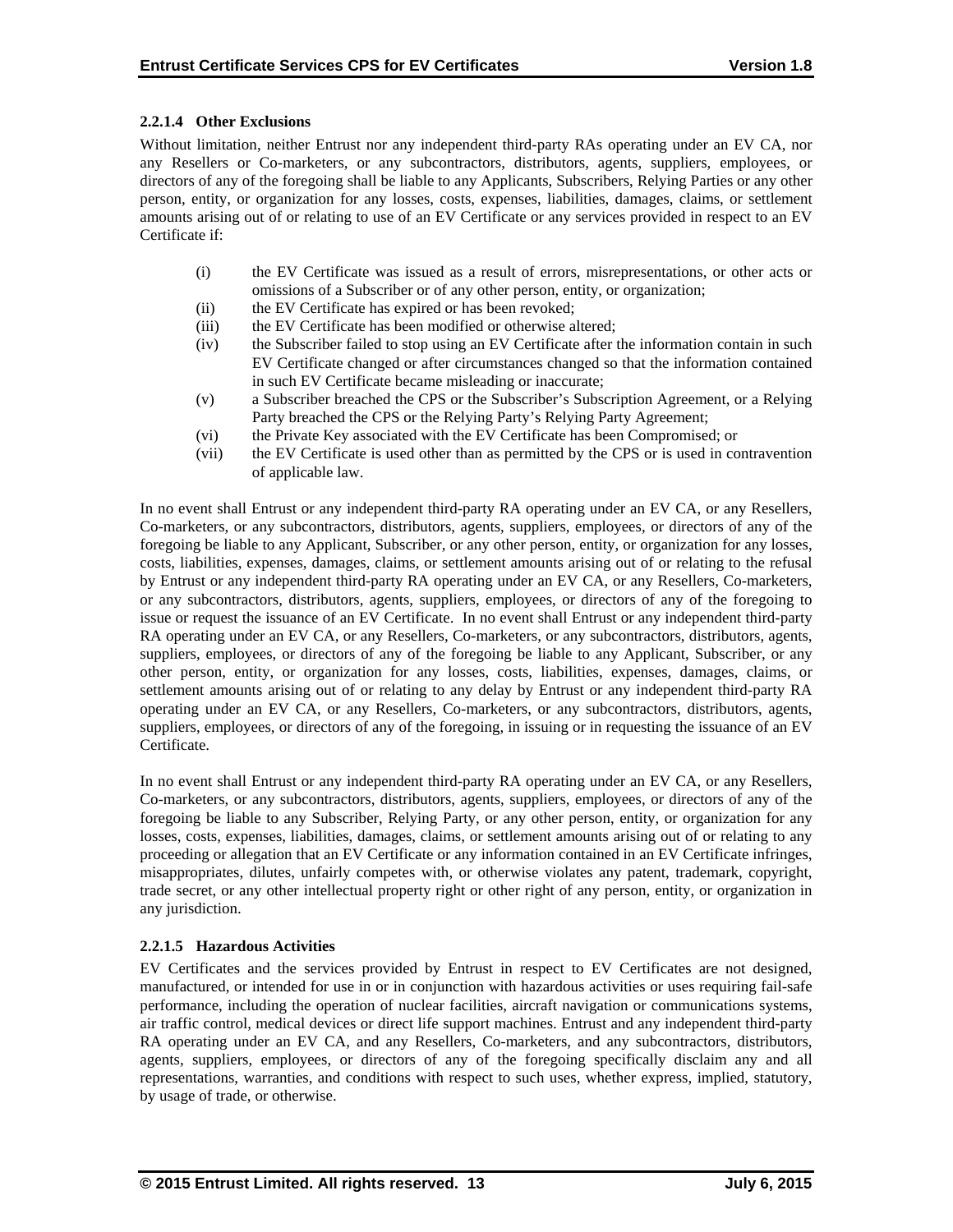# **2.2.2 RA Liability**

The same liability provisions that apply in §2.2.1 with respect to EV CAs shall apply with respect to Entrust-operated RAs and independent third-party RAs operating under EV CAs and all Resellers, Comarketers and all subcontractors, distributors, agents, suppliers, employees, and directors of any of the foregoing.

# **2.3 Financial Responsibility**

Subscribers and Relying Parties shall be responsible for the financial consequences to such Subscribers, Relying Parties, and to any other persons, entities, or organizations for any transactions in which such Subscribers or Relying Parties participate and which use EV Certificates or any services provided in respect to EV Certificates. Entrust makes no representations and gives no warranties or conditions regarding the financial efficacy of any transaction completed utilizing an EV Certificate or any services provided in respect to EV Certificates and neither Entrust nor any independent third-party RA operating under an EV CA, nor any Resellers, Co-marketers, nor any subcontractors, distributors, agents, suppliers, employees, or directors of any of the foregoing shall have any liability except as explicitly set forth herein in respect to the use of or reliance on an EV Certificate or any services provided in respect to EV Certificates.

# **2.3.1 Indemnification by Relying Parties**

RELYING PARTIES SHALL INDEMNIFY AND HOLD ENTRUST AND ALL INDEPENDENT THIRD-PARTY REGISTRATION AUTHORITIES OPERATING UNDER AN EV CERTIFICATION AUTHORITY, AND ALL RESELLERS, CO-MARKETERS, AND ALL SUBCONTRACTORS, DISTRIBUTORS, AGENTS, SUPPLIERS, EMPLOYEES, AND DIRECTORS OF ANY OF THE FOREGOING (COLLECTIVELY, THE "INDEMNIFIED PARTIES") HARMLESS FROM AND AGAINST ANY AND ALL LIABILITIES, LOSSES, COSTS, EXPENSES, DAMAGES, CLAIMS, AND SETTLEMENT AMOUNTS (INCLUDING REASONABLE ATTORNEY'S FEES, COURT COSTS, AND EXPERT'S FEES) ARISING OUT OF OR RELATING TO ANY USE OR RELIANCE BY A RELYING PARTY ON ANY EV CERTIFICATE OR ANY SERVICE PROVIDED IN RESPECT TO EV CERTIFICATES, INCLUDING (I) LACK OF PROPER VALIDATION OF AN EV CERTIFICATE BY A RELYING PARTY, (II) RELIANCE BY THE RELYING PARTY ON AN EXPIRED OR REVOKED EV CERTIFICATE, (III) USE OF AN EV CERTIFICATE OTHER THAN AS PERMITTED BY THE CPS, THE SUBSCRIPTION AGREEMENT, ANY RELYING PARTY AGREEMENT, AND APPLICABLE LAW, (IV) FAILURE BY A RELYING PARTY TO EXERCISE REASONABLE JUDGMENT IN THE CIRCUMSTANCES IN RELYING ON AN EV CERTIFICATE, OR (V) ANY CLAIM OR ALLEGATION THAT THE RELIANCE BY A RELYING PARTY ON AN EV CERTIFICATE OR THE INFORMATION CONTAINED IN AN EV CERTIFICATE INFRINGES, MISAPPROPRIATES, DILUTES, UNFAIRLY COMPETES WITH, OR OTHERWISE VIOLATES THE RIGHTS INCLUDING INTELLECTUAL PROPERTY RIGHTS OR ANY OTHER RIGHTS OF ANYONE IN ANY JURISDICTION. NOTWITHSTANDING THE FOREGOING, RELYING PARTIES SHALL NOT BE OBLIGATED TO PROVIDE ANY INDEMNIFICATION TO AN INDEMNIFIED PARTY IN RESPECT TO ANY LIABILITIES, LOSSES, COSTS, EXPENSES, DAMAGES, CLAIMS, AND SETTLEMENT AMOUNTS (INCLUDING REASONABLE ATTORNEY'S FEES, COURT COSTS AND EXPERT'S FEES) TO THE EXTENT THAT SUCH LIABILITIES, LOSSES, COSTS, EXPENSES, DAMAGES, CLAIMS, AND SETTLEMENT AMOUNTS (INCLUDING REASONABLE ATTORNEY'S FEES, COURT COSTS, AND EXPERT'S FEES) ARISE OUT OF OR RELATE TO ANY WILLFUL MISCONDUCT BY SUCH INDEMNIFIED PARTY.

## **2.3.1.1 Indemnification by Subscribers**

SUBSCRIBERS SHALL INDEMNIFY AND HOLD ENTRUST AND ALL INDEPENDENT THIRD-PARTY REGISTRATION AUTHORITIES OPERATING UNDER AN EV CERTIFICATION AUTHORITY, AND ALL RESELLERS, CO-MARKETERS, AND ALL SUBCONTRACTORS, DISTRIBUTORS, AGENTS, SUPPLIERS, EMPLOYEES, OR DIRECTORS OF ANY OF THE FOREGOING (COLLECTIVELY, THE "INDEMNIFIED PARTIES") HARMLESS FROM AND AGAINST ANY AND ALL LIABILITIES, LOSSES, COSTS, EXPENSES, DAMAGES, CLAIMS, AND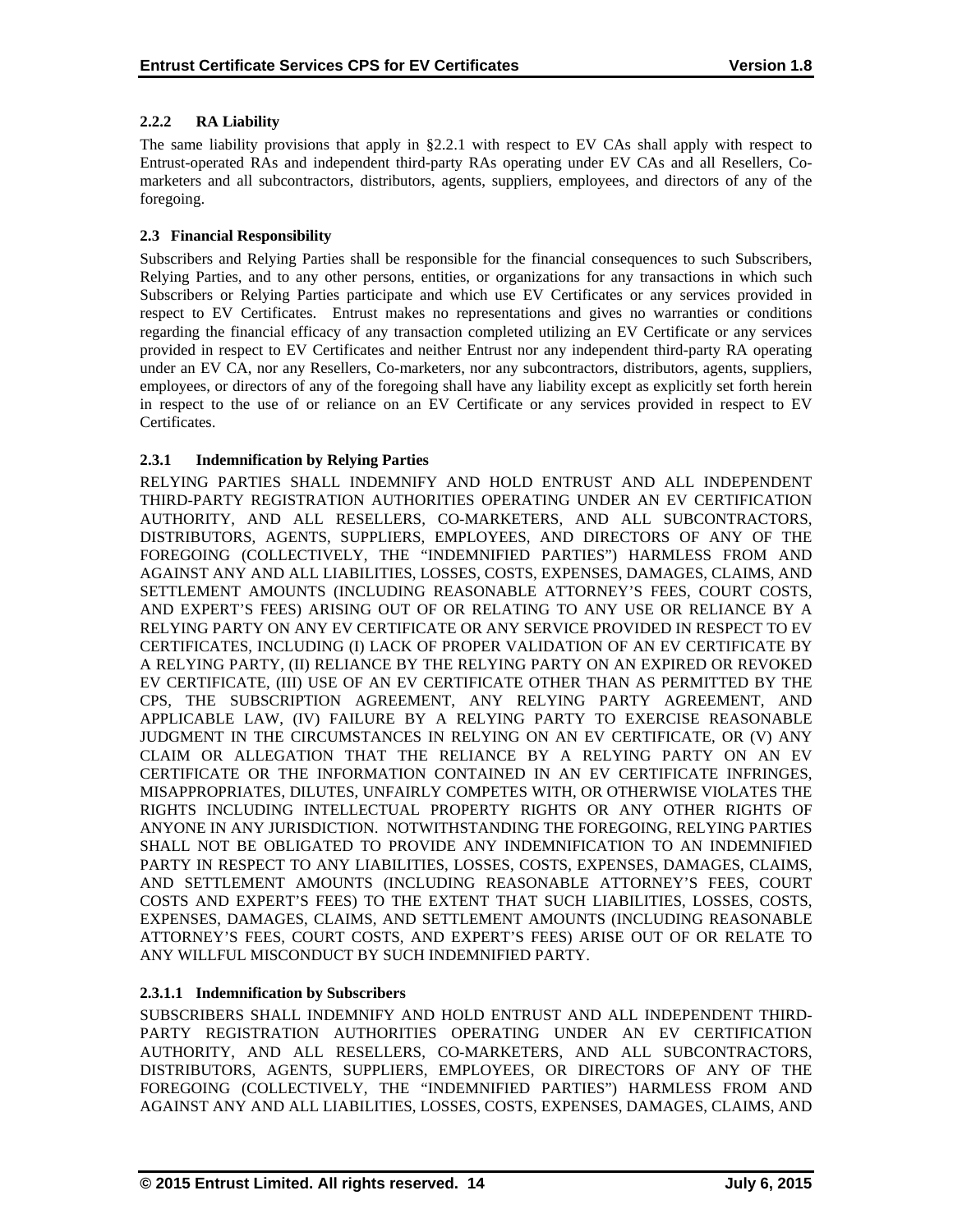SETTLEMENT AMOUNTS (INCLUDING REASONABLE ATTORNEY'S FEES, COURT COSTS, AND EXPERT'S FEES) ARISING OUT OF OR RELATING TO ANY RELIANCE BY A RELYING PARTY ON ANY EV CERTIFICATE OR ANY SERVICE PROVIDED IN RESPECT TO EV CERTIFICATES, INCLUDING ANY (I) ERROR, MISREPRESENTATION OR OMISSION MADE BY A SUBSCRIBER IN USING OR APPLYING FOR AN EV CERTIFICATE, (II) MODIFICATION MADE BY A SUBSCRIBER TO THE INFORMATION CONTAINED IN AN EV CERTIFICATE, (III) USE OF AN EV CERTIFICATE OTHER THAN AS PERMITTED BY THE CPS, THE SUBSCRIPTION AGREEMENT, ANY RELYING PARTY AGREEMENT, AND APPLICABLE LAW, (IV) FAILURE BY A SUBSCRIBER TO TAKE THE NECESSARY PRECAUTIONS TO PREVENT LOSS, DISCLOSURE, COMPROMISE OR UNAUTHORIZED USE OF THE PRIVATE KEY CORRESPONDING TO THE PUBLIC KEY IN SUCH SUBSCRIBER'S EV CERTIFICATE, OR (V) ALLEGATION THAT THE USE OF A SUBSCRIBER'S EV CERTIFICATE OR THE INFORMATION CONTAINED IN A SUBSCRIBER'S EV CERTIFICATE INFRINGES, MISAPPROPRIATES, DILUTES, UNFAIRLY COMPETES WITH, OR OTHERWISE VIOLATES THE RIGHTS INCLUDING INTELLECTUAL PROPERTY RIGHTS OR ANY OTHER RIGHTS OF ANYONE IN ANY JURISDICTION. NOTWITHSTANDING THE FOREGOING, A SUBSCRIBER SHALL NOT BE OBLIGATED TO PROVIDE ANY INDEMNIFICATION TO AN INDEMNIFIED PARTY IN RESPECT TO ANY LIABILITIES, LOSSES, COSTS, EXPENSES, DAMAGES, CLAIMS, AND SETTLEMENT AMOUNTS (INCLUDING REASONABLE ATTORNEY'S FEES, COURT COSTS AND EXPERTS FEES) TO THE EXTENT THAT SUCH LIABILITIES, LOSSES, COSTS, EXPENSES, DAMAGES, CLAIMS, AND SETTLEMENT AMOUNTS (INCLUDING REASONABLE ATTORNEY'S FEES, COURT COSTS, AND EXPERT'S FEES) ARISE OUT OF OR RELATE TO ANY WILLFUL MISCONDUCT BY SUCH INDEMNIFIED PARTY.

# **2.3.2 Fiduciary Relationships**

Nothing contained in this CPS, or in any Subscription Agreement, or any Relying Party Agreement shall be deemed to constitute either Entrust or any independent third-party RA operating under an EV CA, or any Resellers, Co-marketers, or any subcontractors, distributors, agents, suppliers, employees, or directors of any of the foregoing, the fiduciary, partner, agent, trustee, or legal representative of any Applicant, Subscriber, Relying Party or any other person, entity, or organization or to create any fiduciary relationship between either Entrust or any independent third-party RA operating under an EV CA, or any Resellers, Comarketers, or any subcontractors, distributors, agents, suppliers, employees, or directors of any of the foregoing and any Subscriber, Applicant, Relying Party or any other person, entity, or organization, for any purpose whatsoever. Nothing in the CPS, or in any Subscription Agreement or any Relying Party Agreement shall confer on any Subscriber, Applicant, Relying Party, or any other third party, any authority to act for, bind, or create or assume any obligation or responsibility, or make any representation on behalf of Entrust or any independent third-party RA operating under an EV CA, or any Resellers, Co-marketers, or any subcontractors, distributors, agents, suppliers, employees, or directors of any of the foregoing.

# **2.3.3 Administrative Processes**

No Stipulation.

# **2.4 Interpretation and Enforcement**

# **2.4.1 Governing Law**

The laws of the Province of Ontario, Canada, excluding its conflict of laws rules, shall govern the construction, validity, interpretation, enforceability and performance of the CPS, all Subscription Agreements and all Relying Party Agreements. The application of the United Nations Convention on Contracts for the International Sale of Goods to the CPS, any Subscription Agreements, and any Relying Party Agreements is expressly excluded. Any dispute arising out of or in respect to the CPS, any Subscription Agreement, any Relying Party Agreement, or in respect to any EV Certificates or any services provided in respect to any EV Certificates that is not resolved by alternative dispute resolution, shall be brought in the provincial or federal courts sitting in Ottawa, Ontario, and each person, entity, or organization hereby agrees that such courts shall have personal and exclusive jurisdiction over such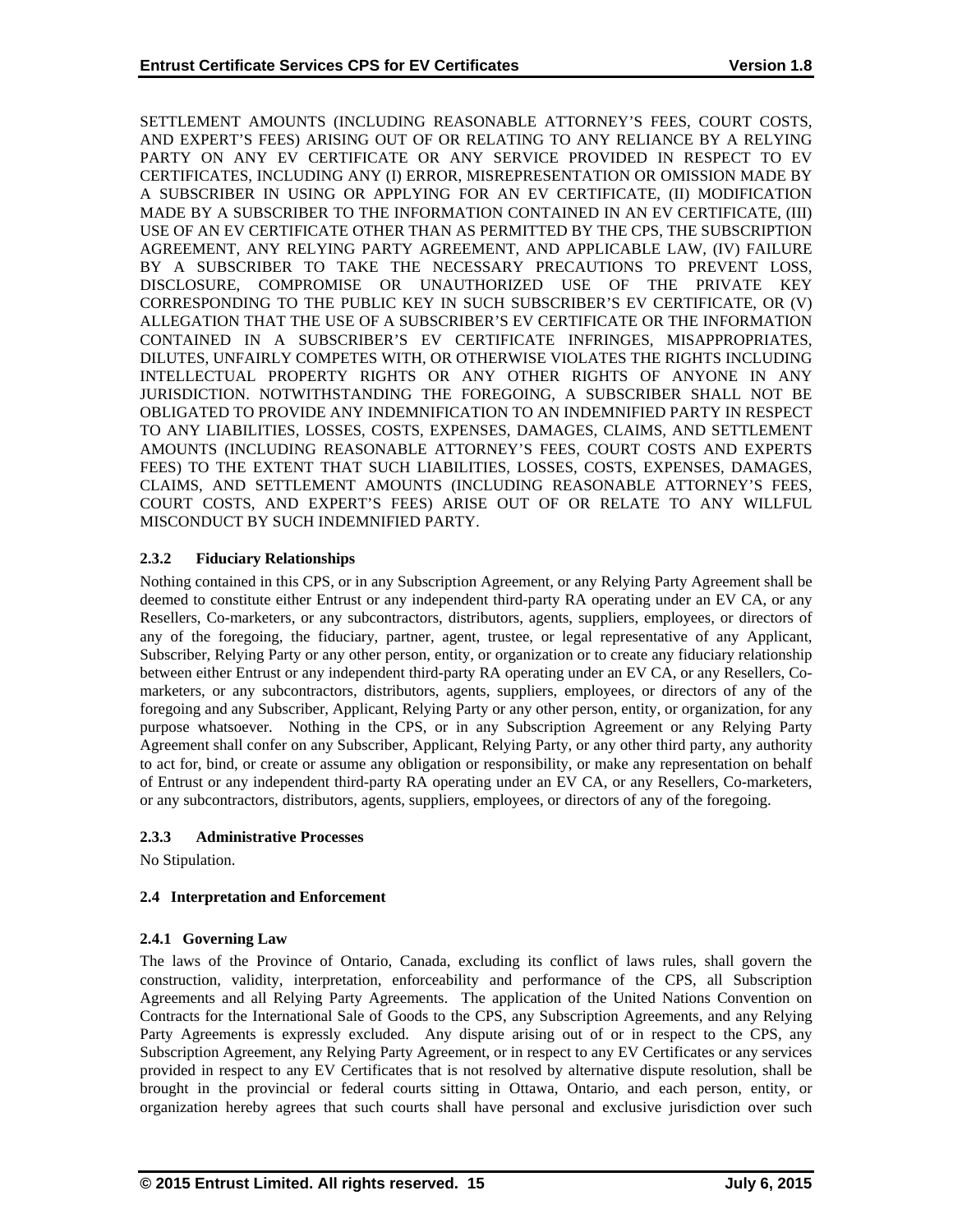disputes. In the event that any matter is brought in a provincial or federal court, Applicants, Subscribers, and Relying Parties waive any right that such Applicants, Subscribers, and Relying Parties may have to a jury trial.

# **2.4.1.1 Force Majeure**

Neither Entrust nor any independent third-party RA operating under an EV CA, nor any Resellers, Comarketers, nor any subcontractors, distributors, agents, suppliers, employees, or directors of any of the foregoing shall be in default hereunder or liable for any losses, costs, expenses, liabilities, damages, claims, or settlement amounts arising out of or related to delays in performance or from failure to perform or comply with the terms of the CPS, any Subscription Agreement, or any Relying Party Agreement due to any causes beyond its reasonable control, which causes include acts of God or the public enemy, riots and insurrections, war, accidents, fire, strikes and other labor difficulties (whether or not Entrust is in a position to concede to such demands), embargoes, judicial action, failure or default of any superior CA, lack of or inability to obtain export permits or approvals, necessary labor, materials, energy, utilities, components or machinery, acts of civil or military authorities.

# **2.4.1.2 Interpretation**

All references in this CPS to "Sections" refer to the sections of this CPS. As used in this CPS, neutral pronouns and any variations thereof shall be deemed to include the feminine and masculine and all terms used in the singular shall be deemed to include the plural, and vice versa, as the context may require. The words "hereof", "herein", and "hereunder" and other words of similar import refer to this CPS as a whole, as the same may from time to time be amended or supplemented, and not to any subdivision contained in this CPS. The word "including" when used herein is not intended to be exclusive and means "including, without limitation."

# **2.4.2 Severability, Survival, Merger, Notice**

# **2.4.2.1 Severability**

Whenever possible, each provision of the CPS, any Subscription Agreements, and any Relying Party Agreements shall be interpreted in such a manner as to be effective and valid under applicable law. If the application of any provision of the CPS, any Subscription Agreements, or any Relying Party Agreements or any portion thereof to any particular facts or circumstances shall be held to be invalid or unenforceable by an arbitrator or court of competent jurisdiction, then (i) the validity and enforceability of such provision as applied to any other particular facts or circumstances and the validity of other provisions of the CPS, any Subscription Agreements, or any Relying Party Agreements shall not in any way be affected or impaired thereby, and (ii) such provision shall be enforced to the maximum extent possible so as to effect its intent and it shall be reformed without further action to the extent necessary to make such provision valid and enforceable.

**FOR GREATER CERTAINTY, IT IS EXPRESSLY UNDERSTOOD AND AGREED THAT EVERY PROVISION OF THE CPS, ANY SUBSCRIPTION AGREEMENTS, OR ANY RELYING PARTY AGREEMENTS THAT DEAL WITH (I) LIMITATION OF LIABILITY OR DAMAGES, (II) DISCLAIMERS OF REPRESENTATIONS, WARRANTIES, CONDITIONS, OR LIABILITIES, OR (III) INDEMNIFICATION, IS EXPRESSLY INTENDED TO BE SEVERABLE FROM ANY OTHER PROVISIONS OF THE CPS, ANY SUBSCRIPTION AGREEMENTS, OR ANY RELYING PARTY AGREEMENTS AND SHALL BE SO INTERPRETED AND ENFORCED.** 

# **2.4.2.2 Survival**

The provisions of the section entitled "Definitions" and sections 2.1.3.1, 2.1.4.1, 2.2, 2.3, 2.4, 2.8, 2.9, 3.1.5, 3.1.6, 4.6 and 8.2 shall survive termination or expiration of the CPS, any Subscription Agreements, and any Relying Party Agreements. All references to sections that survive termination of the CPS, any Subscription Agreements, and any Relying Party Agreements, shall include all sub-sections of such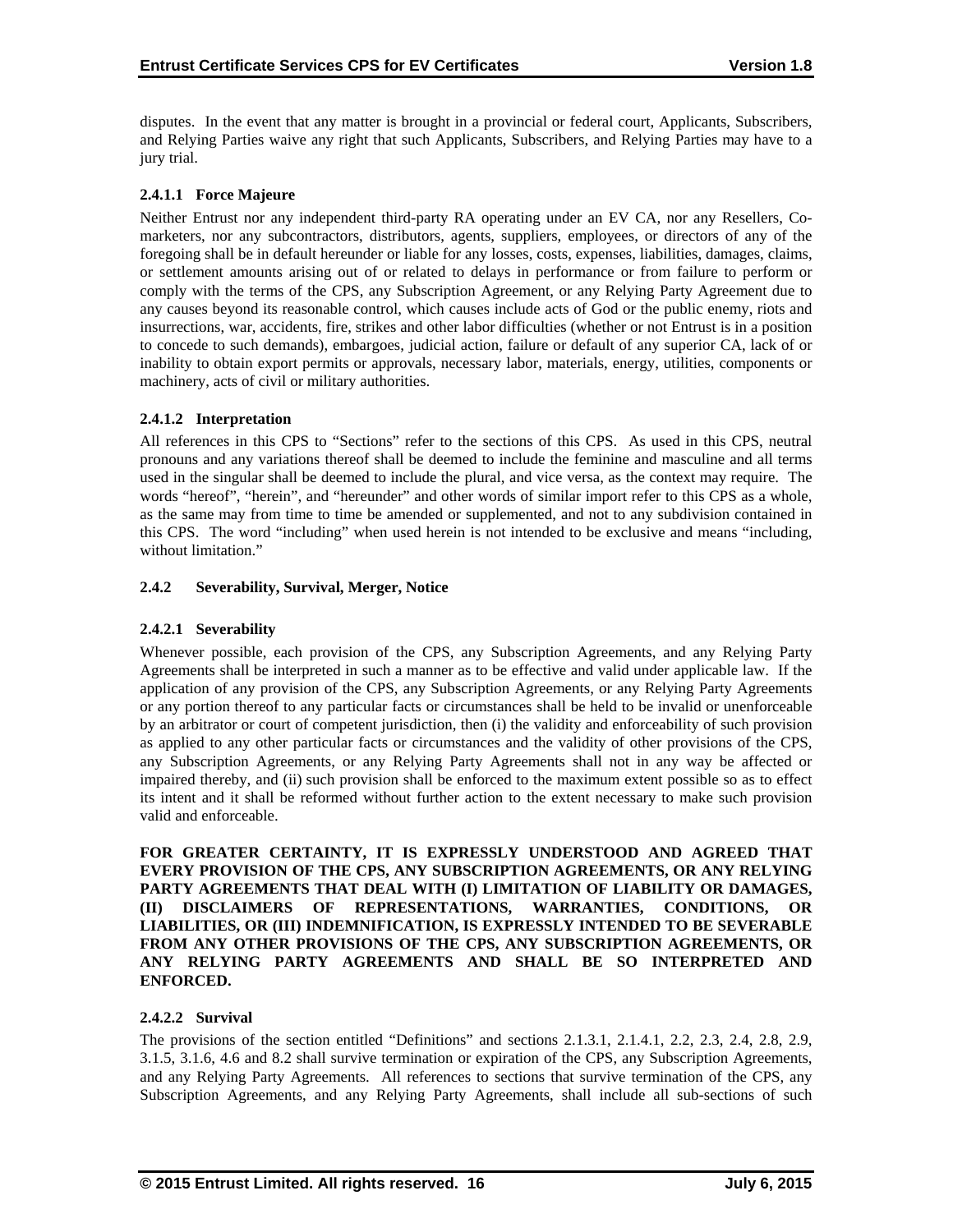sections. All payment obligations shall survive any termination or expiration of the CPS, any Subscription Agreements, and any Relying Party Agreements.

# **2.4.2.3 Merger**

The CPS, the Subscription Agreements, and the Relying Party Agreements state all of the rights and obligations of Entrust, any independent third-party RAs operating under an EV CA, any Resellers, Comarketers, and any subcontractors, distributors, agents, suppliers, employees, or directors of any of the foregoing, and any Applicant, Subscriber, or Relying Party and any other persons, entities, or organizations in respect to the subject matter hereof and thereof and such rights and obligations shall not be augmented or derogated by any prior agreements, communications, or understandings of any nature whatsoever whether oral or written. The rights and obligations of Entrust, any independent third-party RAs operating under an EV CA, any Resellers, Co-marketers, and any subcontractors, distributors, agents, suppliers, employees, and directors of any of the foregoing may not be modified or waived orally and may be modified only in a writing signed or authenticated by a duly authorized representative of Entrust.

# **2.4.2.4 Conflict of Provisions**

In the event of a conflict between the provisions of the CPS and any express written agreement between Entrust or an independent third-party RA operating under an EV CA and a Subscriber or Relying Party, with respect to EV Certificates or any services provided in respect to EV Certificates, such other express written agreement shall take precedence. In the event of any inconsistency between the provisions of this CPS and the provisions of any Subscription Agreement or any Relying Party Agreement, the terms and conditions of this CPS shall govern.

# **2.4.2.5 Waiver**

The failure of Entrust to enforce, at any time, any of the provisions of this CPS, a Subscription Agreement with Entrust, or a Relying Party Agreement with Entrust or the failure of Entrust to require, at any time, performance by any Applicant, Subscriber, Relying Party or any other person, entity, or organization of any of the provisions of this CPS, a Subscription Agreement with Entrust, or a Relying Party Agreement with Entrust, shall in no way be construed to be a present or future waiver of such provisions, nor in any way affect the ability of Entrust to enforce each and every such provision thereafter. The express waiver by Entrust of any provision, condition, or requirement of this CPS, a Subscription Agreement with Entrust, or a Relying Party Agreement with Entrust shall not constitute a waiver of any future obligation to comply with such provision, condition, or requirement. The failure of an independent third-party RA or Reseller operating under an EV CA ("Registration Authority") to enforce, at any time, any of the provisions of a this CPS, any Subscription Agreement with such RA, or any Relying Party Agreement with such RA or the failure to require by such RA, at any time, performance by any Applicant, Subscriber, Relying Party or any other person, entity, or organization of this CPS, any Subscription Agreement with such RA, or any Relying Party Agreement with such RA shall in no way be construed to be a present or future waiver of such provisions, nor in any way affect the ability of such RA to enforce each and every such provision thereafter. The express waiver by a RA of any provision, condition, or requirement of a Subscription Agreement with such RA or a Relying Party Agreement with such RA shall not constitute a waiver of any future obligation to comply with such provision, condition, or requirement.

# **2.4.2.6 Notice**

Any notice to be given by a Subscriber, Applicant, or Relying Party to Entrust under this CPS, a Subscription Agreement, or a Relying Party Agreement shall be given in writing to the address specified in §1.4 by prepaid receipted mail, facsimile, or overnight courier, and shall be effective as follows (i) in the case of facsimile or courier, on the next Business Day, and (ii) in the case of receipted mail, five (5) Business Days following the date of deposit in the mail. Any notice to be given by Entrust under the CPS, any Subscription Agreement, or any Relying Party Agreement shall be given by email or by facsimile or courier to the last address, email address or facsimile number for the Subscriber on file with Entrust. In the event of notice by email, the notice shall become effective on the next Business Day. In the event of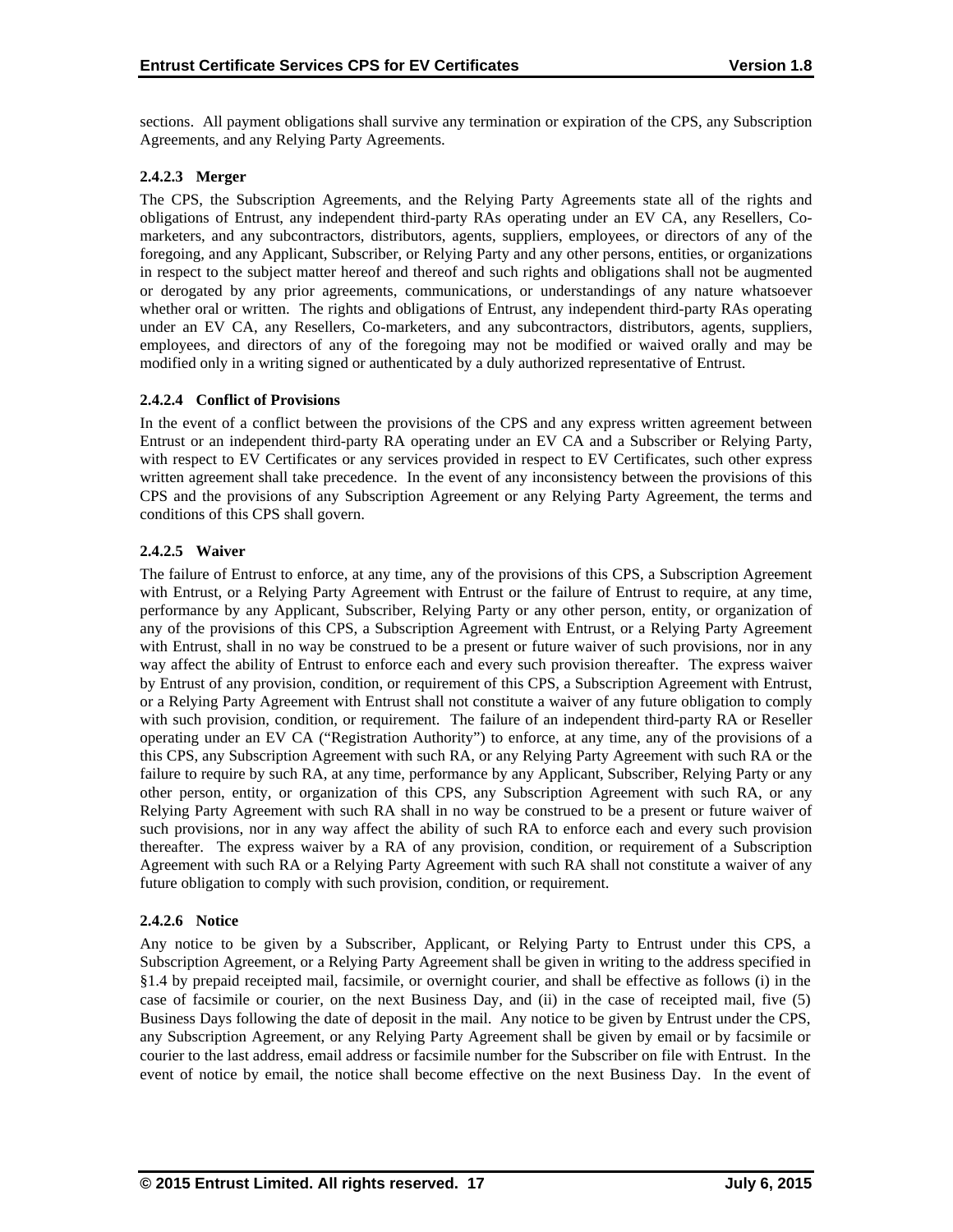notice by prepaid receipted mail, facsimile, or overnight courier, notice shall become effective as specified in (i) or (ii), depending on the means of notice utilized.

# **2.4.2.7 Assignment**

EV Certificates and the rights granted under the CPS, any Subscription Agreement, or any Relying Party Agreement are personal to the Applicant, Subscriber, or Relying Party that entered into the Subscription Agreement or Relying Party Agreement and cannot be assigned, sold, transferred, or otherwise disposed of, whether voluntarily, involuntarily, by operation of law, or otherwise, without the prior written consent of Entrust or the RA under an EV Certification Authority with which such Applicant, Subscriber, or Relying Party has contracted. Any attempted assignment or transfer without such consent shall be void and shall automatically terminate such Applicant's, Subscriber's or Relying Party's rights under the CPS, any Subscription Agreement, or any Relying Party Agreement. Entrust may assign, sell, transfer, or otherwise dispose of the CPS, any Subscription Agreements, or any Relying Party Agreements together with all of its rights and obligations under the CPS, any Subscription Agreements, and any Relying Party Agreements (i) to an Affiliate, or (ii) as part of a sale, merger, or other transfer of all or substantially all the assets or stock of the business of Entrust to which the CPS, the Subscription Agreements, and Relying Party Agreements relate. Subject to the foregoing limits, this Agreement shall be binding upon and shall inure to the benefit of permitted successors and assigns of Entrust, any third-party RAs operating under the Entrust CAs, Applicants, Subscribers, and Relying Parties, as the case may be.

# **2.4.3 Dispute Resolution Procedures**

Any disputes between a Subscriber or an Applicant and Entrust or any third-party RAs operating under the Entrust CAs, or a Relying Party and Entrust or any third-party RAs operating under the Entrust CAs, shall be submitted to mediation in accordance with the Commercial Mediation Rules of the American Arbitration Association which shall take place in English in Ottawa, Ontario. In the event that a resolution to such dispute cannot be achieved through mediation within thirty (30) days, the dispute shall be submitted to binding arbitration. The arbitrator shall have the right to decide all questions of arbitrability. The dispute shall be finally settled by arbitration in accordance with the rules of the American Arbitration Association, as modified by this provision. Such arbitration shall take place in English in Ottawa, Ontario, before a sole arbitrator appointed by the American Arbitration Association (AAA) who shall be appointed by the AAA from its Technology Panel and shall be reasonably knowledgeable in electronic commerce disputes. The arbitrator shall apply the laws of the Province of Ontario, without regard to its conflict of laws provisions, and shall render a written decision within thirty (30) days from the date of close of the arbitration hearing, but no more than one (1) year from the date that the matter was submitted for arbitration. The decision of the arbitrator shall be binding and conclusive and may be entered in any court of competent jurisdiction. In each arbitration, the prevailing party shall be entitled to an award of all or a portion of its costs in such arbitration, including reasonable attorney's fees actually incurred. Nothing in the CPS, or in any Subscription Agreement, or any Relying Party Agreement shall preclude Entrust or any third-party RAs operating under the Entrust CAs from applying to any court of competent jurisdiction for temporary or permanent injunctive relief, without breach of this §2.4.3 and without any abridgment of the powers of the arbitrator, with respect to any (i) alleged Compromise that affects the integrity of an EV Certificate, or (ii) alleged breach of the terms and conditions of the CPS, any Subscription Agreement, or any Relying Party Agreement. The institution of any arbitration or any action shall not relieve an Applicant, Subscriber or Relying Party of its obligations under the CPS, any Subscription Agreement, or any Relying Party Agreement.

# **2.4.3.1 Limitation Period on Arbitrations and Actions**

Any and all arbitrations or legal actions in respect to a dispute that is related to an EV Certificate or any services provided in respect to an EV Certificate shall be commenced prior to the end of one (1) year after (i) the expiration or revocation of the EV Certificate in dispute, or (ii) the date of provision of the disputed service or services in respect to the EV Certificate in dispute, whichever is sooner. If any arbitration or action in respect to a dispute that is related to an EV Certificate or any service or services provided in respect to an EV Certificate is not commenced prior to such time, any party seeking to institute such an arbitration or action shall be barred from commencing or proceeding with such arbitration or action.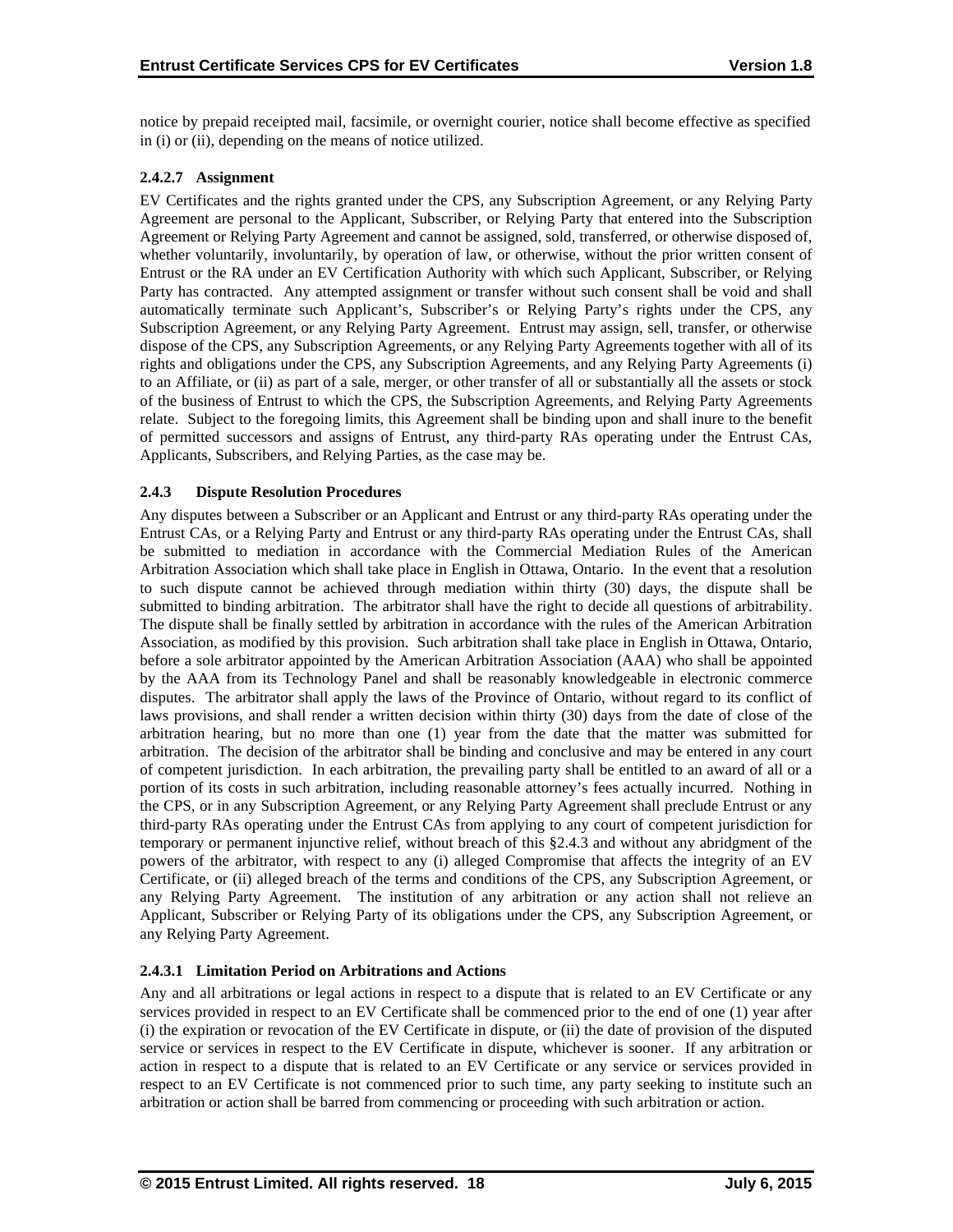# **2.5 Fees**

The fees for services provided by Entrust in respect to EV Certificates are set forth in the Entrust Repository. These fees are subject to change, and any such changes shall become effective immediately after posting in the Entrust Repository. The fees for services provided by independent third-party RAs, Resellers and Co-marketers in respect to EV Certificates are set forth on the web sites operated by such RAs, Resellers and Co-marketers. These fees are subject to change, and any such changes shall become effective immediately after posting in such web sites.

# **2.5.1 Certificate Issuance or Renewal Fees**

See the Entrust Repository for the fees charged by Entrust. See the web sites operated by RAs operating under the Entrust CAs, Resellers, and Co-marketers for the fees charged by such RAs, Resellers, and Comarketers.

# **2.5.2 Certificate Access Fees**

See the Entrust Repository for the fees charged by Entrust. See the web sites operated by RAs operating under the Entrust CAs, Resellers, and Co-marketers for the fees charged by such RAs, Resellers, and Comarketers.

# **2.5.3 Revocation or Status Information Access Fees**

See the Entrust Repository for the fees charged by Entrust. See the web sites operated by RAs operating under the Entrust CAs, Resellers, and Co-marketers for the fees charged by such RAs, Resellers, and Comarketers.

# **2.5.4 Fees for Other Services such as Policy Information**

See the Entrust Repository for the fees charged by Entrust. See the web sites operated by RAs operating under the Entrust CAs, Resellers, and Co-marketers for the fees charged by such RAs, Resellers, and Comarketers.

# **2.5.5 Refund Policy**

Neither Entrust nor any RAs operating under the Entrust CAs nor any Resellers or Co-Marketers provide any refunds for EV Certificates or services provided in respect to EV Certificates.

# **2.6 Publication and Repositories**

Entrust maintains the Entrust Repository to store various information related to EV Certificates and the operation of EV CAs, Entrust RAs, and third-party RAs operating under the EV CAs. The CPS and various other related information is published in the Entrust Repository. The CPS is also available from Entrust in hard copy upon request.

## **2.6.1 Publication of CA Information**

The following EV Certificate information is published in the Entrust Repository:

- (i) the CPS;
- (ii) information and agreements regarding the subscription for and reliance on EV Certificates; and
- (iii) revocations of EV Certificates performed by an EV CA, published in a Certificate Revocation List (CRL).

The data formats used for EV Certificates and for Certificate Revocation Lists in the Entrust Repository are in accordance with the associated definitions in §7.

## **2.6.2 Frequency of Publication**

The CPS may be re-issued and published in accordance with the policy set forth in §8.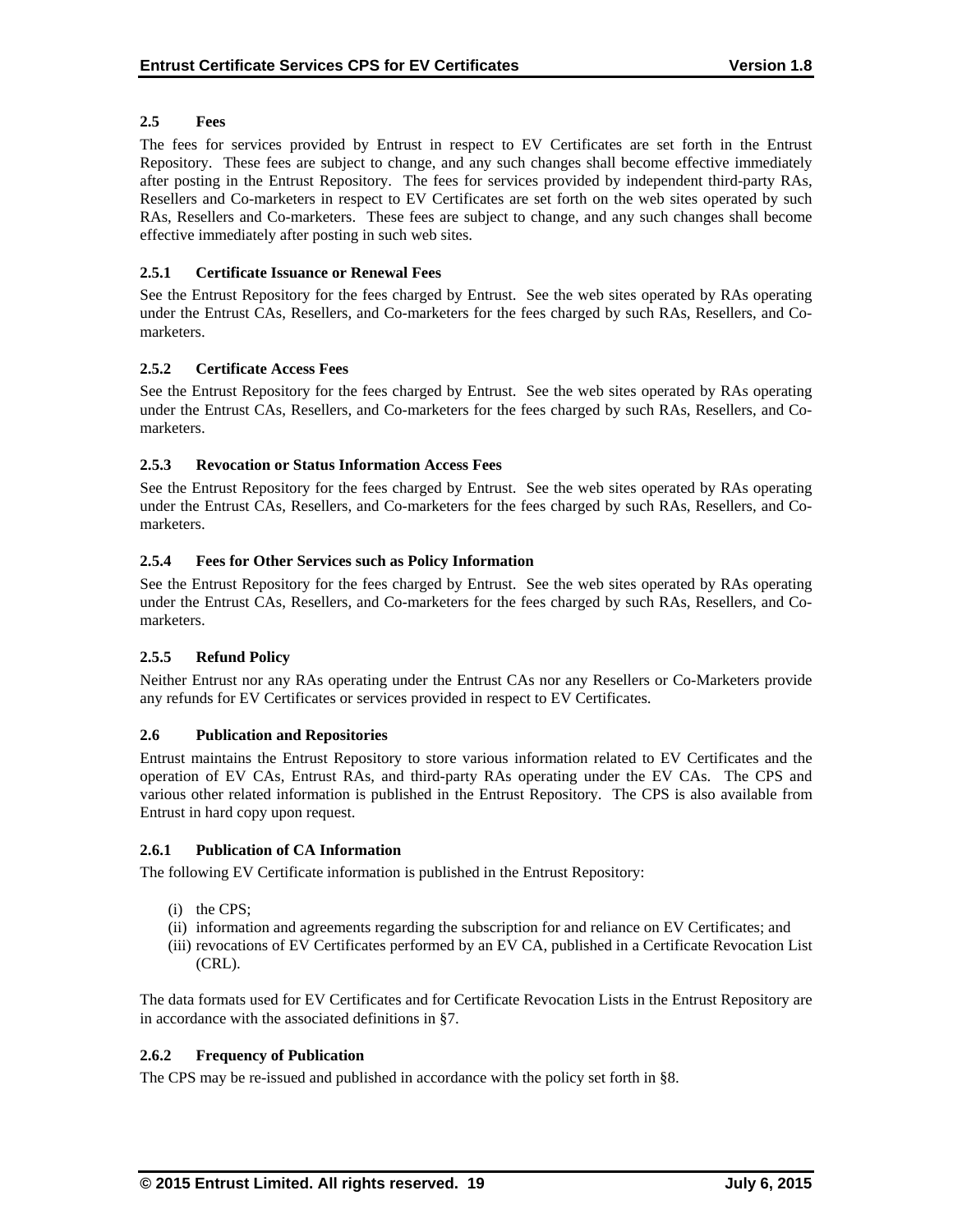# **2.6.3 Access Controls**

The CPS is published in the Entrust Repository. The CPS will be available to all Applicants, Subscribers and Relying Parties, but may only be modified by the Entrust Policy Authority.

# **2.6.4 Repositories**

The EV CAs maintain the Entrust Repositories to allow access to EV Certificate-related and CRL information. The information in the Entrust Repositories is accessible through a web interface and is periodically updated as set forth in this CPS. The Entrust Repositories are the only approved source for CRL and other information about EV Certificates.

# **2.7 Compliance Audit**

This sub-section describes the stipulations with respect to audit by an independent third party. In addition to these audits, the EV CAs strictly control service quality by performing ongoing self-audits as prescribed in the EV Guidelines.

# **2.7.1 Frequency of Entity Compliance Audit**

EV CAs, Entrust-operated RAs, and independent third-party RAs operating under the EV CAs shall be audited once per calendar year for compliance with the practices and procedures set forth in the CPS. If the results of an audit report recommend remedial action, Entrust or the applicable independent third-party RA shall initiate corrective action within thirty (30) days of receipt of such audit report.

# **2.7.2 Identity/Qualifications of Auditor**

The compliance audit of Entrust CAs shall be performed by a certified public accounting firm with a demonstrated competency in the evaluation of CAs and RAs and that meets the requirements of the EV Guidelines.

## **2.7.3 Auditor's Relationship to Audited Party**

The certified public accounting firm selected to perform the compliance audit for the EV CAs, Entrustoperated RAs, or independent third-party operated RAs under the Entrust CAs shall be independent from the entity being audited.

## **2.7.4 Topics Covered by Audit**

The compliance audit shall test compliance of EV CAs, Entrust-operated RAs, or independent third-party operated RAs under the Entrust CAs against the policies and procedures set forth in:

- i. the CPS;
- ii. the WebTrust Program for CAs; and
- iii. the WebTrust EV Program.

# **2.7.5 Actions Taken as a Result of Deficiency**

Upon receipt of a compliance audit that identifies any deficiencies, the audited EV CA, Entrust-operated RA, or independent third-party operated RA under an EV CA shall use commercially reasonable efforts to correct any such deficiencies in an expeditious manner.

## **2.7.6 Communication of Results**

The results of all compliance audits shall be communicated, in the case of EV CAs, to the Entrust Policy Authority, and, in the case of any Entrust-operated RAs under an EV CAs, to the Entrust Policy Authority, and in the case of third-party RAs operating under an EV CA, to the operational authority for such RA.

The results of the most recent compliance audit will be posted to the Repository.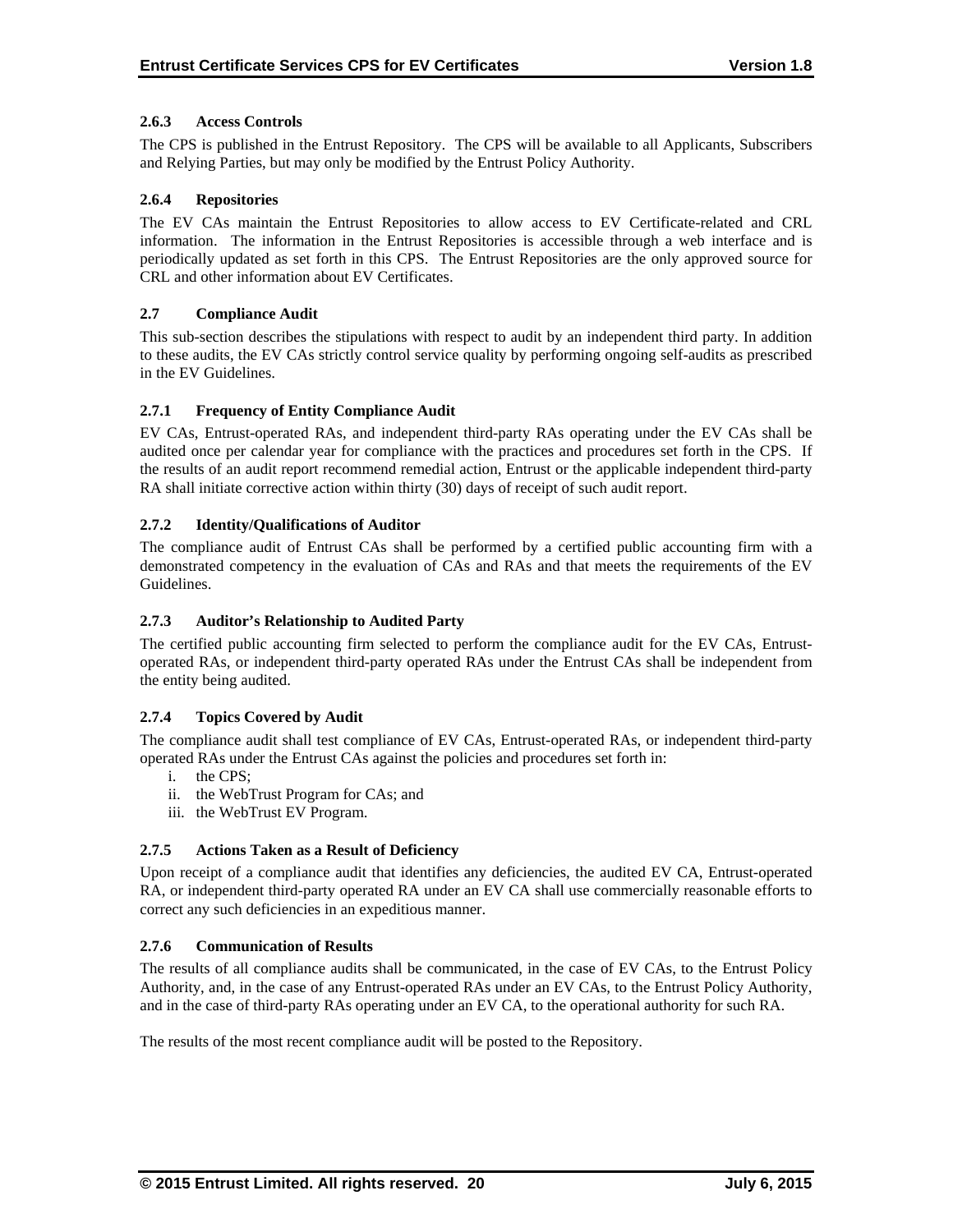# **2.8 Confidentiality**

Neither Entrust nor any independent third-party RAs operating under the Entrust CAs, nor any Resellers or Co-Marketers shall disclose or sell Applicant or Subscriber names (or other information submitted by an Applicant or Subscriber when applying for an EV Certificate), except in accordance with this CPS, a Subscription Agreement, or a Relying Party Agreement. Entrust and all independent third-party RAs operating under the Entrust CAs, and all Resellers and Co-Marketers shall use a commercially reasonable degree of care to prevent such information from being used or disclosed for purposes other than those set forth in the CPS, a Subscription Agreement, or a Relying Party Agreement. Notwithstanding the foregoing, Applicants and Subscribers acknowledge that some of the information supplied with an EV Certificate Application is incorporated into EV Certificates and that Entrust and all independent third-party RAs operating under the Entrust CAs, and all Resellers and Co-Marketers shall be entitled to make such information publicly available.

# **2.8.1 Types of Information to be Kept Confidential**

Information that is supplied by Applicants, Subscribers, or Relying Parties for the subscription for, use of, or reliance upon an EV Certificate, and which is not included in the information described in §2.8.2 below, shall be considered to be confidential. Entrust and independent third-party RAs under the Entrust CAs shall be entitled to disclose such information to any subcontractors or agents that are assisting Entrust in the verification of information supplied in EV Certificate Applications or that are assisting Entrust in the operation of the EV CAs or Entrust-operated RAs. Information considered to be confidential shall not be disclosed unless compelled pursuant to legal, judicial, or administrative proceedings, or otherwise required by law. Entrust and independent third-party RAs under the Entrust CAs shall be entitled to disclose information that is considered to be confidential to legal and financial advisors assisting in connection with any such legal, judicial, administrative, or other proceedings required by law, and to potential acquirors, legal counsel, accountants, banks and financing sources and their advisors in connection with mergers, acquisitions, or reorganizations.

# **2.8.2 Types of Information not Considered Confidential**

Information that is included in an EV Certificate or a Certificate Revocation List shall not be considered confidential. Information contained in the CPS shall not be considered confidential. Without limiting the foregoing, information that (i) was or becomes known through no fault of Entrust, an independent thirdparty RA under an EV CA, a Reseller, or a Co-marketer, (ii) was rightfully known or becomes rightfully known to Entrust, an independent third-party RA under the EV CA, a Reseller, or a Co-marketer without confidential or proprietary restriction from a source other than the Subscriber, (iii) is independently developed by Entrust, an independent third-party RA under an EV CA, a Reseller, or a Co-marketer, or (iv) is approved by a Subscriber for disclosure, shall not be considered confidential.

# **2.8.3 Disclosure of Certificate Revocation/Suspension Information**

If an EV Certificate is revoked by an EV CA, a serial number will be included in the Certificate Revocation List entry for the revoked EV Certificate.

# **2.8.4 Release to Law Enforcement Officials**

Entrust, independent third-party RAs under an EV CA, Resellers, and Co-marketers shall have the right to release information that is considered to be confidential to law enforcement officials in compliance with applicable law.

# **2.8.5 Release as Part of Civil Discovery**

Entrust, independent third-party RAs under an EV CA, Resellers, and Co-marketers may disclose information that is considered confidential during the course of any arbitration, litigation, or any other legal, judicial, or administrative proceeding relating to such information. Any such disclosures shall be permissible provided that Entrust, the independent third-party RA, Reseller, or Co-marketer uses commercially reasonable efforts to obtain a court-entered protective order restricting the use and disclosure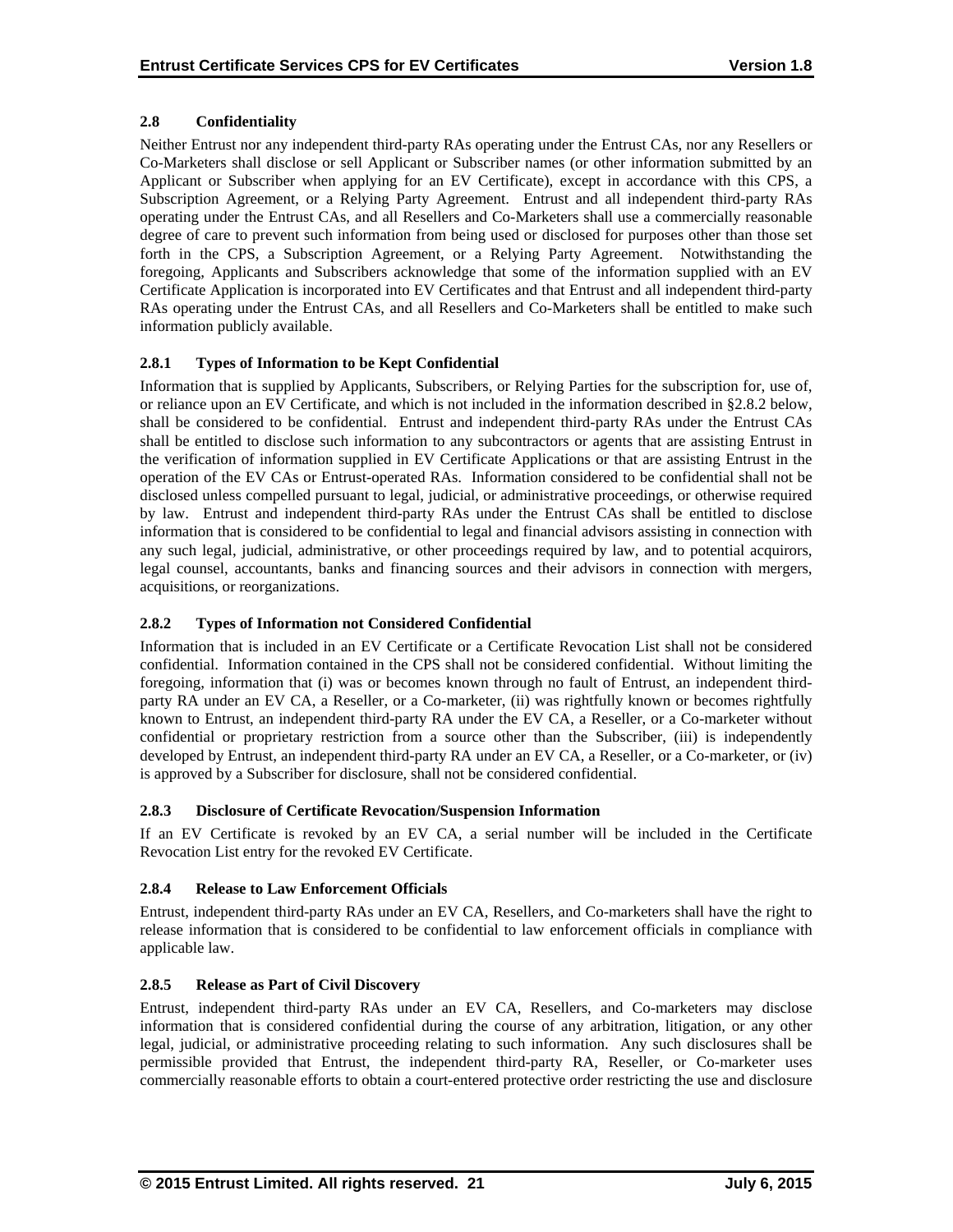of any such information to the extent reasonably required for the purposes of such arbitration, litigation, or any other legal, judicial, or administrative proceeding.

# **2.8.6 Disclosure Upon Owner's Request**

Entrust, independent third-party RAs under an EV CA, Resellers, and Co-marketers may disclose information provided to Entrust, such RA, Reseller or Co-marketer, by an Applicant, a Subscriber, or a Relying Party upon request of such Applicant, Subscriber, or Relying Party.

## **2.8.7 Other Information Release Circumstances**

No stipulation.

# **2.9 Intellectual Property Rights**

Entrust retains all right, title, and interest (including all intellectual property rights), in, to and under all EV Certificates, except for any information that is supplied by an Applicant or a Subscriber and that is included in an EV Certificate, which information shall remain the property of the Applicant or Subscriber. All Applicants and Subscribers grant to Entrust and any RAs operating under the Entrust CAs a nonexclusive, worldwide, paid-up, royalty-free license to use, copy, modify, publicly display, and distribute such information, by any and all means and through any and all media whether now known or hereafter devised for the purposes contemplated under the CPS, the Subscriber's Subscription Agreement, and any Relying Party Agreements. Entrust and any RAs operating under the Entrust CAs shall be entitled to transfer, convey, or assign this license in conjunction with any transfer, conveyance, or assignment as contemplated in §2.4.2.7. Entrust grants to Subscribers and Relying Parties a non-exclusive, nontransferable license to use, copy, and distribute EV Certificates, subject to such EV Certificates being used as contemplated under the CPS, the Subscriber's Subscription Agreement, and any Relying Party Agreements, and further provided that such EV Certificates are reproduced fully and accurately and are not published in any publicly available database, repository, or directory without the express written permission of Entrust. Except as expressly set forth herein, no other right is or shall be deemed to be granted, whether by implication, estoppel, inference or otherwise. Subject to availability, Entrust may in its discretion make copies of one or more Cross Certificate(s) available to Subscribers for use solely with the EV Certificate issued to such Subscribers. Entrust retains all right, title, and interest (including all intellectual property rights), in, to and under the Cross Certificate(s).

Entrust grants permission to reproduce the CPS provided that (i) the copyright notice on the first page of this CPS is retained on any copies of the CPS, and (ii) the CPS is reproduced fully and accurately. Entrust retains all right, title, and interest (including all intellectual property rights), in, to and under the CPS.

In no event shall Entrust or any independent third-party RA operating under an EV CA, or any Resellers or Co-marketers, or any subcontractors, distributors, agents, suppliers, employees, or directors of any of the foregoing be liable to any Applicants, Subscribers, or Relying Parties or any other third parties for any losses, costs, liabilities, expenses, damages, claims, or settlement amounts arising from or relating to claims of infringement, misappropriation, dilution, unfair competition, or any other violation of any patent, trademark, copyright, trade secret, or any other intellectual property or any other right of person, entity, or organization in any jurisdiction arising from or relating to any EV Certificate or arising from or relating to any services provided in relation to any EV Certificate.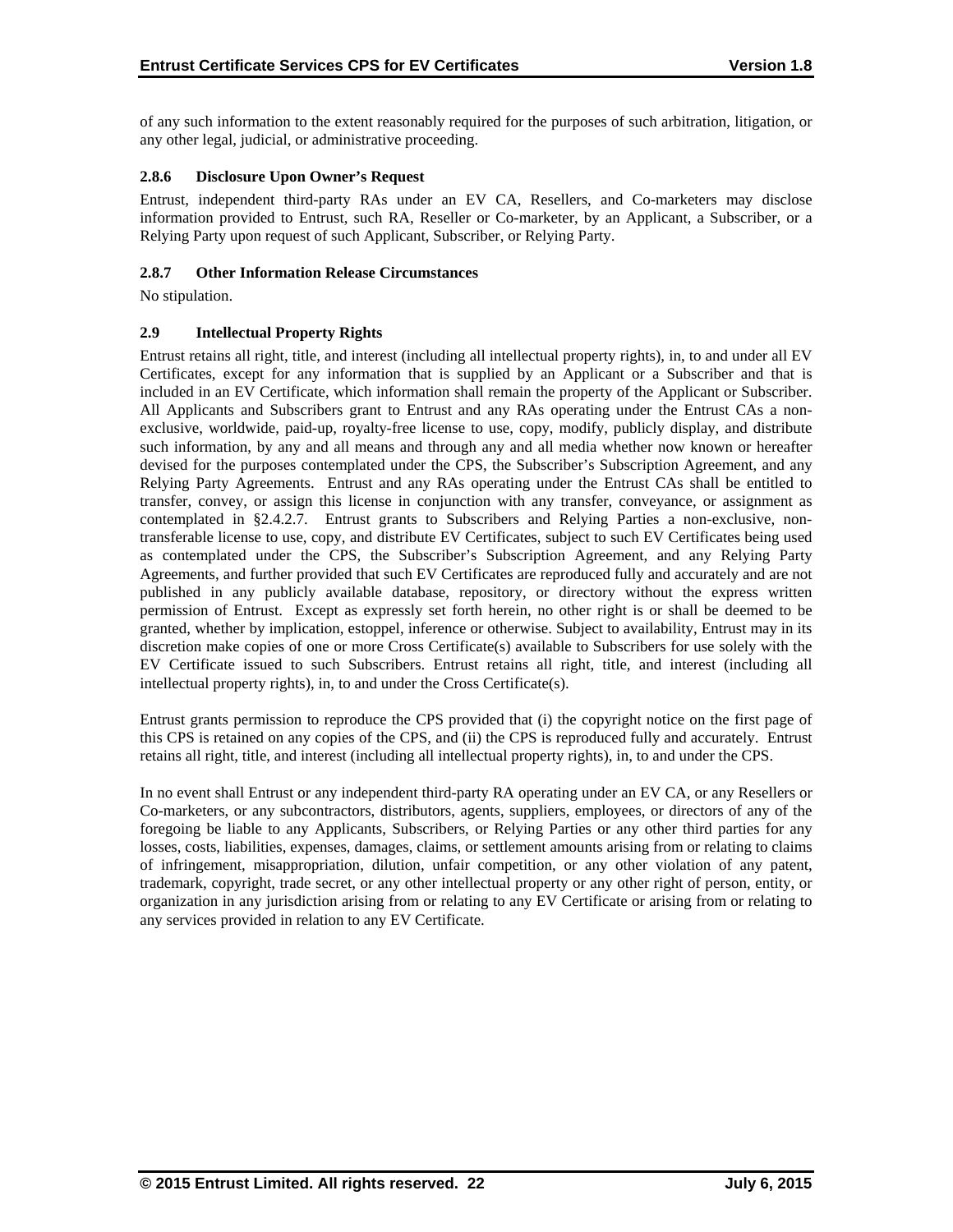# **3 Identification and Authentication**

## **3.1 Initial Registration**

Before issuing an EV Certificate, the EV CAs ensure that all Subject organization information in the EV Certificate conforms to the requirements of, and has been verified in accordance with, the procedures prescribed in this CPS and the EV Guidelines published by the CA/Browser Forum and matches the information confirmed and documented by the RA pursuant to its verification processes. Such verification processes are intended accomplish the following:

- (i) Verify the Applicant's existence and identity, including;
	- a. Verify the Applicant's legal existence and identity (as stipulated in the EV Guidelines),
	- b. Verify the Applicant's physical existence (business presence at a physical address) , and
	- c. Verify the Applicant's operational existence (business activity).
- (ii) Verify the Applicant's authorization for the EV Certificate, including;
	- a. Verify the name, title, and authority of the Contract Signer, Certificate Approver, and Certificate Requester;
	- b. Verify that Contract Signer signed the Subscription Agreement; and
	- c. Verify that a Certificate Approver has signed or otherwise approved the EV Certificate Request.

## EV SSL Certificate

(iii) Verify the Applicant is a registered holder or has exclusive control of the domain name to be included in the EV SSL Certificate.

# **3.1.1 Types of Names**

The Subject names in an EV Certificate comply with the X.500 Distinguished Name (DN) form. EV CAs shall use a single naming convention as set forth in the EV Guidelines and the Baseline Requirements published by the CA/Browser Forum.

# **3.1.2 Need for Names to Be Meaningful**

The certificates issued pursuant to this CPS are meaningful only if the names that appear in the certificates can be understood and used by Relying Parties. Names used in the certificates must identify the person or object to which they are assigned in a meaningful way. CAs shall not issue certificates to the subscribers that contain domain names, IP addresses, DN, and/or URL that the subscribers do not legitimately own or control. Examples of fields and extensions where these names appear include subject DN and subject alternative names.

Application Note: Above general prohibition naturally also covers the case when the certificate can be used for Man in the Middle insertion or Traffic Interception and Management.

## EV SSL Certificates

The value of the Common Name to be used in an EV SSL Certificate shall be the Applicant's fully qualified hostname or path that is used in the DNS of the secure server on which the Applicant is intending to install the EV SSL Certificate.

## EV Code Signing Certificates

The value of the Common Name to be used in an EV Code Signing Certificate shall be the Applicant's Organization Name.

## **3.1.3 Rules for Interpreting Various Name Forms**

Subject names for EV Certificates shall be interpreted as set forth in §3.1.1 and §3.1.2.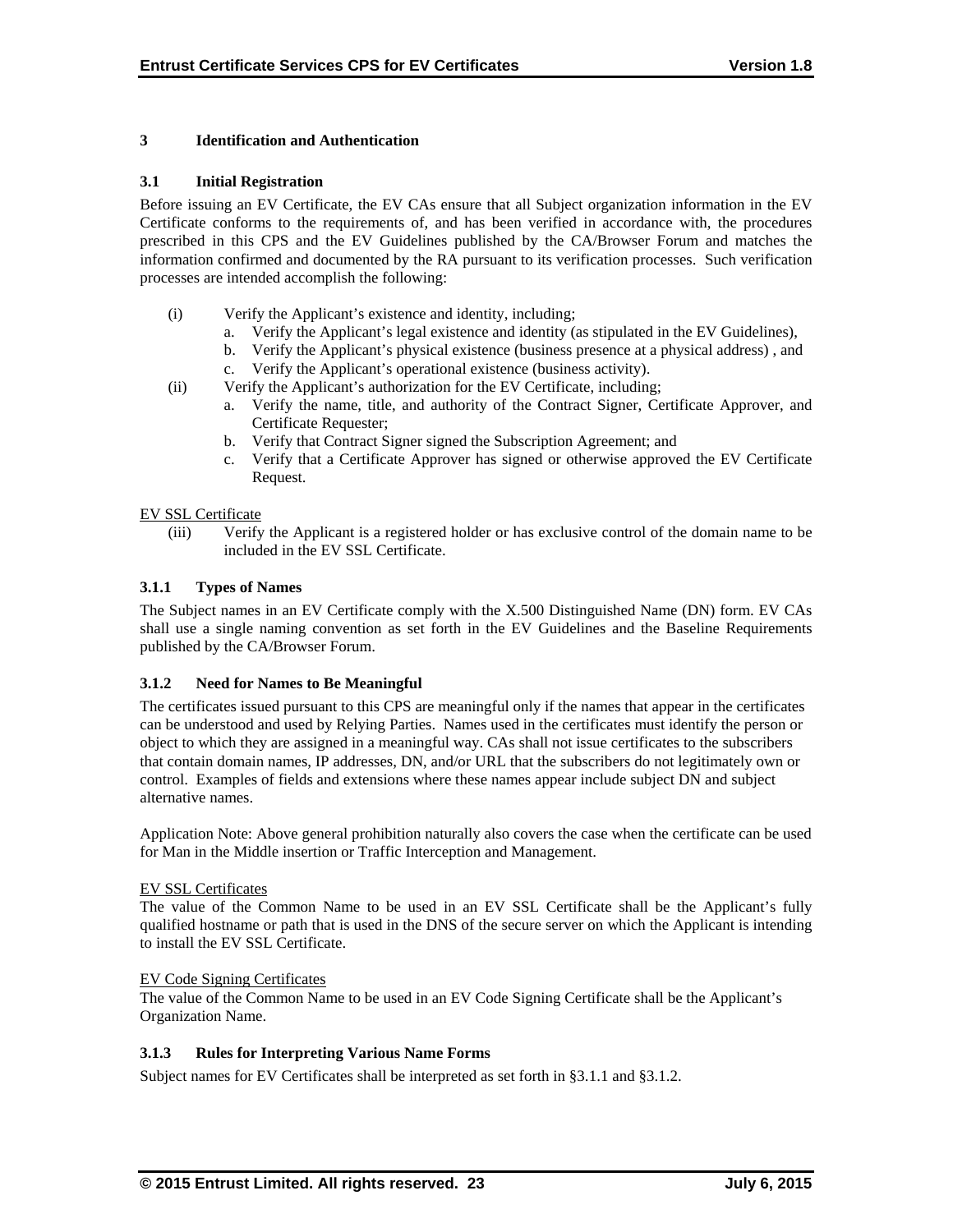# **3.1.4 Uniqueness of Names**

Names shall be defined unambiguously for each Subject in an Entrust Repository. The Distinguished Name attribute will usually be unique to the Subject to which it is issued. Each EV Certificate shall be issued a unique serial number within the name space of the issuing EV CA.

# **3.1.5 Name Claim Dispute Resolution Procedure**

The Subject names in EV Certificates are issued on a "first come, first served" basis. By accepting a Subject name for incorporation into an EV Certificate, a RA operating under an EV CA does not determine whether the use of such information infringes upon, misappropriates, dilutes, unfairly competes with, or otherwise violates any intellectual property right or any other rights of any person, entity, or organization. The Entrust CAs and any RAs operating under the Entrust CAs neither act as an arbitrator nor provide any dispute resolution between Subscribers or between Subscribers and third-party complainants in respect to the use of any information in an EV Certificate. The CPS does not bestow any procedural or substantive rights on any Subscriber or third-party complainant in respect to any information in an EV Certificate. Neither the Entrust CAs nor any RAs operating under the Entrust CAs shall in any way be precluded from seeking legal or equitable relief (including injunctive relief) in respect to any dispute between Subscribers or between Subscribers and third-party complainants or in respect to any dispute between Subscribers and an EV CA or a RA operating under an EV CA or between a third-party complainant and an EV CA or a RA operating under an EV CA arising out of any information in an EV Certificate. EV CAs and RAs operating under EV CAs shall respectively have the right to revoke and the right to request revocation of EV Certificates upon receipt of a properly authenticated order from an arbitrator or court of competent jurisdiction requiring the revocation of an EV Certificate.

# **3.1.6 Recognition, Authentication and Role of Trademarks**

An EV CA or a RA operating under an EV CA may, in certain circumstances, take action in respect to an EV Certificate containing information that possibly violates the trademark rights of a third-party complainant. In the event that a third-party complainant provides an EV CA or a RA operating under an EV CA with (i) a certified copy that is not more than three (3) months old of a trademark registration from the principal trademark office in any one of the United States, Canada, Japan, Australia or any of the member countries of the European Union, and further provided that such registration is still in full force and effect, and (ii) a copy of a prior written notice to the Subscriber of the EV Certificate in dispute, stating that the complainant believes that information in the Subscriber's EV Certificate violates the trademark rights of the complainant, and (iii) a representation by the complainant indicating the means of notice and basis for believing that such notice was received by the Subscriber of the EV Certificate in dispute, an EV CA or a RA operating under an EV CA may initiate the following actions. The EV CA or the RA operating under an EV CA may determine whether the issue date of the Subscriber's EV Certificate predates the registration date on the trademark registration provided by the complainant. If the date of issuance of the Subscriber's EV Certificate predates the trademark registration date, the EV CA or the RA operating under the EV CA will take no further action unless presented with an authenticated order from an arbitrator or court of competent jurisdiction. If the date of issuance of the EV Certificate is after the registration date on the trademark registration provided by the complainant, the EV CA or the RA operating under the EV CA shall request that the Subscriber provide a proof of ownership for the Subscriber's own corresponding trademark registration from the principal trademark office in any one of the United States, Canada, Japan, Australia or any of the member countries of the European Union. If the Subscriber can provide a certified copy, as set forth above, that predates or was issued on the same date as the complainant's trademark registration, the EV CA or the RA operating under the EV CA will take no further action unless presented with an authenticated order from an arbitrator or court of competent jurisdiction. If the Subscriber does not respond within ten (10) Business Days, or if the date on the certified copy of the trademark registration provided by the Subscriber postdates the certified copy of the trademark registration provided by the complainant, the EV CA and the RAs operating under that EV CA respectively may revoke or may request revocation of the disputed EV Certificate.

If a Subscriber files litigation against a complainant, or if a complainant files litigation against a Subscriber, and such litigation is related to any information in an issued EV Certificate, and if the party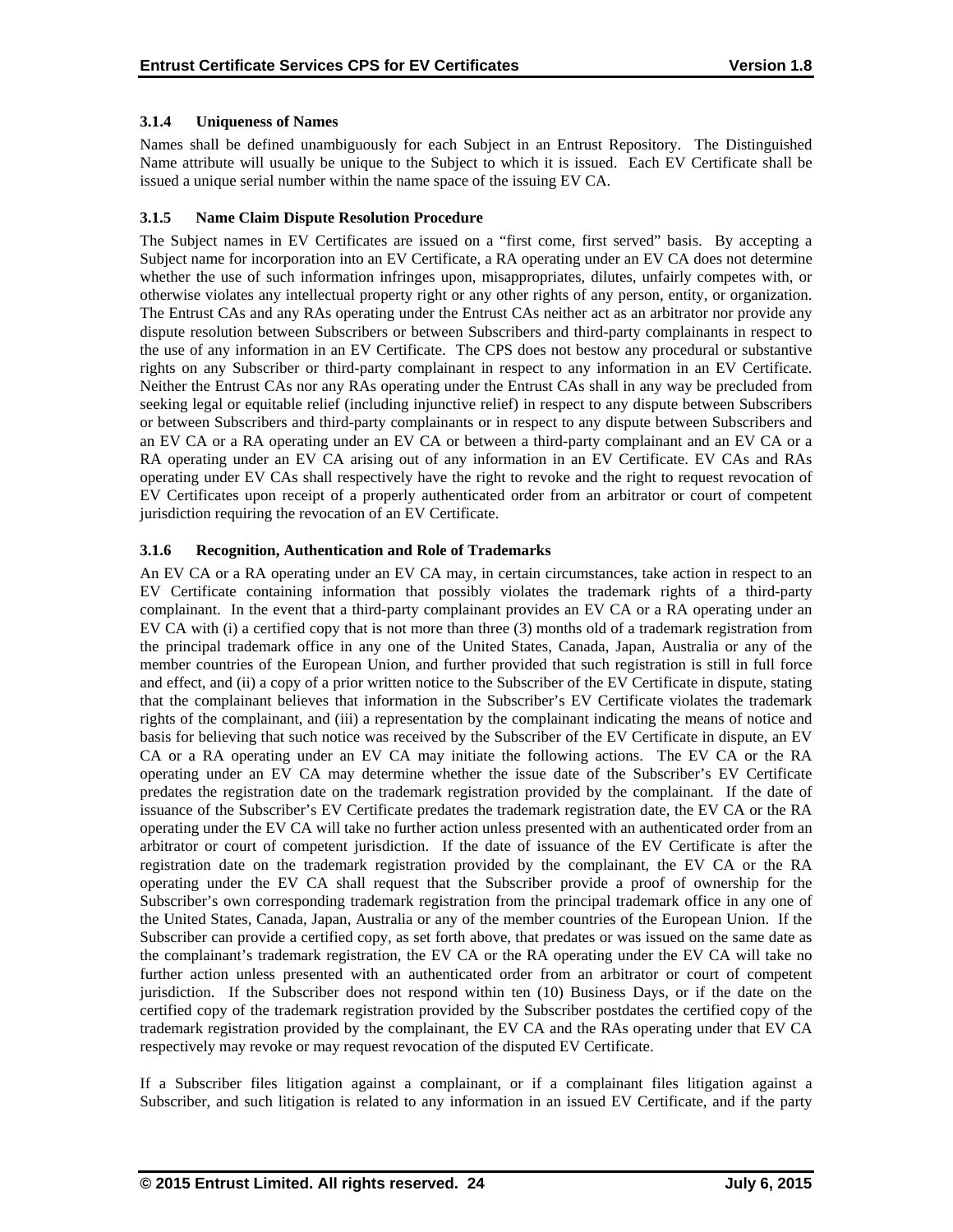instigating the litigation provides an EV CA or a RA operating under an EV CA with a copy of the filestamped complaint or statement of claim, the EV CA will maintain the current status of the EV Certificate or the RA operating under the EV CA will request that the EV CA maintain the current status of the EV Certificate, subject to any requirements to change the status of such EV Certificate otherwise provided or required under this CPS, a Subscription Agreement, or any Relying Party Agreement. During any litigation, an EV CA will not revoke and a RA operating under an EV CA will not request revocation of an EV Certificate that is in dispute unless ordered by an arbitrator or a court of competent jurisdiction or as otherwise provided or required under this CPS, a Subscription Agreement, or any Relying Party Agreement. In the event of litigation as contemplated above, EV CAs and RAs operating under the EV CAs will comply with any directions by a court of competent jurisdiction in respect to an EV Certificate in dispute without the necessity of being named as a party to the litigation. If named as a party in any litigation in respect to an EV Certificate, Entrust and/or any third party operating a RA under an EV CA shall be entitled to take any action that it deems appropriate in responding to or defending such litigation. Any Subscriber or Relying Party that becomes involved in any litigation in respect to an EV Certificate shall remain subject to all of the terms and conditions of the CPS, the Subscriber's Subscription Agreement, and the Relying Party's Relying Party Agreement.

RAs operating under an EV CA shall notify the EV CA of any disputes of which such RA is aware and which relate to any information contained in an EV Certificate whose issuance was requested by such RA.

# **3.1.7 Method to Prove Possession of Private Key**

RAs perform proof of possession tests for CSRs created using reversible asymmetric algorithms (such as RSA) by validating the signature on the CSR submitted by the Applicant with the EV Certificate Application.

## **3.1.8 Authentication of Organizational Identity**

RAs operating under the EV CAs shall perform a verification of any organizational identities that are submitted by an Applicant or Subscriber. RAs operating under the EV CAs shall determine whether the organizational identity, legal existence, physical existence, operational existence, and domain name provided with an EV Certificate Application are consistent with the requirements set forth in the EV Guidelines published by the CA/Browser Forum. The information and sources used for the verification of EV Certificate Applications may vary depending on the jurisdiction of the Applicant or Subscriber.

The Entrust Policy Authority may, in its discretion, update verification practices to improve the organization identity verification process. Any changes to verification practices shall be published pursuant to the standard procedures for updating the CPS.

## **3.1.9 Authentication of Individual Identity**

RAs operating under the EV CAs shall perform a verification of the identity and authority of the Contract Signer, the Certificate Approver, and the Certificate Requestor associated with EV Certificate Applications that are submitted by an Applicant or Subscriber. In order to establish the accuracy of an individual identity, the RA operating under an EV CA shall perform identity and authority verification consistent with the requirements set forth in the EV Guidelines published by the CA/Browser Forum.

The Entrust Policy Authority may, in its discretion, update verification practices to improve the individual identity verification process. Any changes to verification practices shall be published pursuant to the standard procedures for updating the CPS.

## **3.1.10 Authentication of Individual Identity**

To ensure the accuracy of the information and to ensure that no misleading information is included in the certificate, each verification shall be validated by a verification manager before the information can be used to issue a certificate.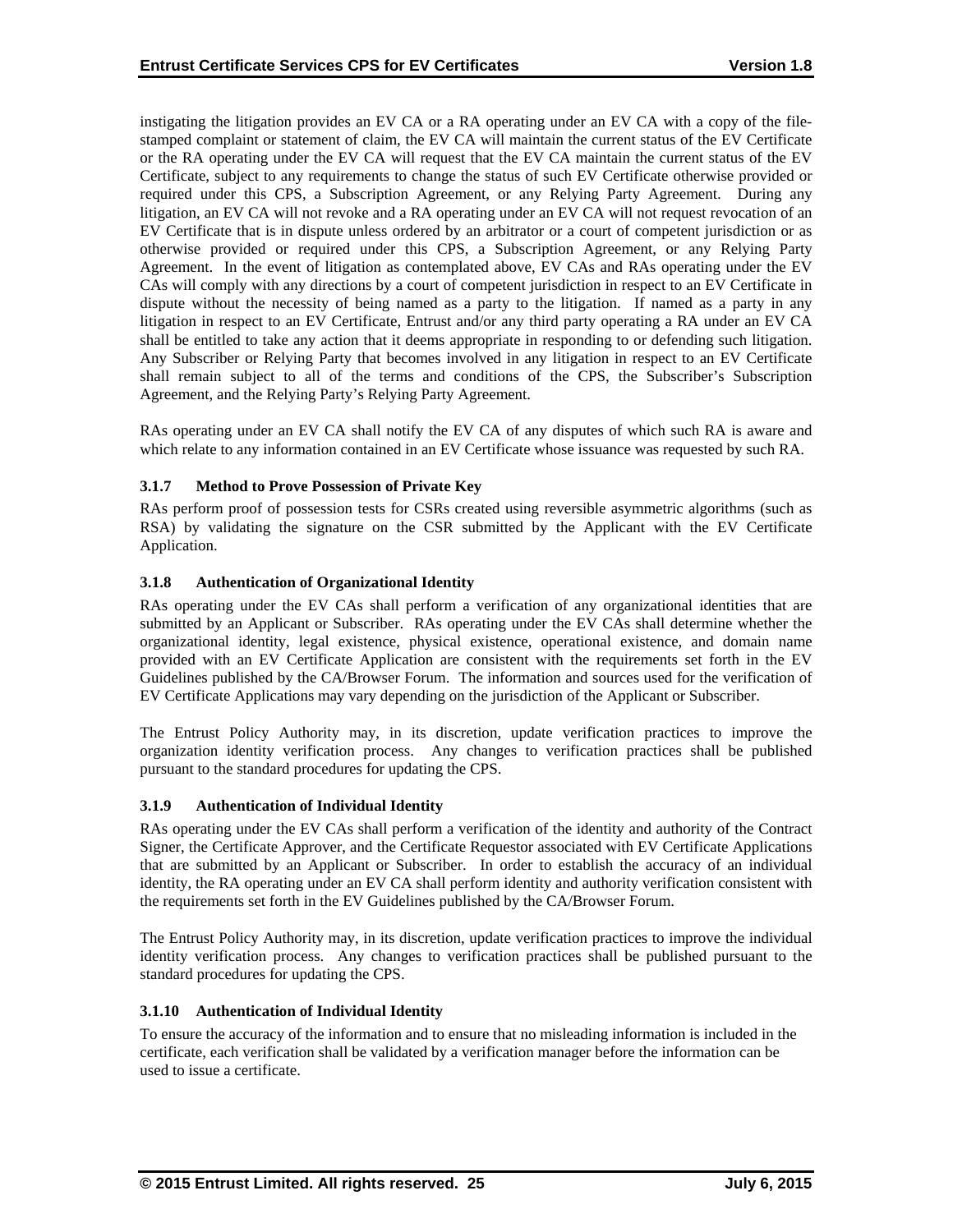# **3.2 Routine Rekey**

Each EV Certificate shall contain a Certificate expiration date. The reason for having an expiration date for a Certificate is to minimize the exposure of the Key Pair associated with the Certificate. For this reason, when processing a new EV Certificate Application, Entrust recommends that a new Key Pair be generated and that the new Public Key of this Key Pair be submitted with the Applicant's EV Certificate Application. If a Subscriber wishes to continue to use an EV Certificate beyond the expiry date for the current EV Certificate, the Subscriber must obtain a new EV Certificate and replace the EV Certificate that is about to expire. Subscribers submitting a new EV Certificate Application will be required to complete the initial application process, as described in §4.1. The RA will perform verification of the information submitted with the EV Certificate Application as described in §3.1.8 and §3.1.9 only if verification has not been performed for that Subscriber within the previous 1-year period. The Subscriber may request a replacement certificate using an existing key pair.

The RA that processed the Subscriber's EV Certificate Application shall make a commercially reasonable effort to notify Subscribers of the pending expiration of their EV Certificate by sending an email to the technical contact listed in the corresponding EV Certificate Application. Upon expiration of an EV Certificate, the Subscriber shall immediately cease using such EV Certificate and shall remove such EV Certificate from any devices and/or software in which it has been installed.

# **3.3 Rekey After Revocation**

EV CAs and RAs operating under EV CAs do not renew EV Certificates that have been revoked. If a Subscriber wishes to use an EV Certificate after revocation, the Subscriber must apply for a new EV Certificate and replace the EV Certificate that has been revoked. In order to obtain another EV Certificate, the Subscriber shall be required to complete the initial application process, as described in §4.1. Upon revocation of an EV Certificate, the Subscriber shall immediately cease using such EV Certificate and shall remove such EV Certificate from any devices and/or software in which it has been installed.

# **3.4 Revocation Request**

A Subscriber may request revocation of their EV Certificate at any time provided that the Subscriber can validate to the RA that processed the Subscriber's EV Certificate Application that the Subscriber is the organization to whom the EV Certificate was issued. The RA shall authenticate a request from a Subscriber for revocation of their EV Certificate by requiring the pass phrase submitted by the Subscriber with the EV Certificate Application and/or some subset of the information provided by the Subscriber with the EV Certificate Application. Upon receipt and confirmation of such information, the RA shall then process the revocation request as stipulated in §4.4.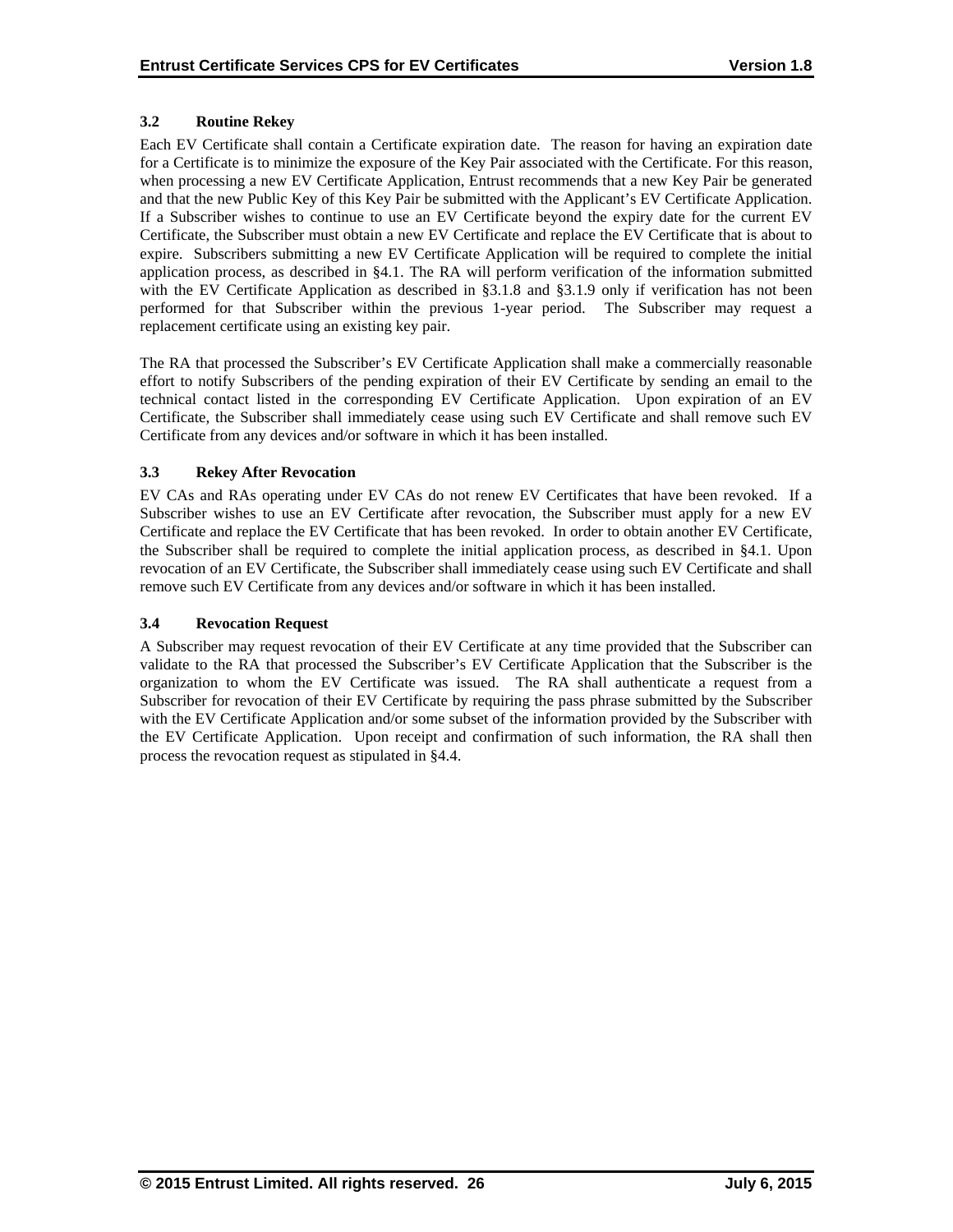# **4 Operational Requirements**

## **4.1 Certificate Application**

To obtain an EV Certificate, an Applicant must:

- (i) generate a secure and cryptographically sound Key Pair,
- (ii) agree to all of the terms and conditions of the CPS and the Subscription Agreement, and
- (iii) complete and submit an EV Certificate Application, providing all information requested by an Entrust-operated RA or by an independent third-party RA under an EV CA (a "Registration Authority") without any errors, misrepresentation, or omissions.

The following Applicant roles (refer to the EV Guidelines for a definition of each role) are required for the issuance of an EV Certificate:

**Certificate Requester** – The EV certificate request must be signed and submitted by an authorized Certificate Requester.

**Certificate Approver** – The EV certificate request must be reviewed and approved by an authorized Certificate Approver.

**Contract Signer** – A Subscription Agreement applicable to the requested EV Certificate must be signed by an authorized Contract Signer.

One person MAY be authorized by the Applicant to fill one, two, or all three of these roles. An Applicant MAY also authorize more than one person to fill each of these roles.

Upon an Applicant's completion of the EV Certificate Application and acceptance of the terms and conditions of this CPS and the Subscription Agreement, a Entrust-operated RA or an independent thirdparty RA operating under an EV CA shall follow the procedures described in Sections 3.1.8 and 3.1.9 to perform verification of the information contained in the EV Certificate Application. If the verification performed by a RA is successful, the RA may, in its sole discretion, request the issuance to the Applicant of an EV Certificate from an EV CA. If a RA refuses to request the issuance of an EV Certificate, the RA shall (i) use commercially reasonable efforts to notify the Applicant by email of any reasons for refusal, and (ii) promptly refund any amounts that have been paid in connection with the EV Certificate Application.

In the event of successful verification of an EV Certificate Application, the RA shall submit a request to an EV CA for the issuance of an EV Certificate and shall notify the Applicant by email once an EV Certificate has been issued by the EV CA. The Applicant will be provided with a URL that can be used to retrieve the EV Certificate.

## **4.1.1 Certification Authority Authorization**

As of September 1, 2015, Entrust RAs will check certification authority authorization (CAA) records in accordance with RFC 6844 as part of the domain verification process. Prior to this date Entrust may not check CAA records for all EV SSL Certificate applications.

If a CAA record exists that does not list Entrust as an authorized CA, an RA will verify the use of the domain name despite the CAA record.

## **4.2 Certificate Issuance**

Upon receipt of a request from a RA operating under an EV CA, the EV CA assigns a person who is not responsible for the collection of information to review all of the information and documentation assembled in support of the EV Certificate Application and look for discrepancies or other details requiring further explanation. Upon successful completion of this Final Cross-Correlation and Due Diligence step, the EV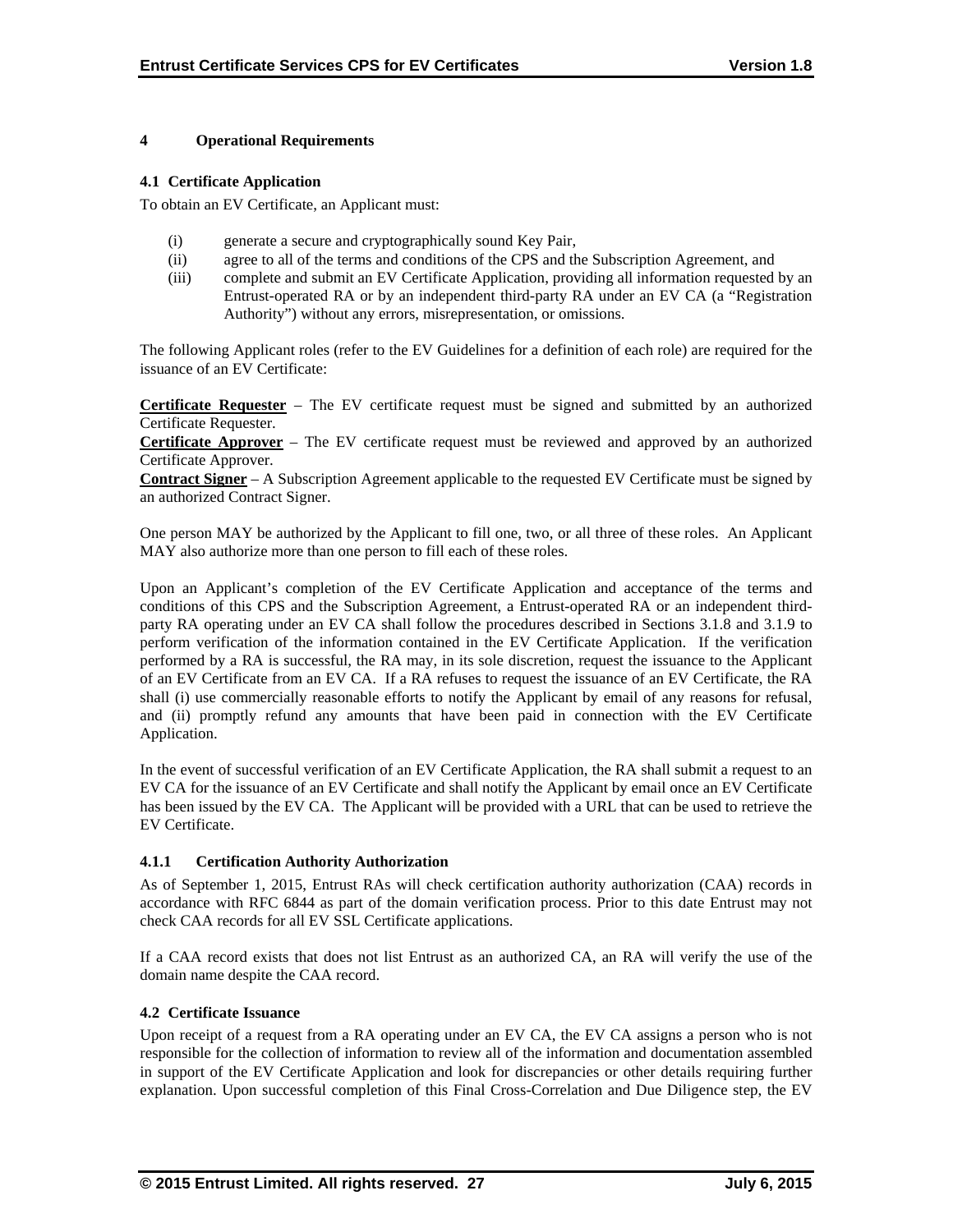CA may generate and digitally sign an EV Certificate in accordance with the Certificate profile described in §7.

Upon issuance of an EV Certificate, neither Entrust nor any independent third-party RA operating under an EV CA, nor any Resellers or Co-marketers, or any subcontractors, distributors, agents, suppliers, employees, or directors of any of the foregoing shall have any obligation to perform any ongoing monitoring, investigation, or verification of the information provided in an EV Certificate Application.

# **4.2.1 Circumstances for Certificate Renewal**

In accordance with the Subscription Agreement, Entrust CAs or RAs will provide a certificate lifecycle monitoring service which will support certificate renewal.

# **4.2.2 Who May Request Renewal**

Subscribers or Subscriber agents may request renewal of Entrust Certificates.

# **4.2.3 Processing Certificate Renewal Requests**

Entrust CAs or RAs will process certificate renewal requests with validated verification data. Verification data which was validated within the last twelve months may be used.

Entrust Certificates may be reissued using the previously accepted Public Key, if the Public Key meets the key size requirements of §6.1.5.

# **4.2.4 Notification of New Certificate Issuance to Subscriber**

Entrust CAs or RAs will provide Entrust Certificate renewal notification to the Subscriber or Subscriber agents through an Internet link or by email.

Subscribers or Subscriber agents may request that email renewal notices are not sent for their expiring Entrust Certificates.

## **4.2.5 Conduct Constituting Acceptance of a Renewal Certificate**

No stipulation.

# **4.2.6 Publication of the Renewal Certificate by the CA**

Entrust CAs or RAs will provide the Subscriber with an Entrust Certificate through an Internet link.

## **4.2.7 Notification of Certificate Issuance by the CA to Other Entities**

No stipulation.

## **4.3 Certificate Acceptance**

Once an EV Certificate has been generated and placed in an Entrust Repository, the RA that requested the issuance of the EV Certificate shall use commercially reasonable efforts to notify the Applicant by email that the Applicant's EV Certificate is available. The email will contain a URL for use by the Applicant to retrieve the EV Certificate.

## **4.4 Certificate Suspension and Revocation**

An EV CA shall revoke an EV Certificate after receiving a valid revocation request from a RA operating under such EV CA. A RA operating under an EV CA shall be entitled to request and may request that an EV CA revoke an EV Certificate after such RA receives a valid revocation request from the Subscriber for such EV Certificate. A RA operating under an EV CA shall be entitled to request and shall request that an EV CA revoke an EV Certificate if such RA becomes aware of the occurrence of any event that would require a Subscriber to cease to use such EV Certificate.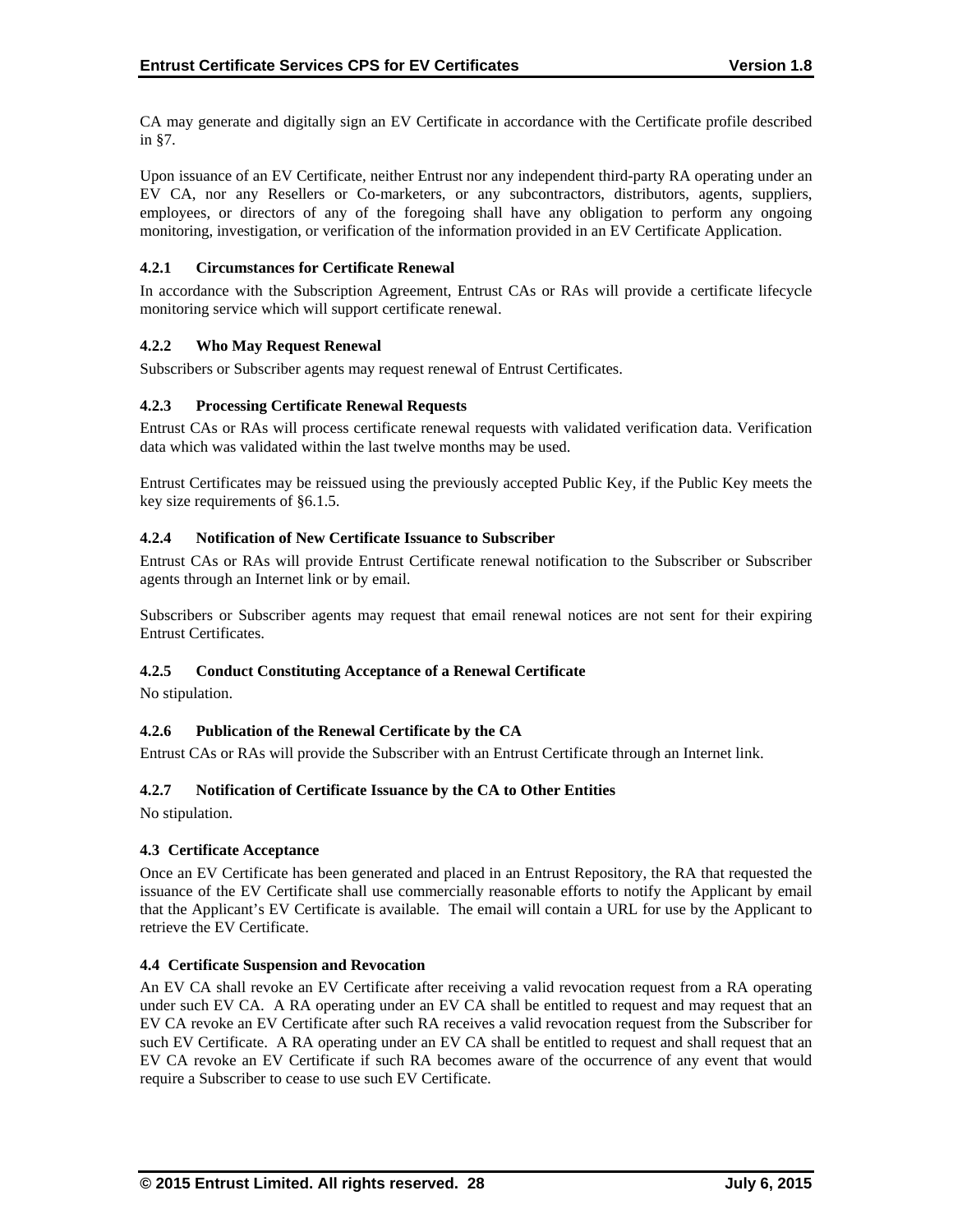EV CAs do not allow the suspension of EV Certificates.

# **4.4.1 Circumstances for Revocation**

An EV CA shall be entitled to revoke and may revoke, and a RA operating under an EV CA shall be entitled to request revocation of and shall request revocation of, a Subscriber's EV Certificate if such EV CA or RA has knowledge of or a reasonable basis for believing that of any of the following events have occurred:

- (i) Compromise of such EV CA's Private Key or Compromise of a superior CA's Private Key;
- (ii) breach by the Subscriber of any of the terms of the CPS or the Subscriber's Subscription Agreement;
- (iii) any change in the information contained in an EV Certificate issued to a Subscriber;
- (iv) non-payment of any EV Certificate fees or service fees;
- (v) a determination that an EV Certificate was not issued in accordance with the requirements of the CPS or the Subscriber's Subscription Agreement;
- (vi) the EV CA receives notice or otherwise becomes aware that a court or arbitrator has revoked a Subscriber's right to use the domain name listed in the EV Certificate, or that the Subscriber has failed to renew its domain name;
- (vii) the EV CA receives notice or otherwise becomes aware that a Subscriber has been added as a denied party or prohibited person to a blacklist, or is operating from a prohibited destination under the laws of the EV CA's jurisdiction of operation as described in §2.4;
- (viii) the EV CA ceases operations for any reason or the EV CA's right to issue EV Certificates expires or is revoked or terminated and the EV CA has not arranged for another EV CA to provide revocation support for the EV Certificates;
- (ix) an EV Code Signing Certificate is used to digitally sign hostile code, including spyware or other malicious software (malware); or
- (x) any other reason that may be reasonably expected to affect the integrity, security, or trustworthiness of an EV Certificate or an EV CA.

A Subscriber shall request revocation of their EV Certificate if the Subscriber has a suspicion or knowledge of or a reasonable basis for believing that of any of the following events have occurred:

- (i) Compromise of the Subscriber's Private Key;
- (ii) knowledge that the original EV Certificate request was not authorized and such authorization will not be retroactively granted;
- (iii) change in the information contained in the Subscriber's EV Certificate;
- (iv) change in circumstances that cause the information contained in Subscriber's EV Certificate to become inaccurate, incomplete, or misleading.

Such revocation request shall be submitted by the Subscriber to the RA that processed the Subscriber's EV Certificate Application. If a Subscriber's EV Certificate is revoked for any reason, the RA that processed the Subscriber's EV Certificate Application shall make a commercially reasonable effort to notify such Subscriber by sending an email to the technical and security contacts listed in the EV Certificate Application. Revocation of an EV Certificate shall not affect any of the Subscriber's contractual obligations under this CPS, the Subscriber's Subscription Agreement, or any Relying Party Agreements.

## **4.4.2 Who Can Request Revocation**

A Subscriber may request revocation of their EV Certificate at any time for any reason. If a Subscriber requests revocation of their EV Certificate, the Subscriber must be able to validate themselves as set forth in §3.4 to the RA that processed the Subscriber's EV Certificate Application. The EV CAs shall not be required to revoke and the RAs operating under the EV CAs shall not be required to request revocation of an EV Certificate until a Subscriber can properly validate themselves as set forth in §3.4 and §4.4.3.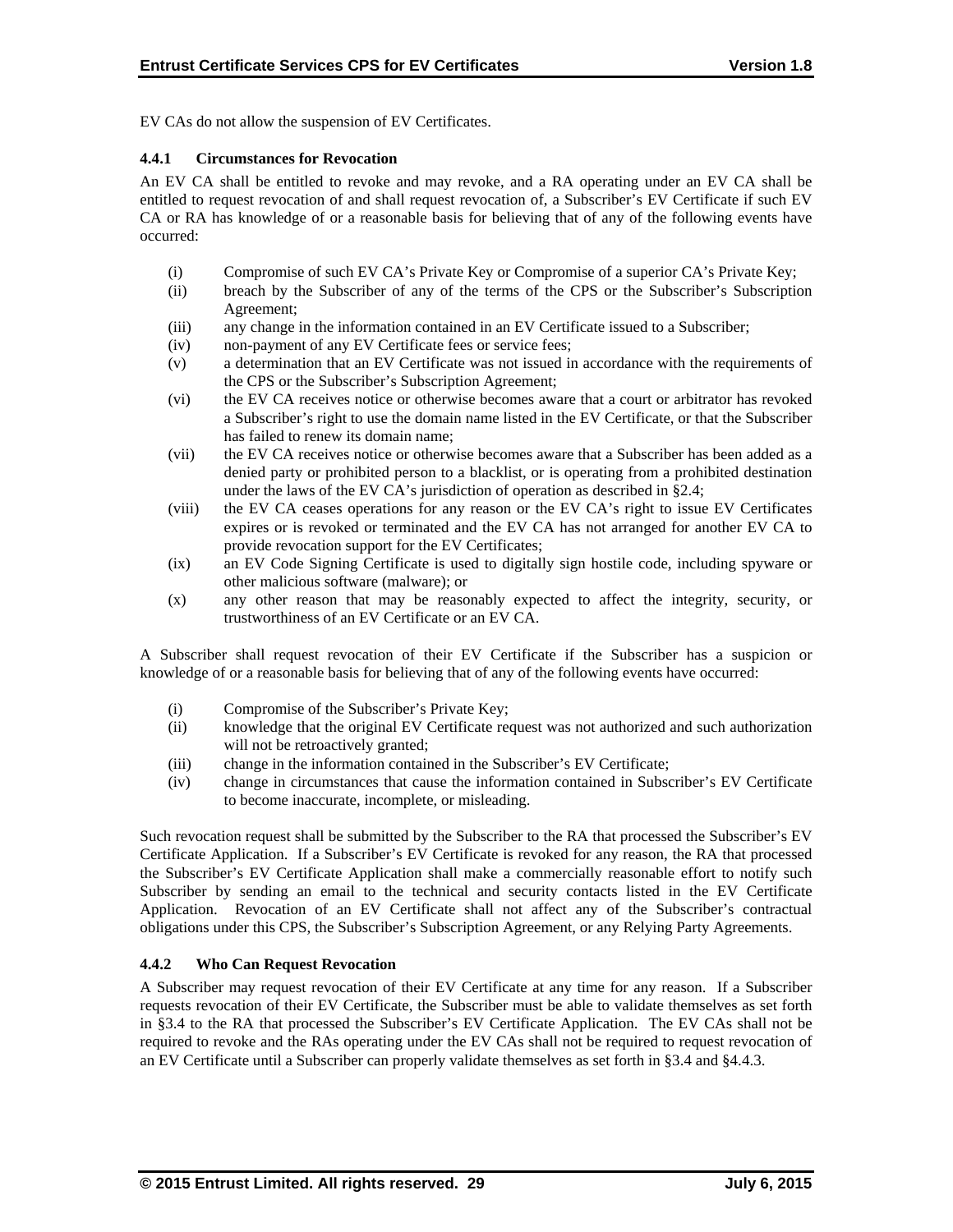Subscribers, Relying Parties, Application Software Vendors, and other third parties may report complaints or suspected Private Key compromise, EV Certificate misuse, or other types of fraud, compromise, misuse or inappropriate conduct related to EV Certificates by completing the form at https://www.entrust.net/ev/misuse.cfm.

An EV CA shall be entitled to revoke and shall revoke, and a RA operating under an EV CA shall be entitled to request revocation of and shall request revocation of, a Subscriber's EV Certificate at any time for any of the reasons set forth in §4.4.1.

# **4.4.3 Procedure for Revocation Request**

A RA operating under an EV CA shall authenticate a request by a Subscriber for revocation of their EV Certificate by requiring (i) some subset of the information provided by the Subscriber with the Subscriber's EV Certificate Application, or (ii) the pass phrase submitted by the Subscriber with the Subscriber's EV Certificate Application or verification by a contact at the Subscriber. Upon receipt and confirmation of such information, the RA shall send a revocation request to the EV CA that issued such EV Certificate. The EV CA shall make all reasonable efforts to post the serial number of the revoked EV Certificate to a CRL in an Entrust Repository within two (2) business days of receiving such revocation request.

For EV Certificate problems reported through the form at https://www.entrust.net/ev/misuse.cfm, an EV CA should begin an investigation within twenty-four hours and decide whether revocation or other appropriate action is warranted on a least the following criteria:

- (i) The nature of the alleged problem;
- (ii) The number of certificate problem reports received about a particular EV Certificate or website;
- (iii) The identity of the complainants (for example, complaints from a law enforcement official that a Web site is engaged in illegal activities carry more weight than a complaint from a consumer alleging that they didn't receive the goods they ordered); and
- (iv) Relevant legislation.

For Certificate revocation that is not initiated by the Subscriber, the RA that requested revocation of the Subscriber's EV Certificate shall make a commercially reasonable effort to notify the Subscriber by sending an email to the technical and security contacts specified in the Subscriber's EV Certificate Application.

# **4.4.4 Revocation Request Grace Period**

In the case of Private Key Compromise, or suspected Private Key Compromise, a Subscriber shall request revocation of the corresponding EV Certificate immediately upon detection of the Compromise or suspected Compromise. Revocation requests for other required reasons shall be made as soon as reasonably practicable.

## **4.4.5 Circumstances for Suspension**

EV CAs do not suspend EV Certificates.

# **4.4.6 Who Can Request Suspension**

EV CAs do not suspend EV Certificates.

## **4.4.7 Procedure for Suspension Request**

EV CAs do not suspend EV Certificates.

## **4.4.8 Limits on Suspension Period**

EV CAs do not suspend EV Certificates.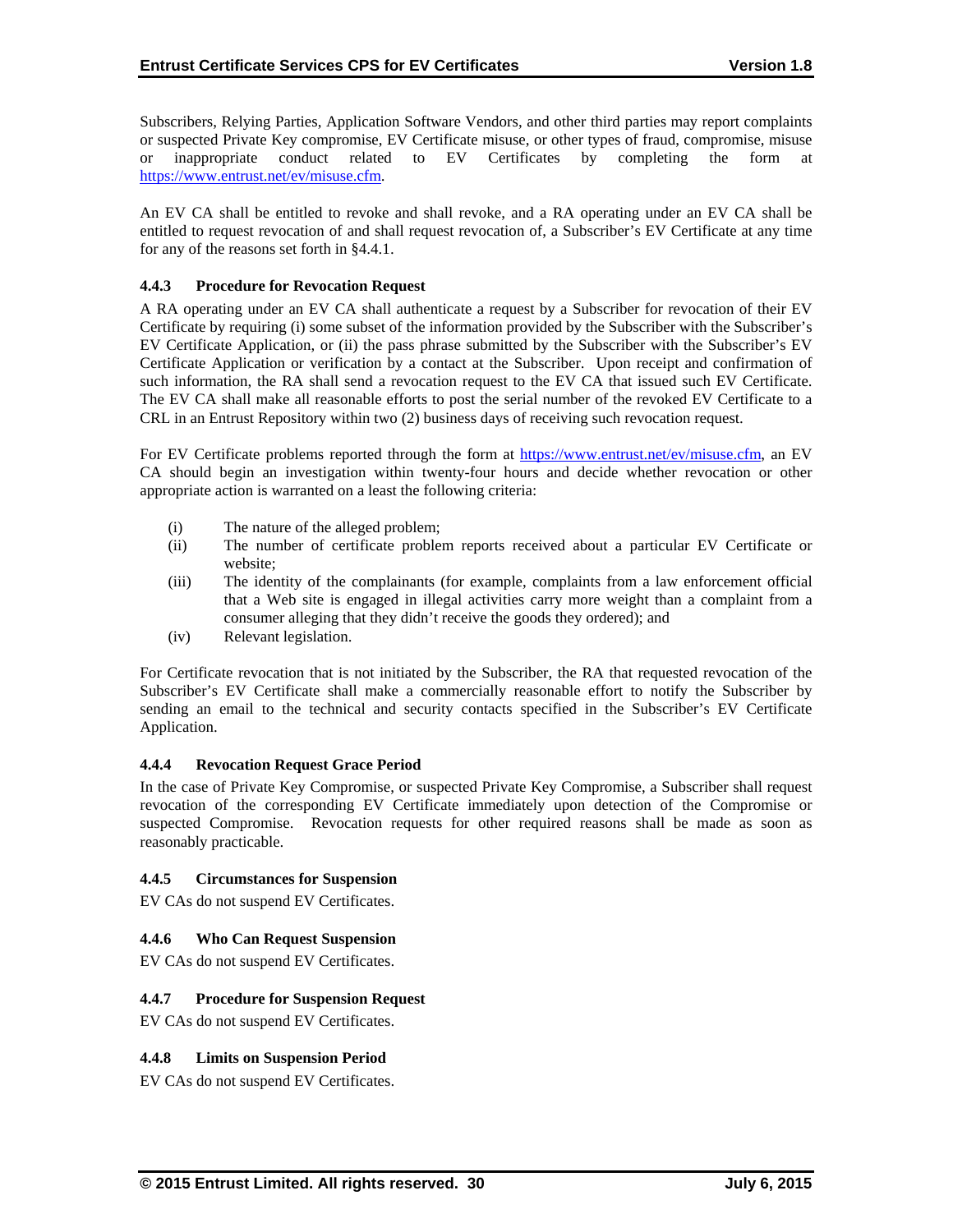## **4.4.9 CRL Issuance Frequency**

EV CAs shall issue CRLs as follows:

- (i) CRLs for Entrust Certificates issued to subordinate CAs shall be issued at least once every twelve months or with 24 hours after revoking a subordinate CA. The next CRL update shall not be more than twelve months from the last update.
- (ii) CRLs for Entrust Certificates issued to end entities shall be issued at least once every seven days.

## **4.4.10 CRL Checking Requirements**

A Relying Party shall check whether the EV Certificate that the Relying Party wishes to rely on has been revoked. A Relying Party shall check the Certificate Revocation Lists maintained in the appropriate Repository or perform an on-line revocation status check using OCSP to determine whether the EV Certificate that the Relying Party wishes to rely on has been revoked. In no event shall Entrust or any independent third-party RAs operating under an EV CA, or any Resellers or Co-marketers, or any subcontractors, distributors, agents, suppliers, employees, or directors of any of the foregoing be liable for any damages whatsoever due to (i) the failure of a Relying Party to check for revocation or expiration of an EV Certificate, or (ii) any reliance by a Relying Party on an EV Certificate that has been revoked or that has expired.

## **4.4.11 On-line Revocation/Status Checking Availability**

On-line revocation/status checking of certificates is available on a continuous basis by CRL or On-line Certificate Status Protocol (OCSP).

Entrust CAs shall sign and make available OCSP as follows:

- (i) OCSP responses for Entrust Certificates issued to subordinate CAs shall be issued at least once every twelve months or with 24 hours after revoking a subordinate CA.
- (ii) OCSP responses for Entrust Certificates issued to end entities shall be issued at least once every four days. OCSP responses will have a maximum expiration time of ten days.

EV Code Signing Certificates that have been revoked due to key compromise or issued to unauthorized person will be maintained in the Repository for at least twenty (20) years following revocation.

The on-line location of the CRL and the OCSP response are included in the EV Certificate to support software applications that perform automatic certificate status checking. A Relying Party can also be check certificate revocation status directly with the Repository at www.entrust.net.

## **4.4.12 On-line Revocation Checking Requirements**

Refer to §4.4.10.

## **4.4.13 Other Forms of Revocation Advertisements Available**

No stipulation.

# **4.4.14 Checking Requirements For Other Forms of Revocation Advertisements**

No stipulation.

## **4.4.15 Special Requirements Re Key Compromise**

If a Subscriber suspects or knows that the Private Key corresponding to the Public Key contained in the Subscriber's EV Certificate has been Compromised, the Subscriber shall immediately notify the RA that processed the Subscriber's EV Certificate Application, using the procedures set forth in §4.4.3, of such suspected or actual Compromise. The Subscriber shall immediately stop using such EV Certificate and shall remove such EV Certificate from any devices and/or software in which such EV Certificate has been installed. The Subscriber shall be responsible for investigating the circumstances of such Compromise or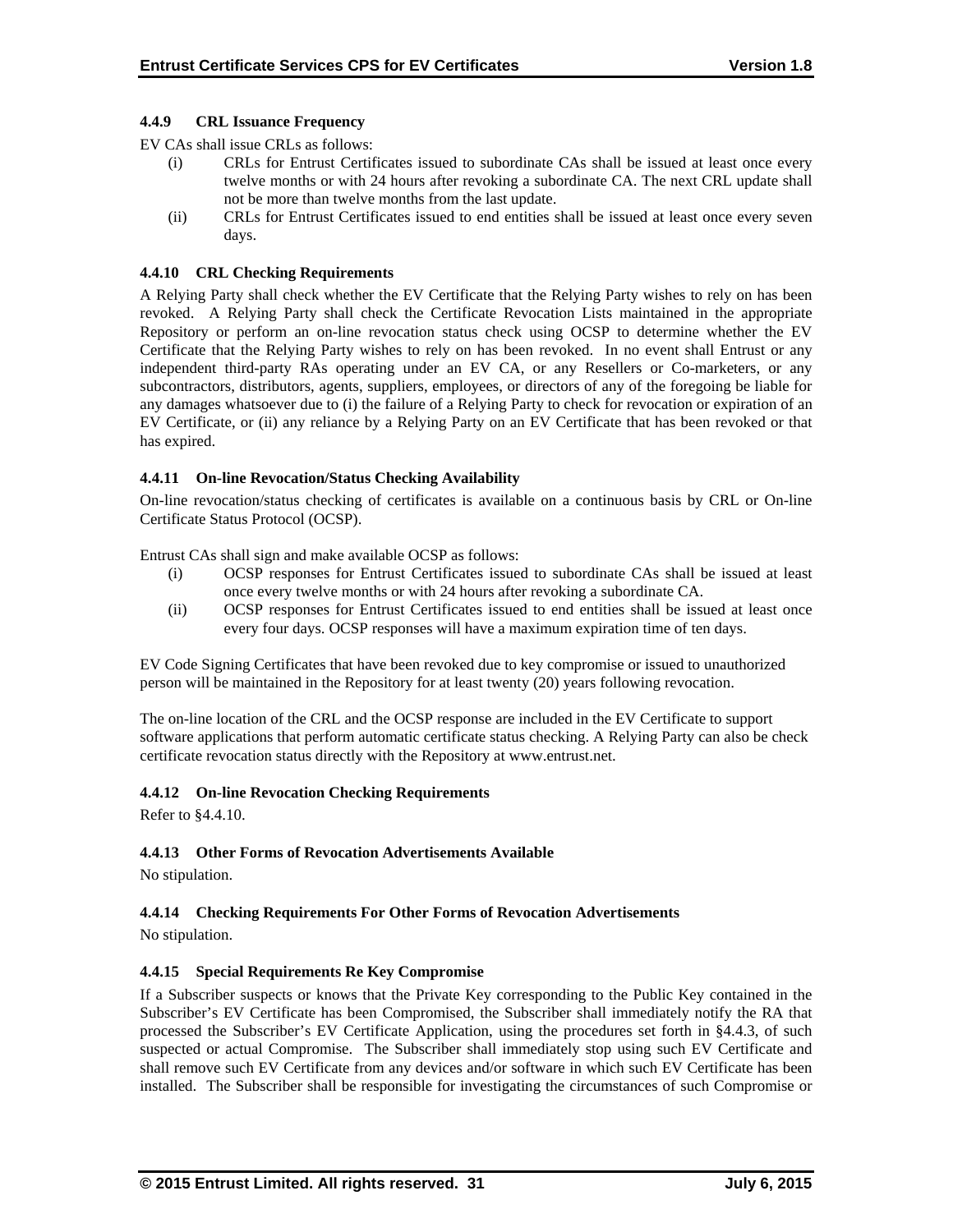suspected Compromise and for notifying any Relying Parties that may have been affected by such Compromise or suspected Compromise.

## **4.5 Security Audit Procedures**

Significant security events in the EV CAs are automatically time-stamped and recorded as audit logs in audit trail files. The audit trail files are processed (reviewed for policy violations or other significant events) on a regular basis. Authentication codes are used in conjunction with the audit trail files to protect against modification of audit logs. Audit trail files are archived periodically. All files including the latest audit trail file are moved to backup media and stored in a secure archive facility.

The EV CAs and all RAs operating under an EV CA record in detail every action taken to process an EV certificate request and to issue an EV Certificate, including all information generated or received in connection with an EV Certificate Request, and every action taken to process the Request, including time, date, and personnel involved in the action.

The foregoing record requirements include, but are not limited to, an obligation to record the following events:

- (i) EV CA key lifecycle management events, including:
	- a. Key generation, backup, storage, recovery, archival, and destruction; and b. Cryptographic device lifecycle management events.
- (ii) EV CA and Subscriber EV Certificate lifecycle management events, including:
	- a. EV Certificate Requests, renewal and re-key requests, and revocation;
		- b. All verification activities required by this CPS;
		- c. Date, time, phone number used, persons spoken to, and end results of verification telephone calls;
		- d. Acceptance and rejection of EV Certificate Requests;
		- e. Issuance of EV Certificates; and
		- f. Generation of Certificate Revocation Lists (CRLs) and OCSP messages.
- (iii) Security events, including:
	- a. Successful and unsuccessful PKI system access attempts;
	- b. PKI and security system actions performed;
	- c. Security profile changes;
	- d. System crashes, hardware failures, and other anomalies;
	- e. Firewall and router activities; and
	- f. Entries to and exits from the EV CA facility.
- (iv) Log entries include the following elements:
	- a. Date and time of entry;
	- b. Identity of the person making the journal entry; and
	- c. Description of entry.

The time for the Entrust CAs computer systems is synchronized with the service provided by the National Research Council Canada.

#### **4.6 Records Archival**

The audit trail files, databases and revocation information for EV CAs are both archived. The archive of an EV CAs' database and the archive of revocation information are retained for at least three (3) years. Archives of audit trail files are retained for at least seven (7) year(s) after any EV Certificate based on that documentation ceases to be valid. The databases for EV CAs are encrypted and protected by Entrust software master keys. The archive media is protected through storage in a restricted-access facility to which only Entrust-authorized personnel have access. Archive files are backed up as they are created. Originals are stored on-site and housed with an EV CA system. Backup files are stored at a secure and separate geographic location.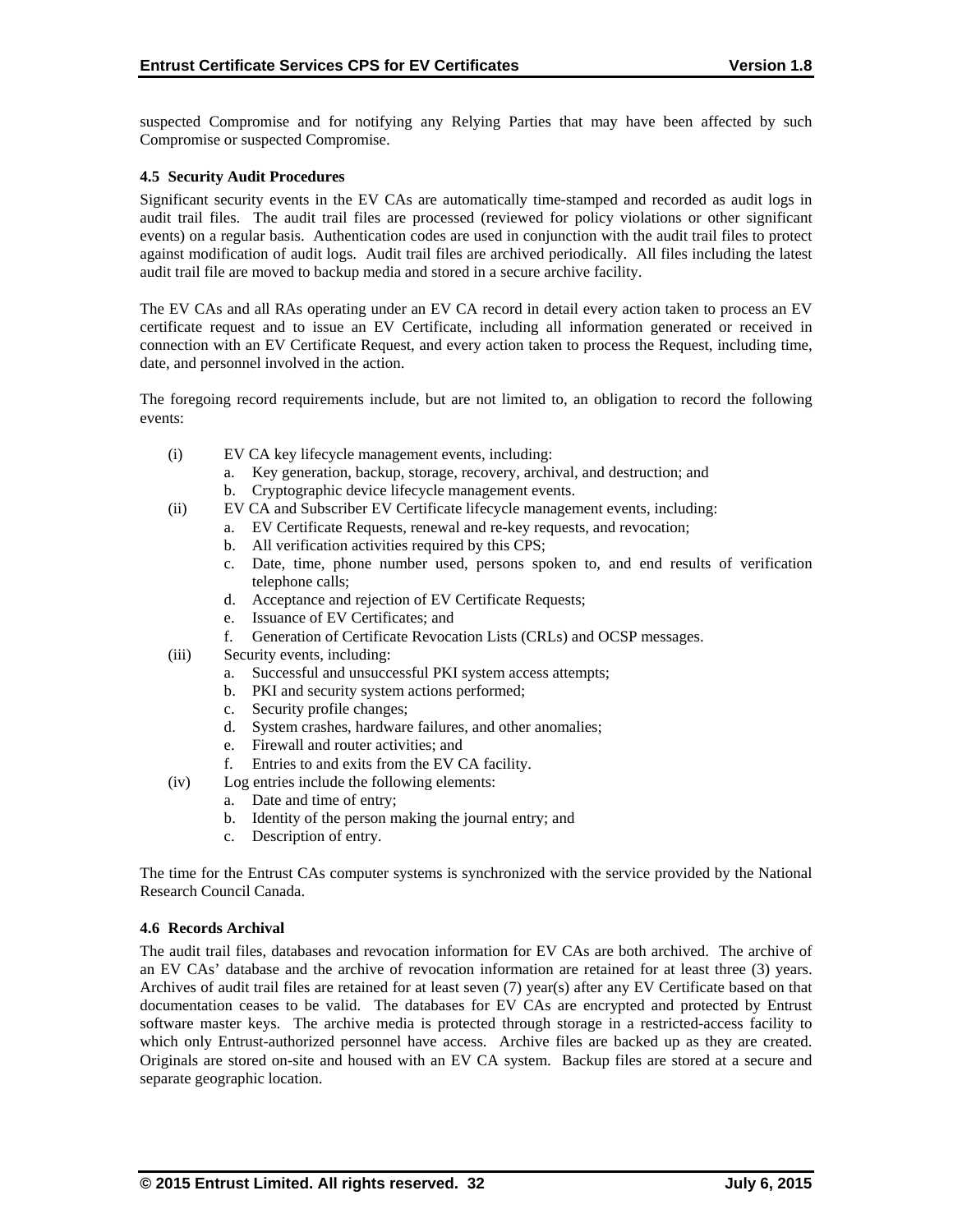## **4.7 Key Changeover**

EV CAs' key pairs will be retired from service at the end of their respective lifetimes as defined in §6.3. New CAs with new key pairs will be created as required to support the continuation of EV CA Services. Each EV CA will continue to publish CRLs signed with the original key pair until all certificates issued using that original key pair have expired. The CA key changeover process will be performed such that it causes minimal disruption to Subscribers and Relying Parties.

## **4.8 Compromise and Disaster Recovery**

EV CAs have a disaster recovery plan to provide for timely recovery of services in the event of a system outage. The disaster recovery plan addresses the following:

- (i) the conditions for activating the plans;
- (ii) resumption procedures;
- (iii) a maintenance schedule for the plan;
- (iv) awareness and education requirements;
- (v) the responsibilities of the individuals;
- (vi) recovery point objective (RPO) of fifteen minutes;
- (vii) recovery time objective (RTO); of 24 hours for essential CA operations which include certificate issuance, certificate revocation, and issuance of certificate revocation status; and
- (viii) testing of recovery plans.

In order to mitigate the event of a disaster, Entrust has implemented the following:

- (ix) secure on-site and off-site storage of backup HSMs containing copies of all CA Private Keys
- (x) secure on-site and off-site storage of all requisite activation materials
- (xi) regular synchronization of critical data to the disaster recovery site
- (xii) regular incremental and daily backups of critical data within the primary site
- (xiii) weekly backup of critical data to secure off-site storage facility
- (xiv) secure off-site storage of disaster recovery plan and disaster recovery procedures
- (xv) environmental controls as described in §5.1
- (xvi) high availability architecture for critical systems

Entrust has implemented a secure disaster recovery facility that is greater than 250 km from the primary secure CA facilities.

Entrust requires rigorous security controls to maintain the integrity of EV CAs. The Compromise of the Private Key used by an EV CA is viewed by Entrust as being very unlikely; however, Entrust has policies and procedures that will be employed in the event of such a Compromise. At a minimum, all Subscribers shall be informed as soon as practicable of such a Compromise and information shall be posted in the Entrust Repository.

## **4.9 CA Termination**

In the event that an EV CA ceases operation, all EV Certificates issued by such EV CA shall be revoked and the CRL life-time will be set to a period that meets any Entrust obligations.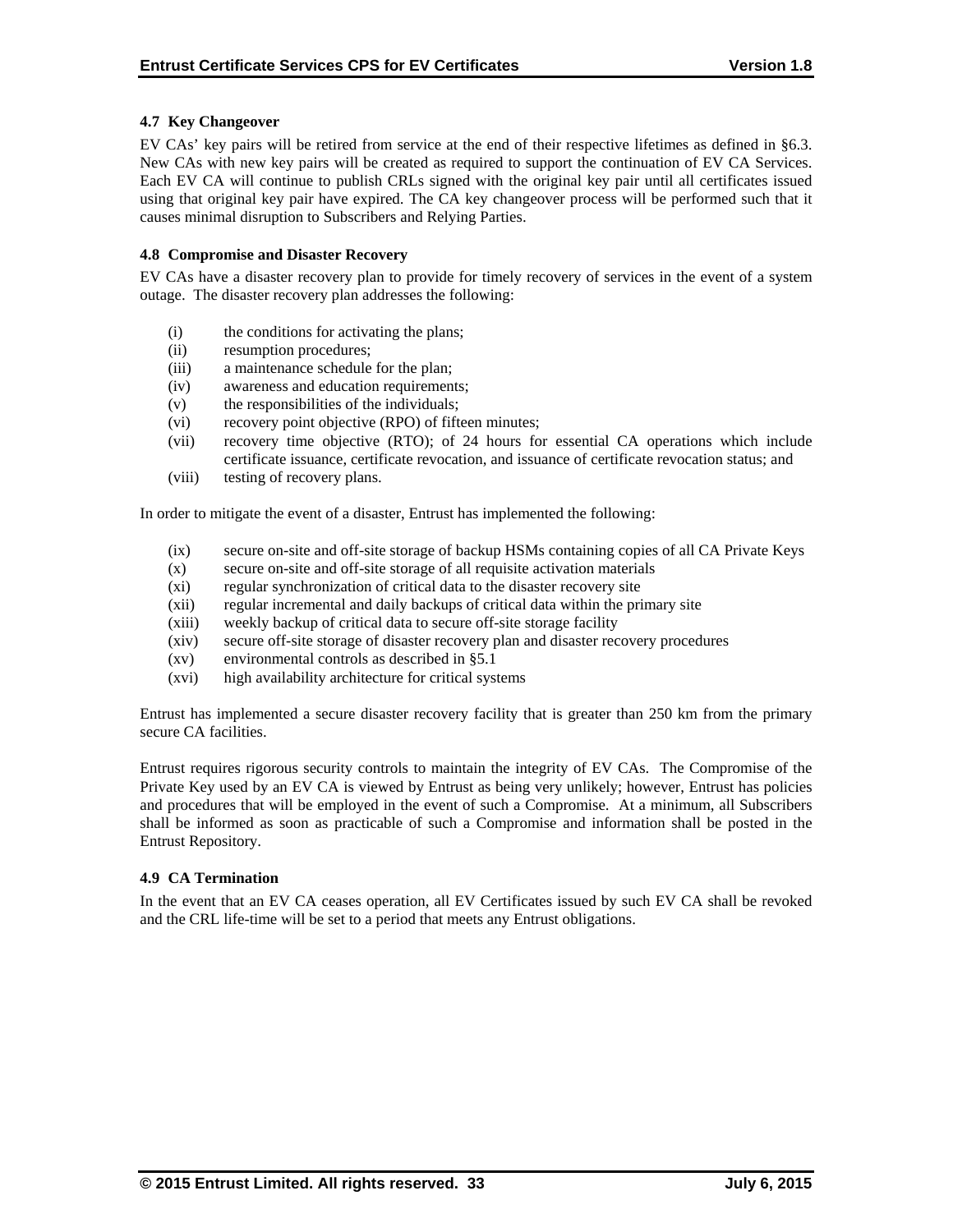# **5 Physical, Procedural, and Personnel Security Controls**

## **5.1 Physical Controls**

# **5.1.1 Site Location and Construction**

The computing facilities that host the Entrust Certificate Authority services are located within the Entrust Ottawa, Canada facility. The CA equipment is located in a Security zone that is physically separated from Entrust's other systems so that only authorized CA personnel can access it. The Security zone is constructed slab-to-slab with drywall and wire mesh. The Security zone is protected by electronic control access systems, alarmed doors and is monitored via a 24x7 recorded security camera and motion detector system.

# **5.1.2 Physical Access**

The room containing the Entrust Authority software is designated a two (2) person zone, and controls are used to prevent a person from being in the room alone. Alarm systems are used to notify security personnel of any violation of the rules for access to an EV Certificate Authority.

# **5.1.3 Power and Air Conditioning**

The Security zone is equipped with:

- Filtered, conditioned, power connected to an appropriately sized UPS and generator;
- Heating, ventilation, and air conditioning appropriate for a commercial data processing facility; and
- Emergency lighting.

The environmental controls conform to local standards and are appropriately secured to prevent unauthorized access and/or tampering with the equipment. Temperature control alarms and alerts are activated upon detection of threatening temperature conditions.

## **5.1.4 Water Exposures**

No liquid, gas, exhaust, etc. pipes traverse the controlled space other than those directly required for the area's HVAC system and for the pre-action fire suppression system. Water pipes for the pre-action fire suppression system are only filled on the activation of multiple fire alarms.

## **5.1.5 Fire Prevention and Protection**

The Entrust facility is fully wired for fire detection, alarm and suppression. Routine, frequent inspections of all systems are made to assure adequate operation.

## **5.1.6 Media Storage**

All media is stored away from sources of heat and from obvious sources of water or other obvious hazards. Electromagnetic media (e.g. tapes) are stored away from obvious sources of strong magnetic fields. Archived material is stored in a room separate from the CA equipment until it is transferred to the archive storage facility.

## **5.1.7 Waste Disposal**

Waste is removed or destroyed in accordance with industry best practice. Media used to store sensitive data is destroyed, such that the information is unrecoverable, prior to disposal.

# **5.1.8 Off-site Backup**

As stipulated in §4.6.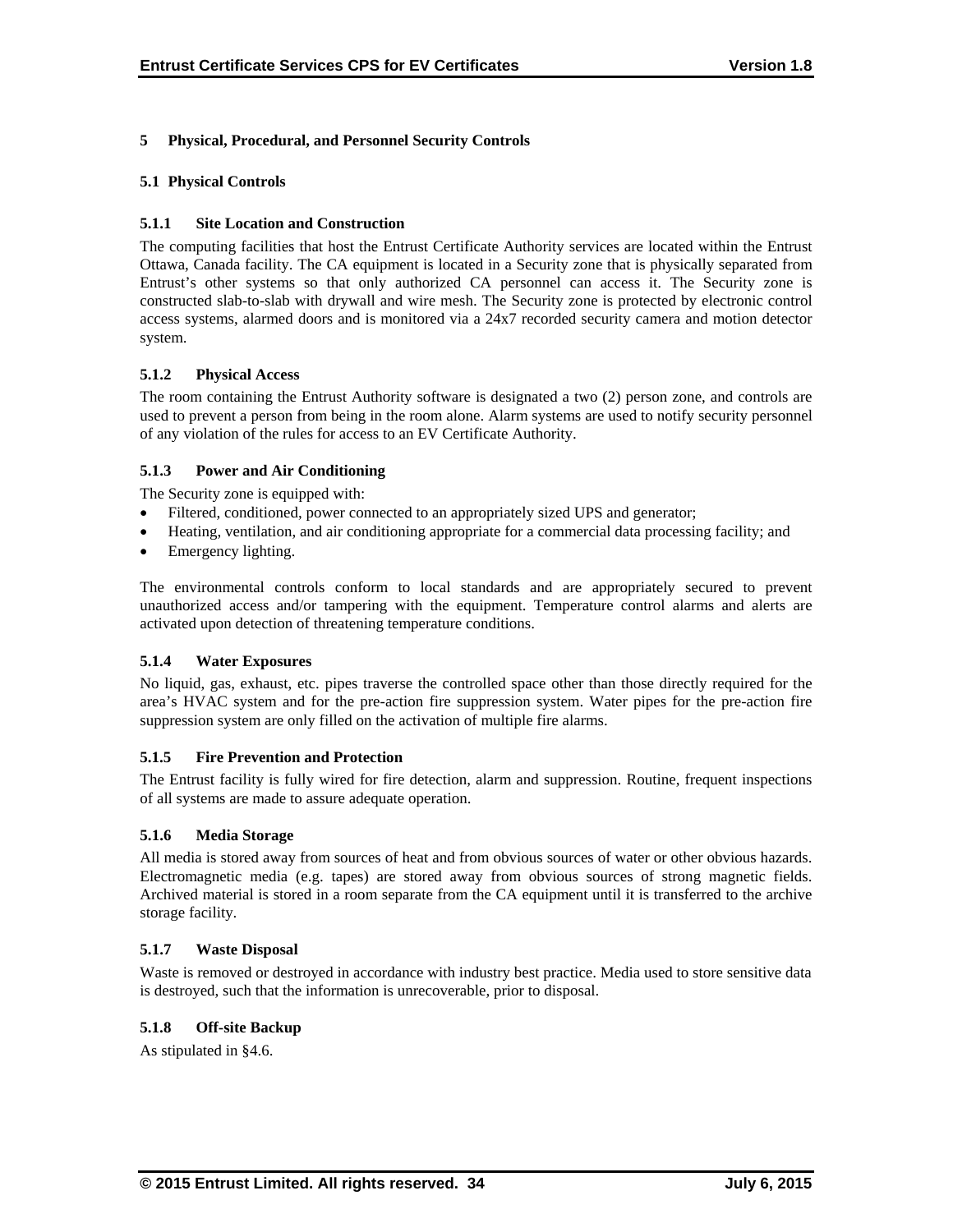# **5.2 Procedural Controls**

An EV CA has a number of trusted roles for sensitive operations of the EV CA software. To gain access to the Entrust/Authority software used in an EV CA, operational personnel must undergo background investigations. EV CA operations related to adding administrative personnel or changing CA policy settings require more than one (1) person to perform the operation.

# **5.3 Personnel Controls**

Operational personnel for an EV CA will not be assigned other responsibilities that conflict with their operational responsibilities for the EV CA. The privileges assigned to operational personnel for an EV CA will be limited to the minimum required to carry out their assigned duties.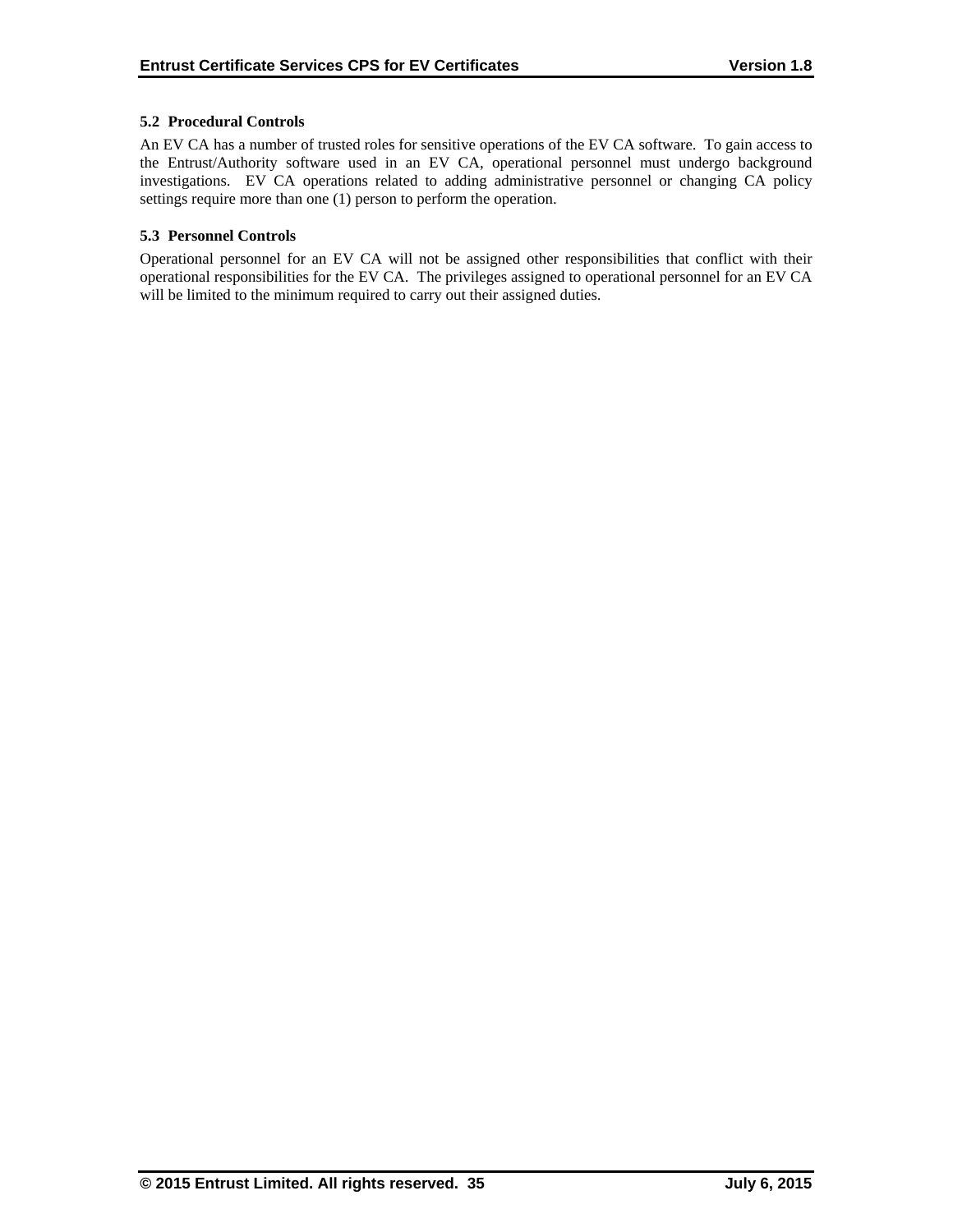# **6 Technical Security Controls**

## **6.1 Key Pair Generation and Installation**

## **6.1.1 Key Pair Generation**

The signing Key Pair for an EV CA is created during the initial startup of the Entrust Master Control application and is protected by the master key for such EV CA.

The Applicant or Subscriber is required to generate a new, secure, and cryptographically sound Key Pair to be used in association with the Subscriber's Entrust Certificate or Applicant's Entrust Certificate Application.

## Entrust Certification Authority Administrators

Keys Pairs for Entrust CA administrators must be generated and protected on a cryptographic module that is compliant to at least FIPS 140-1 Level 2 certification standards. The cryptographic modules are prepared using the software provided by the module vendor. The cryptographic modules are personalized for the administrator by giving the card an identity and a password known by the administrator. The Key Pair is generated by creating the administrator as a user in the CA and performing an enrollment process which is authenticated with the administrator's module password.

# **6.1.2 Private Key Delivery to Entity**

Not applicable.

# **6.1.3 Public Key Delivery to Certificate Issuer**

The Public Key to be included in an EV Certificate is delivered to EV CAs in a Certificate Signing Request (CSR) as part of the EV Certificate Application process. The signature on the CSR will be verified by the EV CA prior to issuing the EV Certificate.

# **6.1.4 CA Public Key Delivery to Users**

The Public-Key Certificate for EV CAs are made available to Subscribers and Relying parties through inclusion in third party software as distributed by the applicable software manufacturers. The Public Key Certificate for cross certified issuing CAs is provided to the Subscriber with the Subscriber certificate.

Public Key Certificates for EV CAs are also available for download from the Repository.

## **6.1.5 Key Sizes**

For Entrust EV CAs, the minimum key size shall be no less than 2048 bit RSA or shall be elliptic curve cryptography (ECC) NIST P-256, P-384 or P-521.

Effective 1 January 2011, the minimum RSA key size for EV Certificates if 2048-bit. The ECC keys supported are NIST P-256, P-384 and P-521.

## **6.1.6 Public-Key Parameters Generation**

No stipulation.

## **6.1.7 Parameter Quality Checking**

No stipulation.

## **6.1.8 Hardware/Software Key Generation**

CA Key Pairs must be generated on a cryptographic module that meets or exceeds the requirements as defined in §6.8.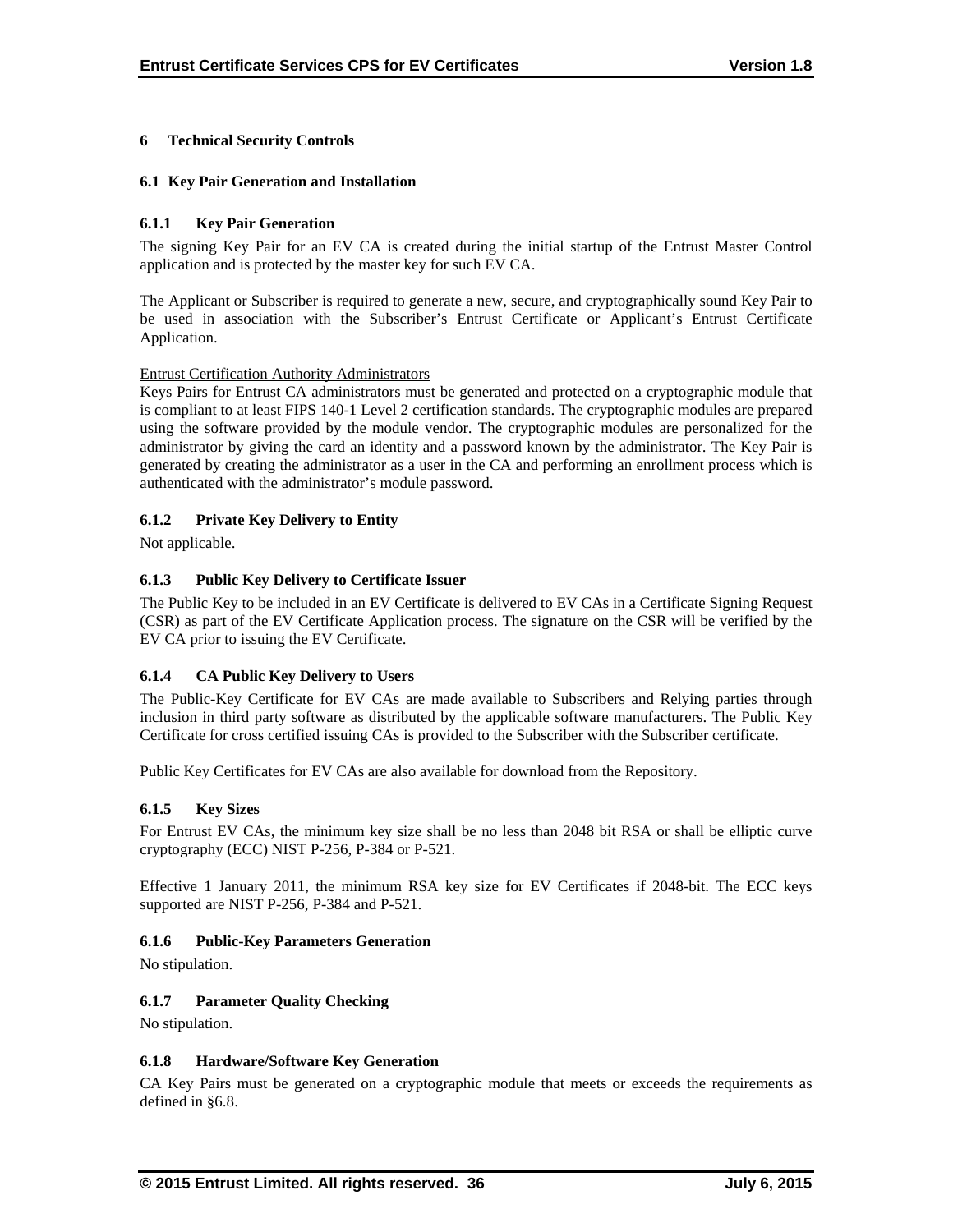# Root CA

Certificate issuance by the Root CA shall require an individual authorized by the CA (i.e. the CA system operator, system officer, or PKI administrator) to deliberately issue a direct command in order for the Root CA to perform a certificate signing operation.

Root CA Private Keys must not be used to sign Certificates except in the following cases:

- (i) Self-signed Certificates to represent the Root CA itself;
- (ii) Certificates for Subordinate CAs and Cross Certificates;
- (iii) Certificates for infrastructure purposes (e.g. administrative role certificates, internal CA operational device certificates, and OCSP Response verification Certificates); and
- (iv) Certificates issued solely for the purpose of testing products with Certificates issued by a Root CA.

# EV Code Signing Certificates

Subscriber Key Pairs must be generated in a manner that ensures that the Private Key is not known to or accessible by anybody other than the Subscriber or a Subscriber's Authorized Representative. Subscriber Key Pairs must be generated in a cryptographic module that prevents exportation or duplication and that meets or exceed the requirements as defined in §6.8.

# **6.1.9 Key Usage Purposes**

EV Certificates issued by an EV CA contain the keyUsage and the extendkeyUsage Certificate extensions restricting the purpose for which an EV Certificate can be used. Subscribers and Relying Parties shall only use EV Certificates in compliance with this CPS and applicable laws.

# **6.2 Private Key Protection**

# **6.2.1 Standards for Cryptographic Module**

Entrust CAs Private Keys must be stored and protected on cryptographic modules that meet or exceed the requirements as defined in §6.8. Private Keys on cryptographic modules are held in secure facilities under two-person control. RA Private Keys must be stored and protected on cryptographic modules that meet or exceed the requirements defined in §6.8.

## EV Code Signing Certificates

Subscribers are responsible for protecting the Private Key associated with the Public Key in the Subscriber's EV Code Signing Certificate. Subscribers must use cryptographic hardware modules that meet or exceed the requirements as defined in §6.8.

## **6.2.2 Private Key Multi-Person Control**

A minimum of two person control shall be established on any Entrust CA Private Key for all purposes including activation and backup, and may be implemented as a combination of technical and procedural controls. Persons involved in management and use of the Entrust CA Private Keys shall be designated as authorized by the Entrust CA for this purpose. The names of the parties used for two-person control shall be maintained on a controlled list.

# **6.2.3 Private Key Escrow**

Entrust does not escrow the Entrust CAs' Private Keys.

# **6.2.4 Private Key Backup**

Entrust CA Private Keys shall be backed up under the two-person control used to create the original version of the Private Keys. All copies of the Entrust CA Private Key shall be securely protected.

Subscribers are responsible for protecting the Private Key associated with the Public Key in the Subscriber's Entrust Certificate.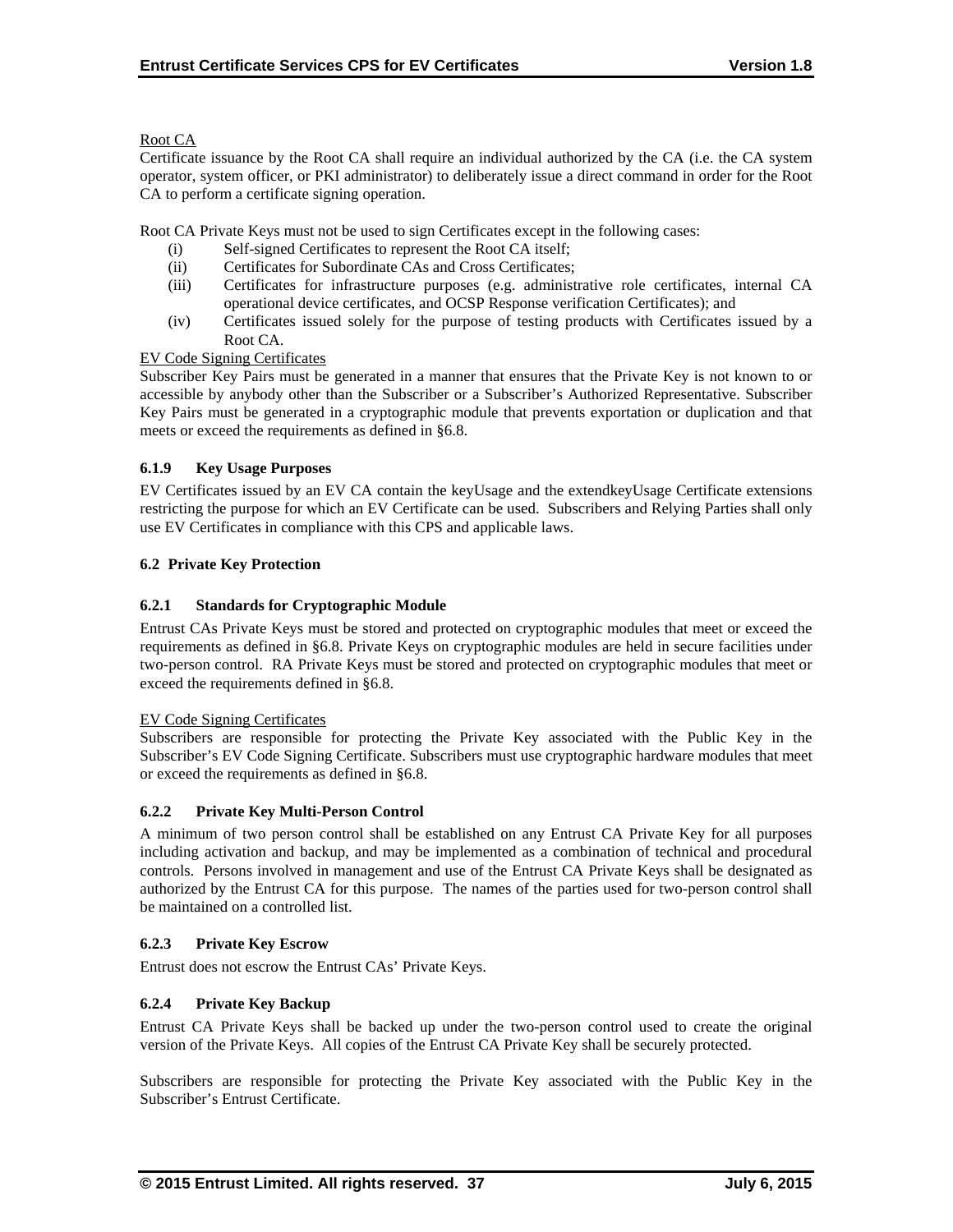# **6.2.5 Private Key Archival**

Upon retirement of an Entrust CA, the Private Keys will be archived securely using hardware cryptographic modules that meet the requirements §6.8. The Key Pairs shall not be used unless the CA has been removed from retirement or the keys are required temporarily to validate historical data. Private Keys required for temporary purposes shall be removed from archive for a short period of time.

The archived Entrust CA Private Keys will be reviewed on an annual basis. After the minimum period of 5 years, the Entrust CA Private Keys may be destroyed according to the requirements in §6.2.10. The Entrust CA Private Keys must not be destroyed if they are still required for business or legal purposes.

## **6.2.6 Private Key Entry into Cryptographic Module**

Entrust CA Private Keys shall be generated by and secured in a cryptographic module. In the event that a Private Key is to be transported from one cryptographic module to another, the Private Key must be migrated using the secure methodology supported by the cryptographic module.

# **6.2.7 Private Key Storage on Cryptographic Module**

Private Keys are stored on a cryptographic module are secured in accordance with the requirements specified in FIPS 140.

# **6.2.8 Method of Activating Private Keys**

Entrust CA Private Keys shall be activated under two-person control using the methodology provided with the cryptographic module.

Subscriber Private Keys shall be activated by the Subscriber to meet the requirements of the security software used for their applications. Subscribers shall protect their Private Keys corresponding to the requirements in §2.1.3.

# **6.2.9 Private Key Deactivation Methods**

Entrust CA Private Keys shall be deactivated when the CA is not required for active use. Deactivation of the Private Keys shall be done in accordance with the methodology provided with the cryptographic module.

## Entrust Certification Authority Administrators

The administrator's identity is deactivated in the Entrust CA and the administrator's certificate is revoked.

## **6.2.10 Private Signature Key Destruction Method**

Entrust CA Private Keys destruction will be two-person controlled and may be accomplished by executing a "zeroize" command or by destruction of the cryptographic module. Destruction of Entrust CA Private Keys must be authorized by the Entrust Policy Authority.

If the Entrust CA is removing a cryptographic module from service, then all Private Keys must be removed from the module. If the Entrust CA cryptographic module is intended to provide tamper-evident characteristics is removed from service, then the device will be destroyed.

## Entrust Certification Authority Administrators

The administrator's private is destroyed by reinitializing the cryptographic module.

## **6.3 Other Aspects of Key Pair Management**

The maximum validity for Entrust CAs' RSA 2048 bit Key Pairs is 31 December 2030.

EV SSL Certificates

EV SSL Certificates contain a validity period of up to, but no more than, 27 months.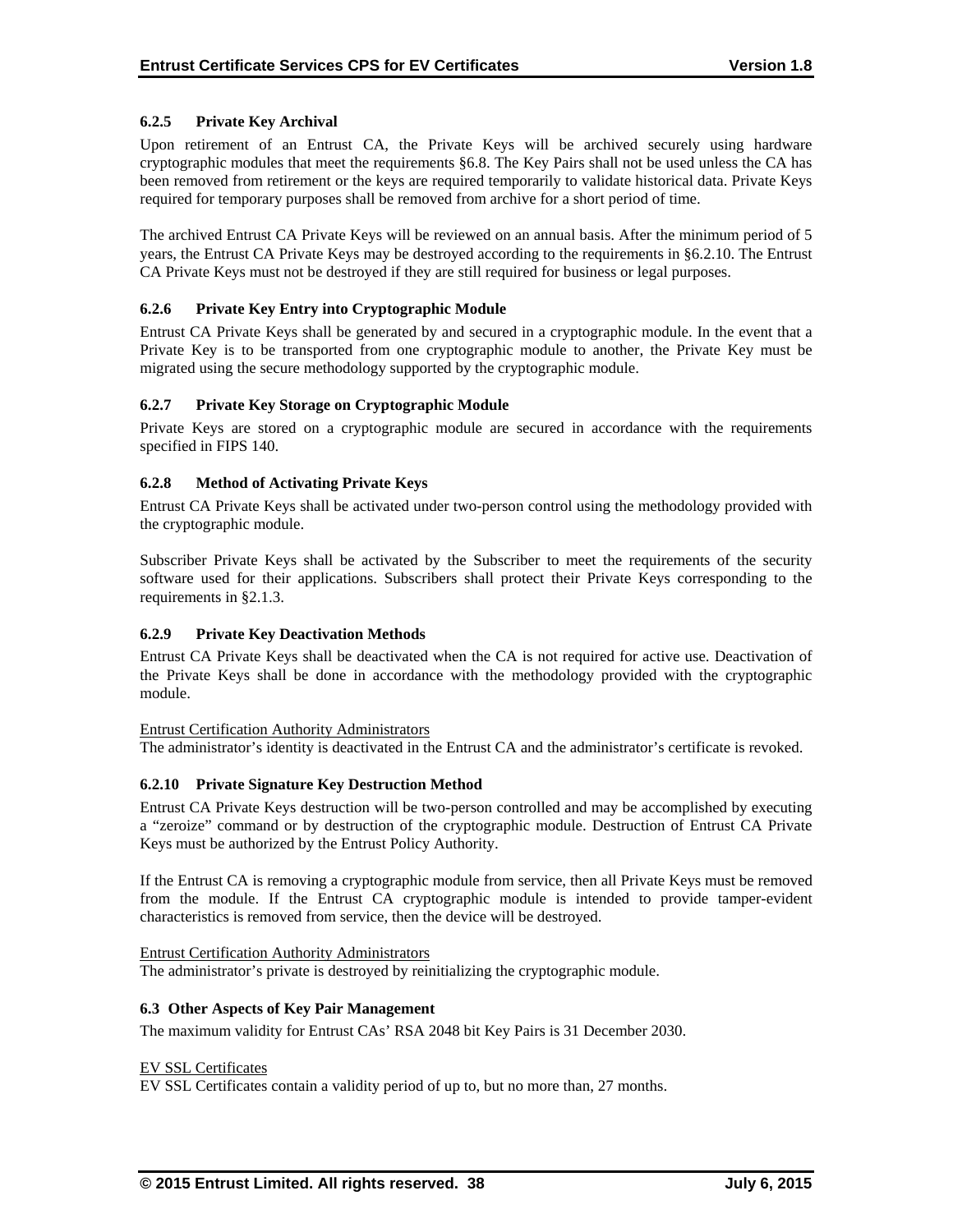#### EV Code Signing Certificates

EV Code Signing Certificates contain a validity period of up to, but no more than, 39 months.

#### **6.4 Activation Data**

No stipulation.

#### **6.5 Computer Security Controls**

The workstations on which the EV CAs operate are physically secured as described in §5.1. The operating systems on the workstations on which the EV CAs operate enforce identification and authentication of users. Access to Entrust/Authority software databases and audit trails is restricted as described in this CPS. All operational personnel that are authorized to have access to the EV CAs are required to use hardware tokens in conjunction with a PIN to gain access to the physical room that contains the Entrust/Authority software being used for such EV CAs.

#### **6.6 Life Cycle Technical Controls**

## **6.6.1 System Development Controls**

The EV CA makes use of Commercial Off The Shelf (COTS) products for the hardware, software, and network components. Systems developed by the EV CA are deployed in accordance with Entrust software lifecycle development standards.

## **6.6.2 Security Management Controls**

The configuration of the EV CA system as well as any modifications and upgrades are documented and controlled. Methods of detecting unauthorized modifications to the CA equipment and configuration are in place to ensure the integrity of the security software, firmware, and hardware for correct operation. A formal configuration management methodology is used for installation and ongoing maintenance of the CA system.

When first loaded, the CA software is verified as being that supplied from the vendor, with no modifications, and be the version intended for use.

## **6.6.3 Life Cycle Security Ratings**

No stipulation.

#### **6.7 Network Security Controls**

Remote access to EV CA application via the Administration software interface is secured.

#### **6.8 Cryptographic Module Engineering Controls**

CA Key Pairs must be generated and protected on a cryptographic module that is compliant to at least FIPS 140-1 Level 3 certification standards.

#### Entrust Certification Authority Administrators

Key Pairs for Entrust CA administrators must be generated and protected on a cryptographic module that is compliant to at least FIPS 140-1 Level 2 certification standards.

## EV Code Signing Certificates

Subscriber Key Pairs must be generated and protected in a cryptographic module that meets or exceed FIPS 140-2 Level 2 certification standards.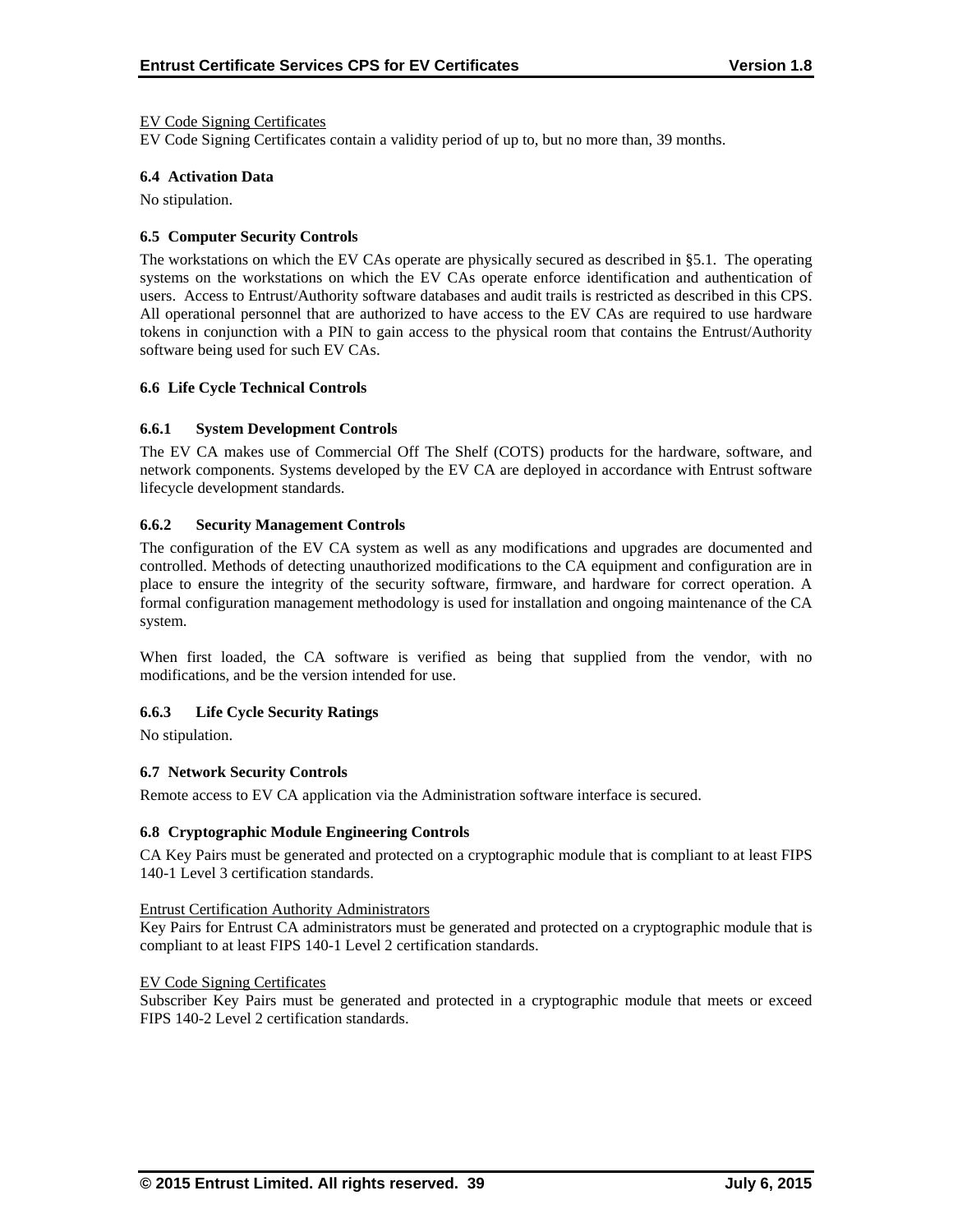## **6.9 Time-Stamping**

Entrust provides a Time-Stamp Authority (TSA) service for use with specific Entrust products such as EV Code Signing Certificates. The TSA authority supports RFC 3161 "Internet X.509 Public Key Infrastructure Time-Stamp Protocol" time-stamp requests.

As a best practice, Subscribers of EV Code Signing Certificates should time-stamp the digital signature after signing of the code.

Entrust time-stamping certificates contain a validity period of up to, but no more than, 135 months.

Details of any acceptable use policy or limitations are included in the Subscription Agreement.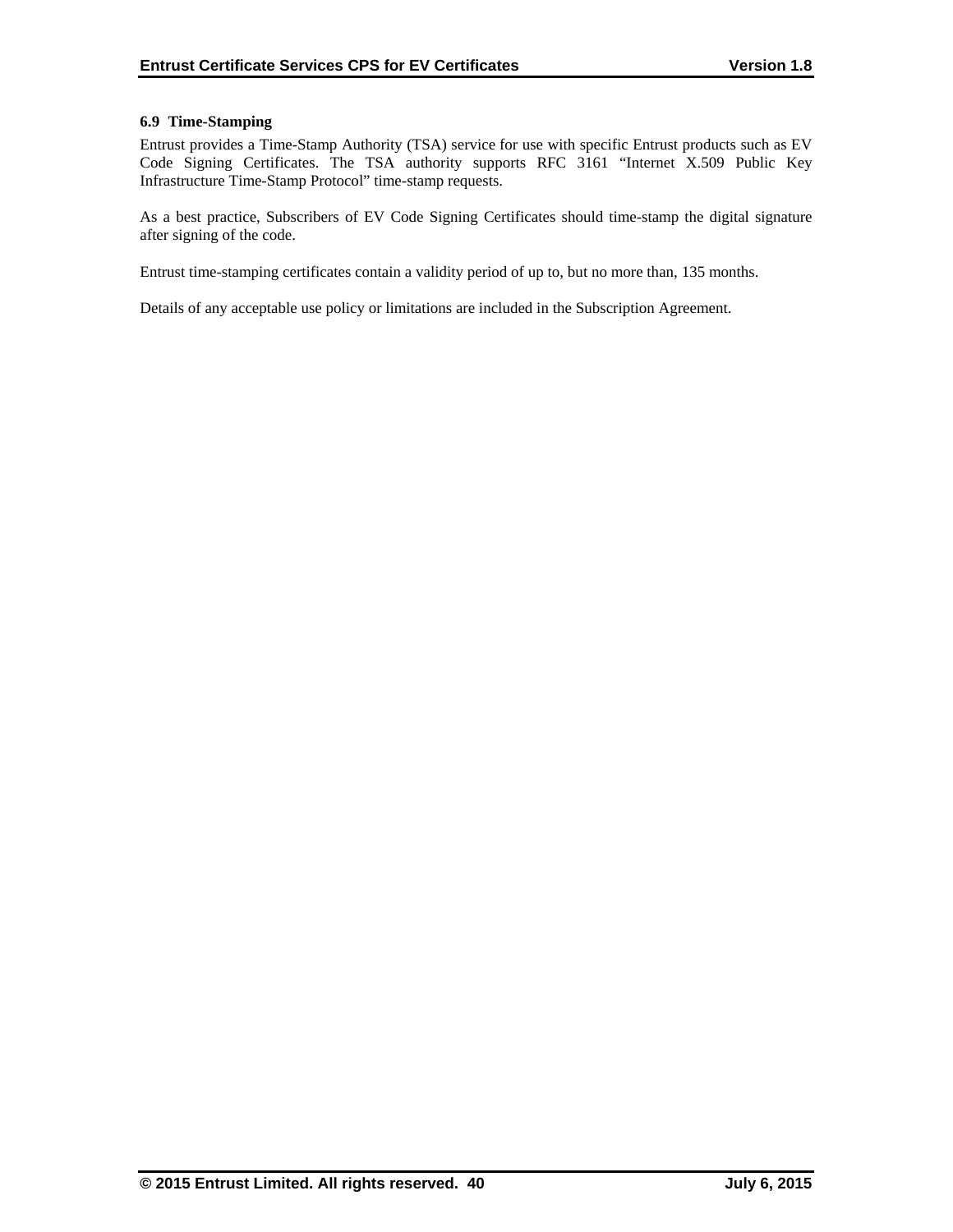# **7 Certificate and CRL Profiles**

The profile for the EV Certificates and Certificate Revocation List (CRL) issued by an EV CA conform to the specifications contained in the EV Guidelines published by the CA/Browser Forum, which themselves conform to IETF RFC 5280 Internet X.509 PKI Certificate and Certificate Revocation List (CRL) Profile.

# **7.1 Certificate Profile**

EV CAs issue certificates in accordance with the X.509 version 3. Certificate profiles for Entrust Root CA certificate, Subordinate CA certificates, and end entity certificates are described in Appendix A and the sections below.

# **7.1.1 Version Number(s)**

All certificates issued by Entrust CAs are X.509 version 3 certificates.

# **7.1.2 Certificate Extensions**

Certificate extensions are as stipulated in EV Guidelines. See Appendix A.

# EV Code Signing Certificates

EV Code Signing Certificates will not have a subject alternative name with a permanentIdentifier as defined in the EV Code Signing Guidelines.

# **7.1.3 Algorithm Object Identifiers**

Algorithm object identifiers are as specified in IETF RFC 3279 Algorithms and Identifiers for the Internet X.509 PKI Certificate and Certificate Revocation List (CRL) Profile. See Appendix A.

## **7.1.4 Name Forms**

Name forms are as stipulated in §3.1.1.

## **7.1.5 Name Constraints**

No stipulation.

## **7.1.6 Certificate Policy Object Identifier**

Certificate policy object identifiers (OIDs) are listed in §1.2 and in the Certificate Profile attached as Appendix A.

## **7.1.7 Usage of Policy Constraints Extension**

No stipulation.

## **7.1.8 Policy Qualifiers Syntax and Semantics**

Entrust includes the following policy qualifiers in all end entity certificates: CPSUri: http://www.entrust.net/rpa

## **7.1.9 Processing Semantics for the Critical Certificate Policies Extension**

Certificate policies extension is marked Not Critical

## **7.2 CRL Profile**

The following fields of the X.509 version 2 CRL format are used by the EV CAs:

- version: set to v2
- signature: identifier of the algorithm used to sign the CRL
- issuer: the full Distinguished Name of the CA issuing the CRL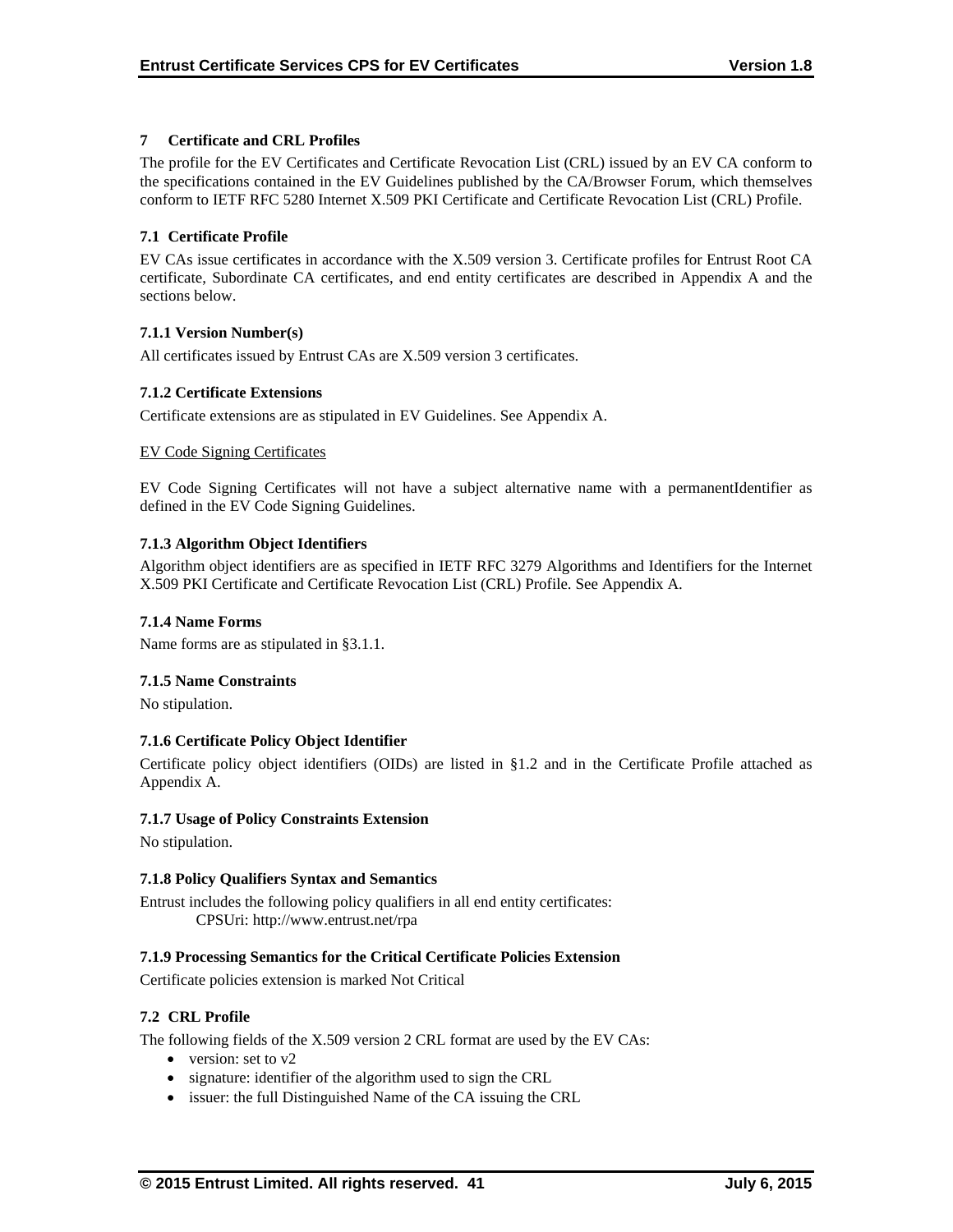- this update: time of CRL issuance
- next update: time of next expected CRL update
- revoked certificates: list of revoked Certificate information

# **7.3 OCSP Profile**

The profile for the EV Online Certificate Status Protocol (OCSP) messages issued by an EV CA conform to the specifications contained in the IETF RFC 2560 Internet X.509 PKI Online Certificate Status Protocol (OCSP) Profile.

## **7.4 Certificate Transparency**

EV SSL Certificates may include two or more signed certificate timestamps (SCT) from Google approved independent certificate transparency logs. Information on certificate transparency may be found in IETF RFC 6962.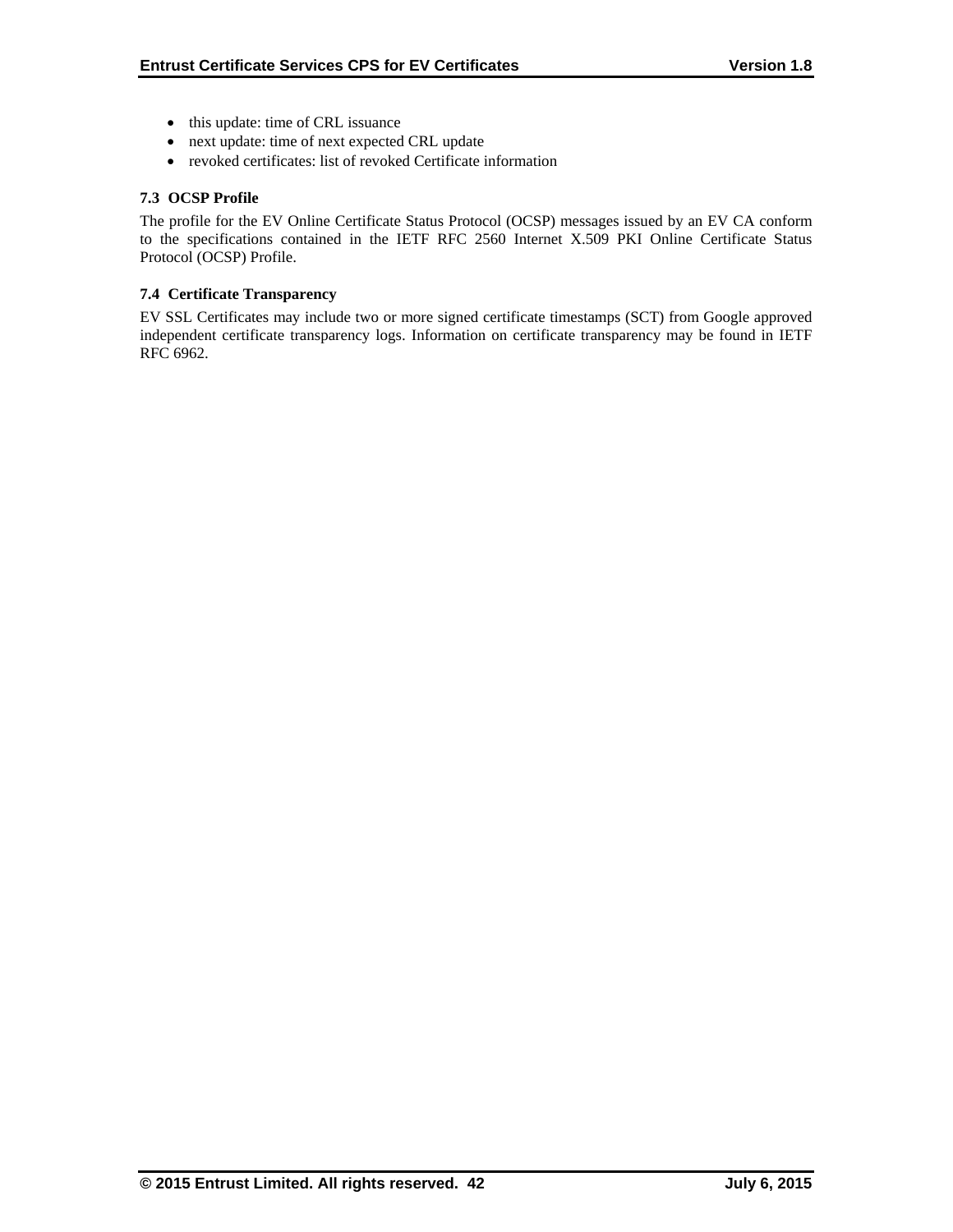# **8 Specification Administration**

## **8.1 Specification Change Procedures**

Entrust may, in its direction, modify the CPS and the terms and conditions contained herein from time to time. Entrust shall modify the CPS to stay concurrent with the latest version of the EV Guidelines and the Baseline Requirements.

Modifications to the CPS that, in the judgment of Entrust, will have little or no impact on Applicants, Subscribers, and Relying Parties, may be made with no change to the CPS version number and no notification to Applicants, Subscribers, and Relying Parties. Such changes shall become effective immediately upon publication in the Entrust Repository.

Modifications to the CPS that, in the judgment of Entrust may have a significant impact on Applicants, Subscribers, and Relying Parties, shall be published in the Entrust Repository and shall become effective fifteen (15) days after publication in the Entrust Repository unless Entrust withdraws such modified CPS prior to such effective date. In the event that Entrust makes a significant modification to CPS, the version number of the CPS shall be updated accordingly. Unless a Subscriber ceases to use, removes, and requests revocation of such Subscriber's EV Certificate(s) prior to the date on which an updated version of the CPS becomes effective, such Subscriber shall be deemed to have consented to the terms and conditions of such updated version of the CPS and shall be bound by the terms and conditions of such updated version of the CPS.

# **8.2 Publication and Notification Policies**

Prior to major changes to this CPS, notification of the upcoming changes will be posted in the Entrust Repository.

# **8.3 CPS Approval Procedures**

This CPS and any subsequent changes shall be approved by the Entrust Policy Authority.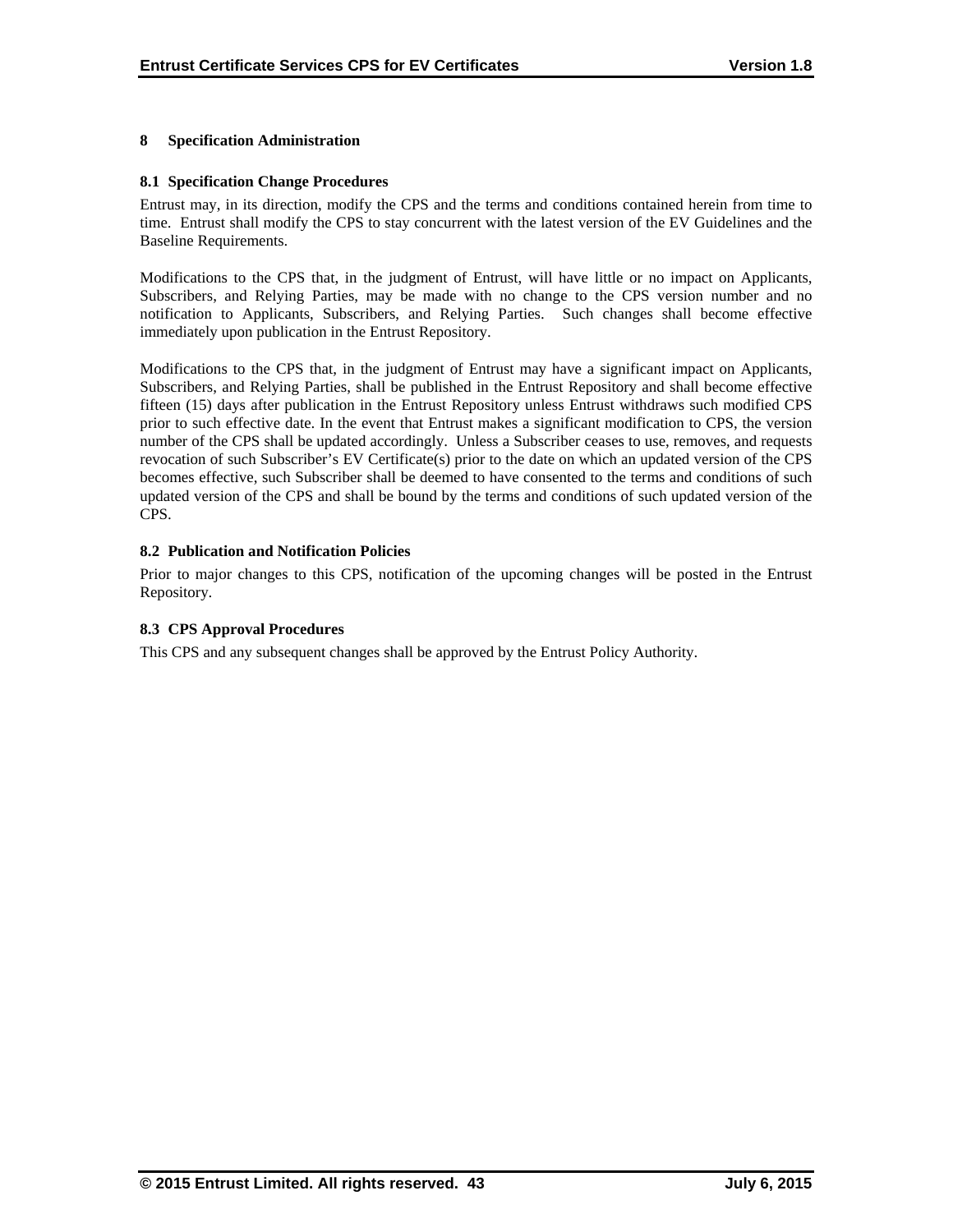# **9 Acronyms**

| <b>ASV</b>   | <b>Application Software Vendor</b>                                               |
|--------------|----------------------------------------------------------------------------------|
| CA           | <b>Certification Authority</b>                                                   |
| <b>CAA</b>   | Certification Authority Authorization                                            |
| <b>CPS</b>   | <b>Certification Practice Statement</b>                                          |
| <b>CRL</b>   | <b>Certificate Revocation List</b>                                               |
| <b>CSR</b>   | <b>Certificate Signing Request</b>                                               |
| <b>CT</b>    | Certificate Transparency                                                         |
| DN           | Distinguished Name                                                               |
| <b>DNS</b>   | Domain Name Server                                                               |
| <b>DSA</b>   | Digital Signature Algorithm                                                      |
| ECC          | <b>Elliptic Curve Cryptography</b>                                               |
| EV           | <b>Extended Validation</b>                                                       |
| <b>HTTP</b>  | <b>Hypertext Transfer Protocol</b>                                               |
| <b>IETF</b>  | <b>Internet Engineering Task Force</b>                                           |
| <b>ITU-T</b> | International Telecommunication Union - Telecommunication Standardization Sector |
| <b>MAC</b>   | <b>Message Authentication Code</b>                                               |
| OA.          | <b>Operational Authority</b>                                                     |
| <b>OCSP</b>  | <b>Online Certificate Status Protocol</b>                                        |
| <b>OID</b>   | Object Identifier                                                                |
| PA           | Policy Authority                                                                 |
| <b>PIN</b>   | <b>Personal Identification Number</b>                                            |
| <b>PKI</b>   | Public-Key Infrastructure                                                        |
| RA           | Registration Authority                                                           |
| <b>RDN</b>   | <b>Relative Distinguished Name</b>                                               |
| <b>RFC</b>   | <b>Request for Comment</b>                                                       |
| <b>SEP</b>   | Secure Exchange Protocol                                                         |
| <b>SSL</b>   | Secure Sockets Layer                                                             |
| <b>URL</b>   | Universal Resource Locator                                                       |
|              |                                                                                  |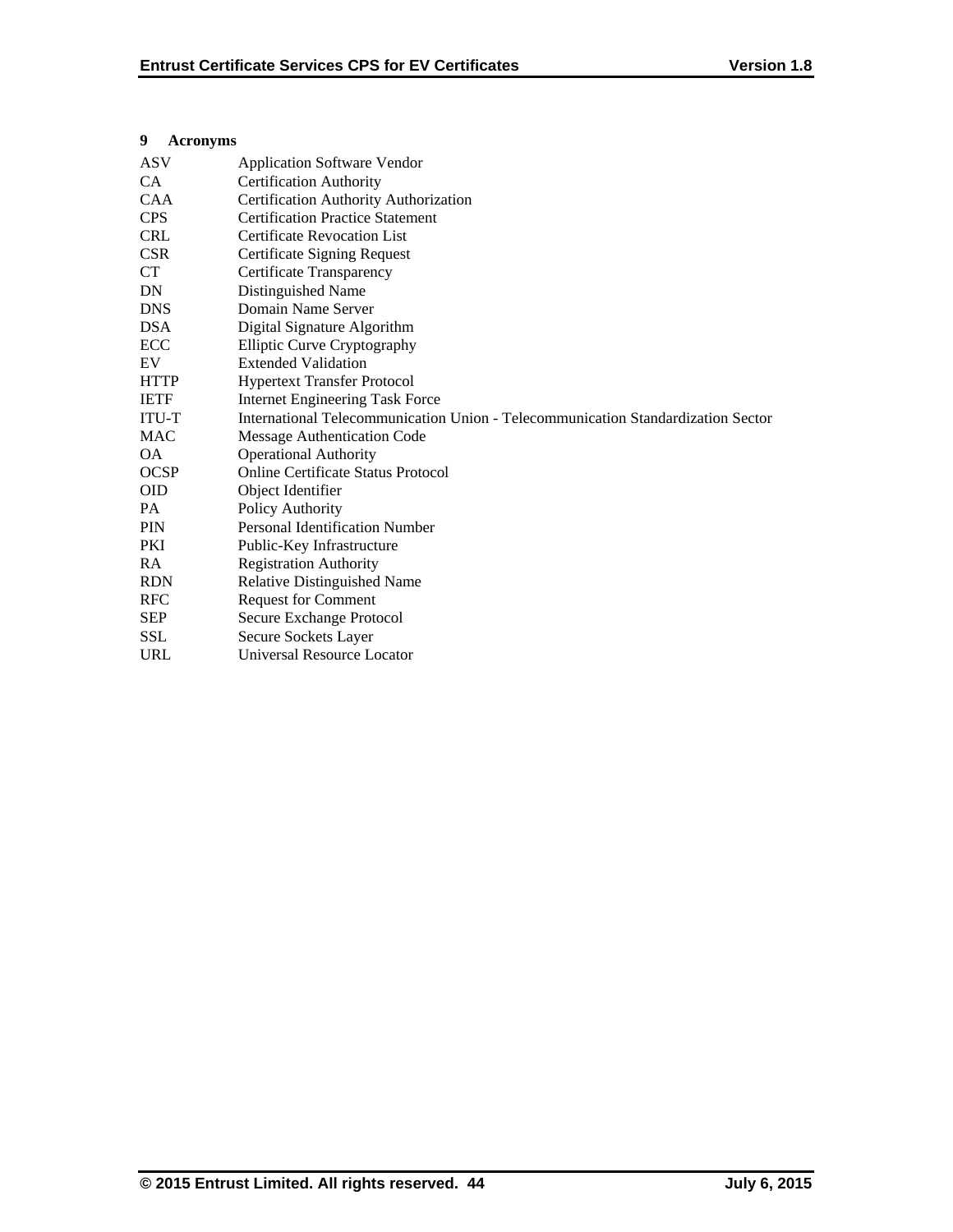## **10 Definitions**

**Affiliate:** means Entrust, and any corporation or other entity that Entrust directly or indirectly controls. In this context, a party "controls" a corporation or another entity if it directly or indirectly owns or controls fifty percent (50%) or more of the voting rights for the board of directors or other mechanism of control.

**Applicant:** means an eligible organization applying for an EV Certificate, but which has not yet been issued an EV Certificate, or an organization that currently has an EV Certificate or EV Certificates and that is applying for renewal of such EV Certificate or EV Certificates or for an additional EV Certificate or EV Certificates.

**Application Software Vendor**: means a developer of Internet browser software or other software that displays or uses certificates, including but not limited to KDE, Microsoft, Mozilla Corporation, Nokia Corporation, Opera Software ASA, and Red Hat, Inc.

**ASV**: see Application Software Vendor.

**Baseline Requirements:** CA/Browser Forum Guidelines Baseline Requirements for the Issuance and Management of Publicly-Trusted Certificates published at http://www.cabforum.org. The Baseline Requirements describe certain minimum requirements that a CA must meet in order to issue SSL Certificates. In the event of any inconsistency between this CPS and the Baseline Requirements, the Baseline Requirements take precedence over this CPS.

**Business Day:** means any day, other than a Saturday, Sunday, statutory or civic holiday in the City of Ottawa, Ontario.

**CA:** see Certification Authority

**Certificate:** means a digital document that at a minimum: (a) identifies the CA issuing it, (b) names or otherwise identifies a Subject, (c) contains a Public Key of a Key Pair, (d) identifies its operational period, and (e) contains a serial number and is digitally signed by a CA.

**Certificate Beneficiaries**: means, collectively, all Application Software Vendors with whom Entrust has entered into a contract to include its root certificate(s) in software distributed by such Application Software Vendors, and all Relying Parties that actually rely on such Certificate during the Operational Period of such Certificate.

**Certificate Revocation List:** means a time-stamped list of the serial numbers of revoked Certificates that has been digitally signed by a CA.

**Certification Authority:** means an entity or organization that (i) creates and digitally signs Certificates that contain among other things a Subject's Public Key and other information that is intended to identify the Subject, (ii) makes Certificates available to facilitate communication with the Subject identified in the Certificate, and (iii) creates and digitally signs Certificate Revocation Lists containing information about Certificates that have been revoked and which should no longer be used or relied upon.

**Certification Practice Statement:** means a statement of the practices that a CA uses in issuing, managing, revoking, renewing, and providing access to Certificates, and the terms and conditions under which the CA makes such services available.

**Co-marketers:** means any person, entity, or organization that has been granted by Entrust or a RA operating under an EV CA the right to promote EV Certificates.

**Compromise:** means a suspected or actual loss, disclosure, or loss of control over sensitive information or data.

**CPS:** see Certification Practice Statement.

**CRL:** see Certificate Revocation List.

**Cross Certificate(s)**: shall mean a Certificate(s) that (i) includes the Public Key of a Public-Private Key pair generated by an EV CA; and (ii) includes the digital signature of an Entrust Root CA.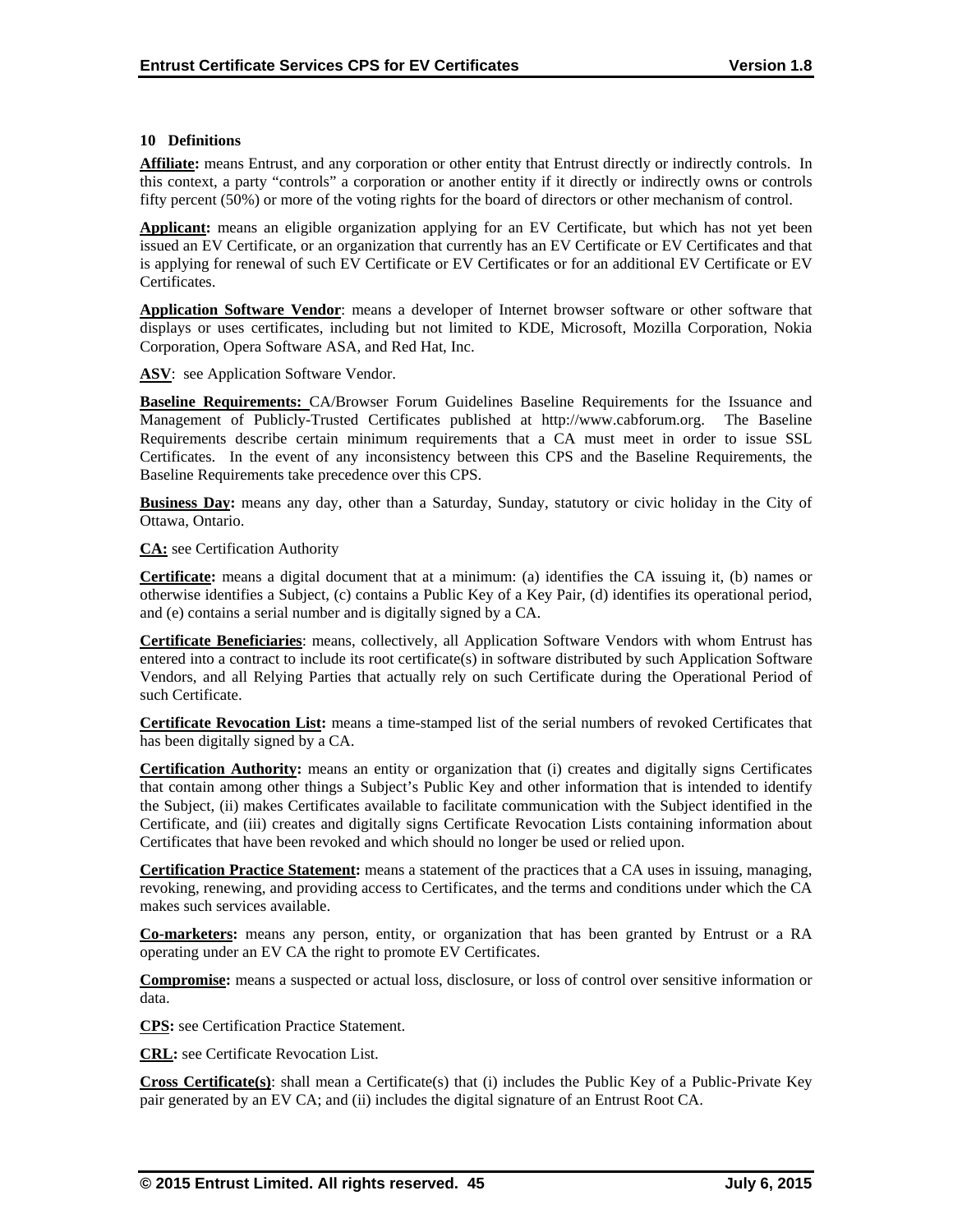**Entrust:** means Entrust Limited.

**Entrust.net**: means Entrust Limited.

**Entrust Operational Authority:** means those personnel who work for or on behalf of Entrust and who are responsible for the operation of the EV CAs.

**Entrust Policy Authority:** means those personnel who work for or on behalf of Entrust and who are responsible for determining the policies and procedures that govern the operation of the EV CAs.

**Entrust Repository:** means a collection of databases and web sites that contain information about EV Certificates and services provided by Entrust in respect to EV Certificates, including among other things, the types of EV Certificates issued by the EV CAs, the services provided by Entrust in respect to EV Certificates, the fees charged by Entrust for EV Certificates and for the services provided by Entrust in respect to EV Certificates, Certificate Revocation Lists, the CPS, and other information and agreements that are intended to govern the use of EV Certificates.

**EV CA:** see EV Certification Authority

**EV Certificate:** means an Certificate issued by an Entrust EV CA meeting the requirements of one of the EV Guideline documents.

**EV Certificate Application:** means the form and application information requested by a RA operating under an Entrust EV CA and submitted by an Applicant when applying for the issuance of an EV Certificate.

**EV Certification Authority:** means a CA operated by or on behalf of Entrust for the purpose of issuing, managing, revoking, renewing, and providing access to EV Certificates.

**EV Certification Practice Statement:** means this document.

**EV Code Signing Certificate:** means an Code Signing Certificate issued by an Entrust EV Code Signing CA meeting the requirements of the EV Code Signing Guidelines.

**EV Code Signing Guidelines:** CA/Browser Forum Guidelines For The Issuance and Management of Extended Validation Code Signing Certificates published at http://www.cabforum.org. The EV Guidelines describe the requirements that a CA must meet in order to issue EV Code Signing Certificates. In the event of any inconsistency between this CPS and the EV Guidelines, the EV Guidelines take precedence over this CPS.

**EV Guidelines:** Collective referral to both the EV SSL Guidelines and the EV Code Signing Guidelines.

**EV SSL Guidelines:** CA/Browser Forum Guidelines For The Issuance and Management of Extended Validation Certificates published at http://www.cabforum.org. The EV Guidelines describe the requirements that a CA must meet in order to issue EV SSL Certificates. In the event of any inconsistency between this CPS and the EV Guidelines, the EV Guidelines take precedence over this CPS.

**EV SSL Certificate:** means an SSL Certificate issued by an Entrust EV SSL CA meeting the requirements of the EV SSL Guidelines.

**FIPS:** means the Federal Information Processing Standards. These are U.S. Federal standards that prescribe specific performance requirements, practices, formats, communication protocols, and other requirements for hardware, software, data, and telecommunications operation.

**IETF:** means the Internet Engineering Task Force. The Internet Engineering Task Force is an international community of network designers, operators, vendors, and researchers concerned with the evolution of the Internet architecture and the efficient operation of the Internet.

**Key Pair:** means two mathematically related cryptographic keys, having the properties that (i) one key can be used to encrypt a message that can only be decrypted using the other key, and (ii) even knowing one key, it is believed to be computationally infeasible to discover the other key.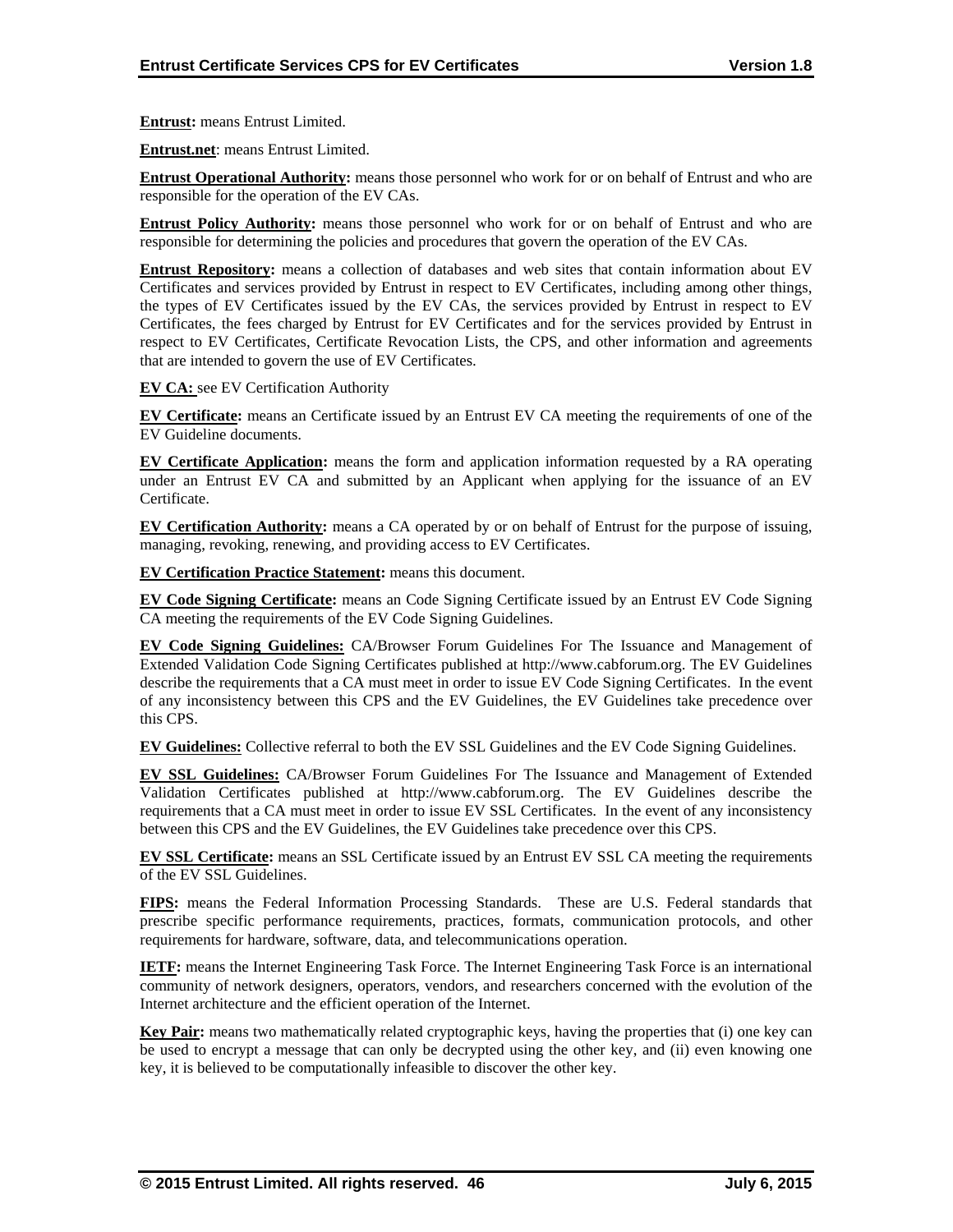**Object Identifier:** means a specially-formatted sequence of numbers that is registered in accordance with internationally-recognized procedures for object identifier registration.

**Operational Period:** means, with respect to a Certificate, the period of its validity. The Operational Period would typically begin on the date the Certificate is issued (or such later date as specified in the Certificate), and ends on the date and time it expires as noted in the Certificate or earlier if the Certificate is Revoked.

**PKIX:** means an IETF Working Group developing technical specifications for PKI components based on X.509 Version 3 Certificates.

**Private Key:** means the key of a Key Pair used to decrypt an encrypted message. This key must be kept secret.

**Public Key:** means the key of a Key Pair used to encrypt a message. The Public Key can be made freely available to anyone who may want to send encrypted messages to the holder of the Private Key of the Key Pair. The Public Key is usually made publicly available in a Certificate issued by a CA and is often obtained by accessing a repository or database. A Public Key is used to encrypt a message that can only be decrypted by the holder of the corresponding Private Key.

**RA:** see Registration Authority.

**Registration Authority:** means an entity that performs two functions: (1) the receipt of information from a Subject to be named in an EV Certificate, and (2) the performance of verification of information provided by the Subject following the procedures prescribed by the EV CAs. In the event that the information provided by a Subject satisfies the criteria defined by the EV CAs, a RA may send a request to an EV CA requesting that the EV CA generate, digitally sign, and issue an EV Certificate containing the information verified by the RA.

**Relying Party:** means a person, entity, or organization that relies on or uses an EV Certificate and/or any other information provided in a Repository under an EV CA to obtain and confirm the Public Key and identity of a Subscriber. For avoidance of doubt, an ASV is not a "Relying Party" when software distributed by such ASV merely displays information regarding a certificate.

**Relying Party Agreement:** means the agreement between a Relying and Entrust or between a Relying Party and an independent third-party RA or Reseller under an EV CA in respect to the provision and use of certain information and services in respect to EV Certificates.

**Repository:** means a collection of databases and web sites that contain information about Certificates issued by a CA including among other things, the types of Certificates and services provided by the CA, fees for the Certificates and services provided by the CA, Certificate Revocation Lists, descriptions of the practices and procedures of the CA, and other information and agreements that are intended to govern the use of Certificates issued by the CA.

**Resellers:** means any person, entity, or organization that has been granted by Entrust or a RA operating under an EV CA the right to license the right to use EV Certificates.

**Revoke or Revocation:** means, with respect to a Certificate, to prematurely end the Operational Period of that Certificate from a specified time forward.

**Subject:** means an organization whose Public Key is contained in an EV Certificate.

**Subordinate CA Certificate**: shall mean a Certificate that (i) includes the Public Key of a Public-Private Key Pair generated by a CA; and (ii) includes the digital signature of an Entrust Root CA.

**Subscriber:** means an organization that has applied for and has been issued an EV Certificate.

**Subscription Agreement:** means the agreement between a Subscriber and Entrust or between a Subscriber and an independent third-party RA or Reseller under an EV CA in respect to the issuance, management, and provision of access to an EV Certificate and the provision of other services in respect to such EV Certificate.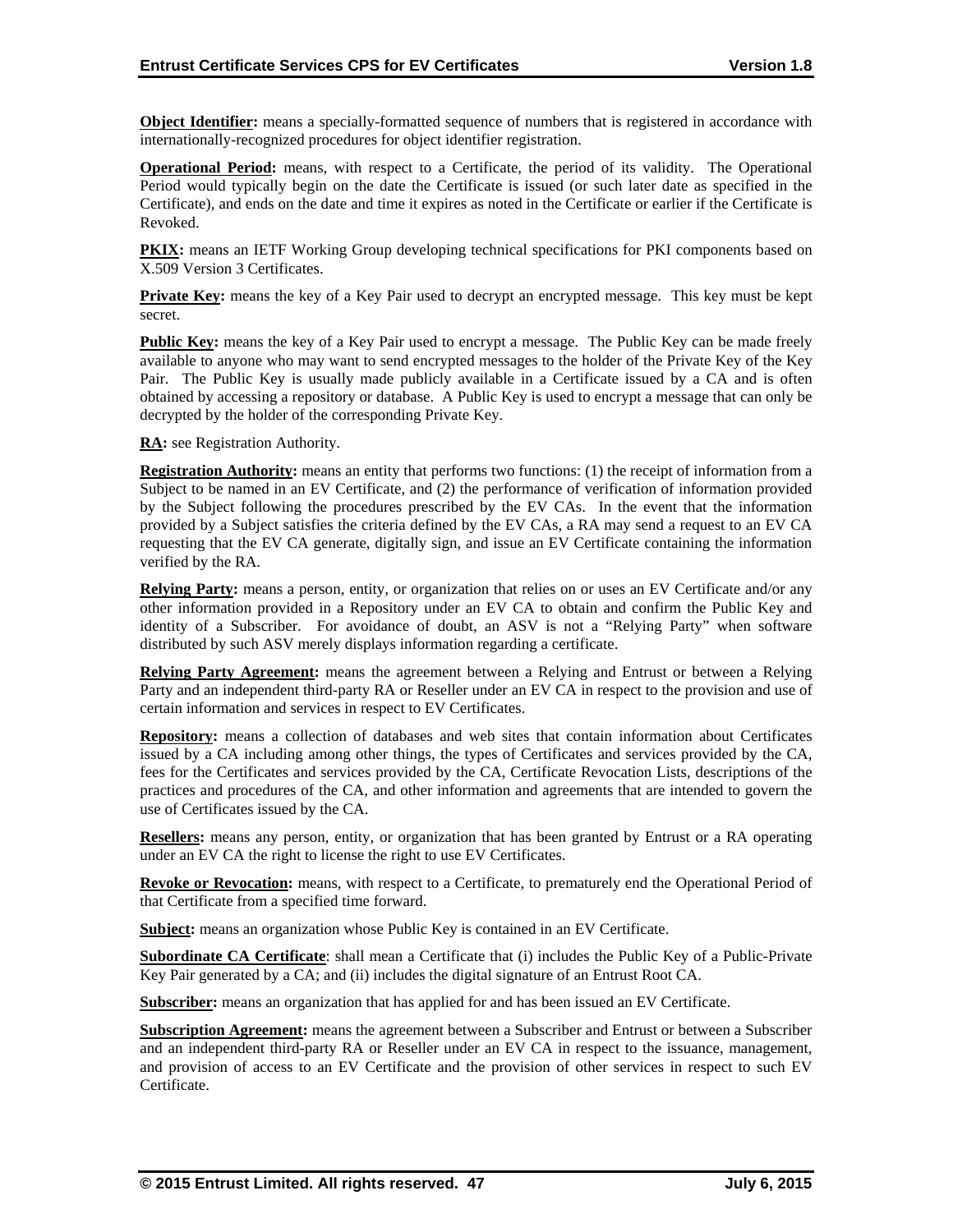# **Appendix A – Certificate Profiles**

| <b>Entrust.net Certification Authority (2048) (Root Certificate)</b> |  |  |
|----------------------------------------------------------------------|--|--|
|                                                                      |  |  |

| <b>Field</b>                |                 | <b>Value</b>                                                   |
|-----------------------------|-----------------|----------------------------------------------------------------|
| <b>Attributes</b>           |                 |                                                                |
| Version                     |                 | V <sub>3</sub>                                                 |
| Serial Number               |                 | 38 63 de f8                                                    |
| Signature Algorithm         |                 | sha-1 WithRSAEncryption {1.2.840.113549.1.1.5}                 |
| <b>Issuer DN</b>            |                 | $CN =$ Entrust.net Certification Authority (2048)              |
|                             |                 | $OU = (c)$ 1999 Entrust.net Limited                            |
|                             |                 | $OU = www.entrust.net/CPS_2048 incorp. by ref. (limits liab.)$ |
|                             |                 | $O =$ Entrust.net                                              |
| <b>Validity Period</b>      |                 | Valid from: December 24, 1999                                  |
|                             |                 | Valid to: July 24, 2029                                        |
| Subject DN                  |                 | $CN =$ Entrust.net Certification Authority (2048)              |
|                             |                 | $OU = (c)$ 1999 Entrust.net Limited                            |
|                             |                 | $OU = www.entrust.net/CPS_2048 incorp. by ref. (limits liab.)$ |
|                             |                 | $Q =$ Entrust.net                                              |
| Subject Public Key          |                 | 2048-bit RSA key modulus                                       |
| Info                        |                 | rsaEncryption {1.2.840.113549.1.1.1}                           |
| <b>Extension</b>            | <b>Critical</b> |                                                                |
| <b>Authority Key</b>        |                 | Not present                                                    |
| Identifier                  |                 |                                                                |
| Subject Key Identifier      | N <sub>0</sub>  | 55 e4 81 d1 11 80 be d8 89 b9 08 a3 31 f9 a1 24 09 16 b9 70    |
| Key Usage                   | Yes             | Certificate Signing, CRL Signing                               |
| <b>Certificate Policies</b> |                 | Not present                                                    |
| <b>Basic Constraints</b>    |                 | Subject Type=CA                                                |
|                             |                 | Path Length Constraint=None                                    |
| <b>CRL</b> Distribution     |                 | Not present                                                    |
| Points                      |                 |                                                                |
| Thumbprint (SHA1)           |                 | 50 30 06 09 1d 97 d4 f5 ae 39 f7 cb e7 92 7d 7d 65 2d 34 31    |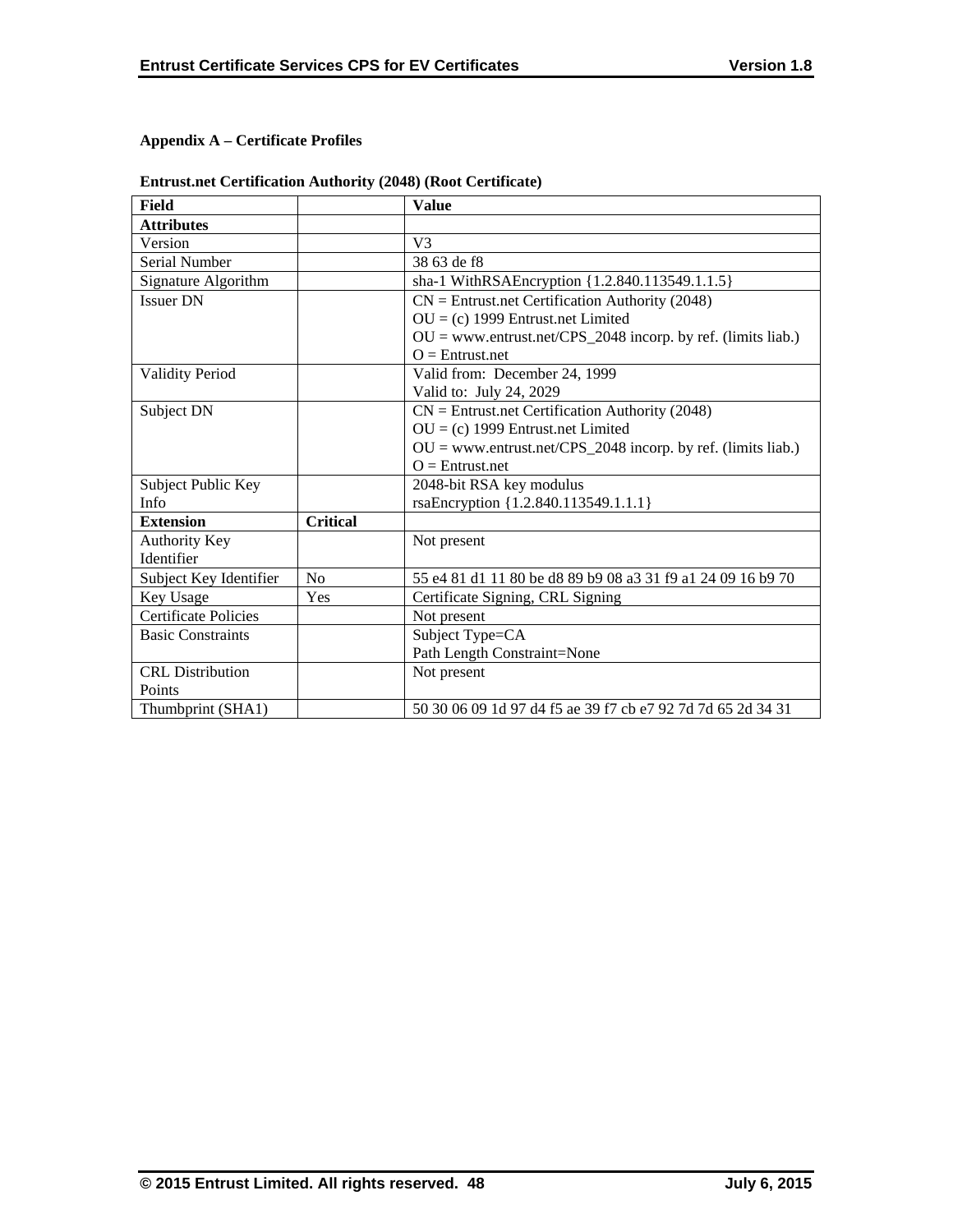| <b>Field</b>                       |                 | <b>Value</b>                                                         |
|------------------------------------|-----------------|----------------------------------------------------------------------|
| <b>Attributes</b>                  |                 |                                                                      |
| Version                            |                 | V <sub>3</sub>                                                       |
| Serial Number                      |                 | 45 6b 50 54                                                          |
| Signature Algorithm                |                 | sha-1 WithRSAEncryption {1.2.840.113549.1.1.5}                       |
| <b>Issuer DN</b>                   |                 | $CN =$ Entrust Root Certification Authority                          |
|                                    |                 | $OU = (c) 2006$ Entrust, Inc.                                        |
|                                    |                 | $OU = www.entrust.net/CPS incorporated by reference$                 |
|                                    |                 | $O =$ Entrust, Inc.                                                  |
|                                    |                 | $C = US$                                                             |
| <b>Validity Period</b>             |                 | Valid from: November 27, 2006                                        |
|                                    |                 | Valid to: November 27, 2026                                          |
| Subject DN                         |                 | $CN =$ Entrust Root Certification Authority                          |
|                                    |                 | $OU = (c) 2006$ Entrust, Inc.                                        |
|                                    |                 | $OU =$ www.entrust.net/CPS incorporated by reference                 |
|                                    |                 | $O =$ Entrust, Inc.                                                  |
|                                    |                 | $C = US$                                                             |
| Subject Public Key                 |                 | 2048-bit RSA key modulus                                             |
| Info                               |                 | rsaEncryption {1.2.840.113549.1.1.1}                                 |
| <b>Extension</b>                   | <b>Critical</b> |                                                                      |
|                                    |                 |                                                                      |
| <b>Authority Key</b><br>Identifier | N <sub>0</sub>  | KeyID=68 90 e4 67 a4 a6 53 80 c7 86 66 a4 f1 f7 4b 43 fb 84<br>bd 6d |
|                                    |                 |                                                                      |
| Subject Key Identifier             | No              | 68 90 e4 67 a4 a6 53 80 c7 86 66 a4 f1 f7 4b 43 fb 84 bd 6d          |
| Key Usage                          | Yes             | Certificate Signing, CRL Signing                                     |
| <b>Basic Constraints</b>           | Yes             | Subject Type = $CA$                                                  |
|                                    |                 | Path Length Constraint $=$ none                                      |

|  |  | <b>Entrust Root Certification Authority (Root Certificate)</b> |
|--|--|----------------------------------------------------------------|
|  |  |                                                                |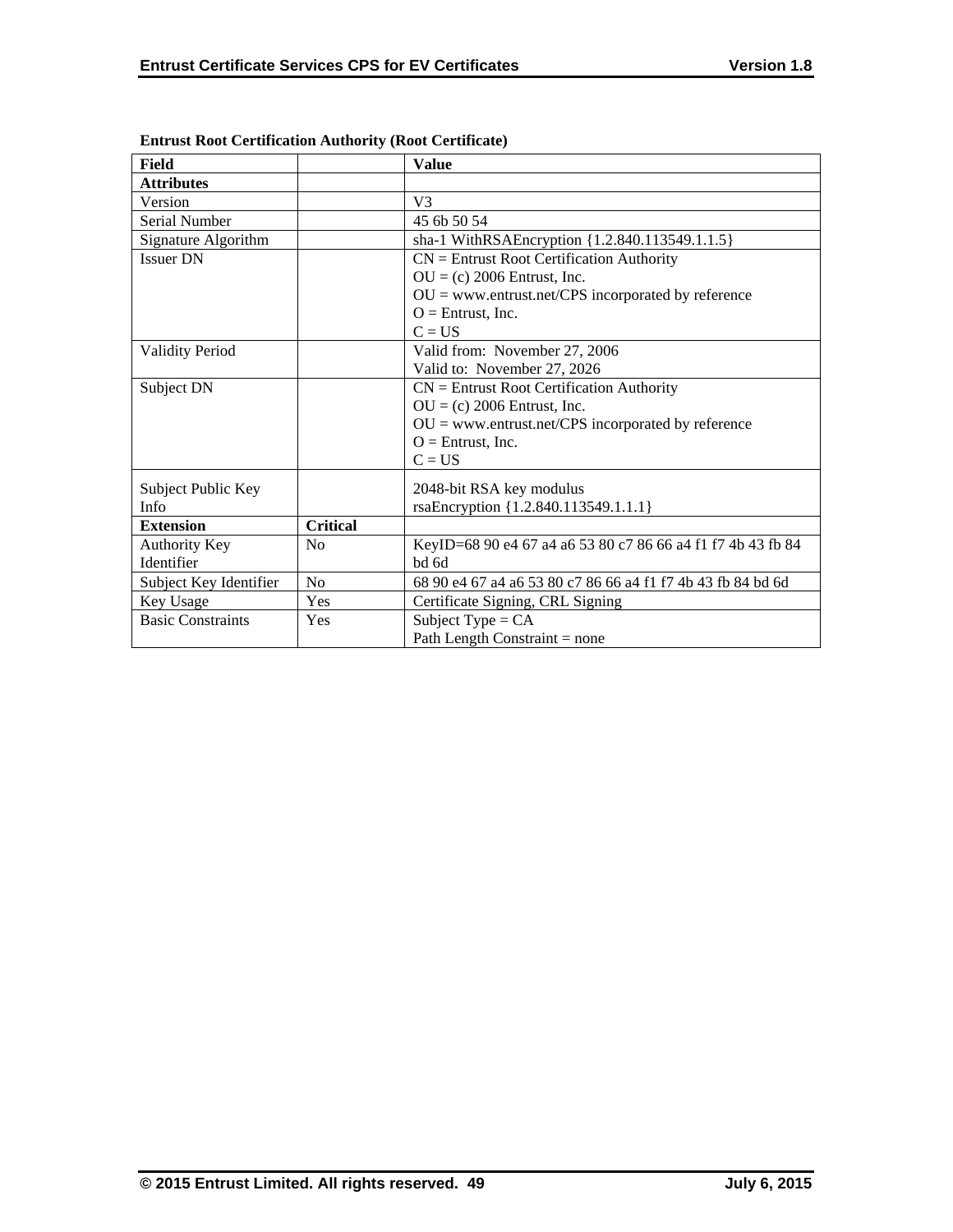| <b>Field</b>             |                 | <b>Value</b>                                                |  |  |
|--------------------------|-----------------|-------------------------------------------------------------|--|--|
| <b>Attributes</b>        |                 |                                                             |  |  |
| Version                  |                 | $V_3$                                                       |  |  |
| Serial Number            |                 | 4a 53 8c 28                                                 |  |  |
| Signature Algorithm      |                 | sha-256 WithRSAEncryption                                   |  |  |
| <b>Issuer DN</b>         |                 | $CN =$ Entrust Root Certification Authority - G2            |  |  |
|                          |                 | $OU = (c) 2009$ Entrust, Inc. - for authorized use only     |  |  |
|                          |                 | $OU = See$ www.entrust.net/legal-terms                      |  |  |
|                          |                 | $O =$ Entrust, Inc.                                         |  |  |
|                          |                 | $C = US$                                                    |  |  |
| <b>Validity Period</b>   |                 | Valid from: July 7, 2009                                    |  |  |
|                          |                 | Valid to: December 7, 2030                                  |  |  |
| Subject DN               |                 | $CN =$ Entrust Root Certification Authority - G2            |  |  |
|                          |                 | $OU = (c) 2009$ Entrust, Inc. - for authorized use only     |  |  |
|                          |                 | $OU = See$ www.entrust.net/legal-terms                      |  |  |
|                          |                 | $O =$ Entrust, Inc.                                         |  |  |
|                          |                 | $C = US$                                                    |  |  |
| Subject Public Key       |                 | 2048-bit RSA key modulus                                    |  |  |
| Info                     |                 | rsaEncryption {1.2.840.113549.1.1.1}                        |  |  |
| <b>Extension</b>         | <b>Critical</b> |                                                             |  |  |
| Subject Key Identifier   | N <sub>0</sub>  | 6a 72 26 7a d0 1e ef 7d e7 3b 69 51 d4 6c 8d 9f 90 12 66 ab |  |  |
| Key Usage                | Yes             | Certificate Signing, CRL Signing                            |  |  |
| <b>Basic Constraints</b> | Yes             | Subject Type = $CA$                                         |  |  |
|                          |                 | Path Length Constraint $=$ none                             |  |  |

**Entrust Root Certification Authority – G2 (Root Certificate)**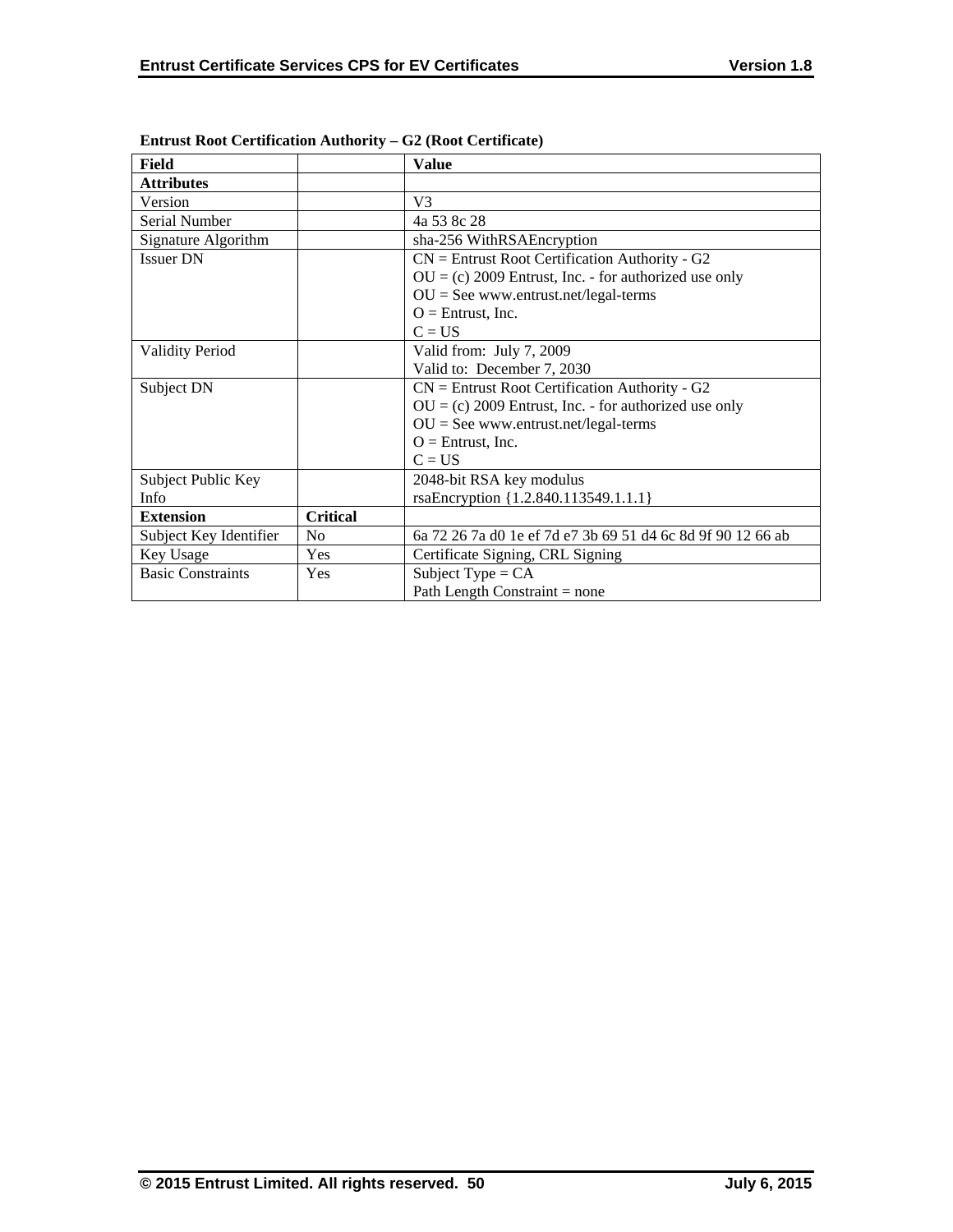| <b>Field</b>                       |                 | <b>Value</b>                                                                                                                                                                              |
|------------------------------------|-----------------|-------------------------------------------------------------------------------------------------------------------------------------------------------------------------------------------|
| <b>Attributes</b>                  |                 |                                                                                                                                                                                           |
| Version                            |                 | V <sub>3</sub>                                                                                                                                                                            |
| Serial Number                      |                 | 16 bytes                                                                                                                                                                                  |
| Signature Algorithm                |                 | ECDSA-SHA384                                                                                                                                                                              |
| <b>Issuer DN</b>                   |                 | $CN =$ Entrust Root Certification Authority – EC1<br>$OU = (c) 2012$ Entrust, Inc. - for authorized use only<br>$OU = See$ www.entrust.net/legal-terms<br>$O =$ Entrust, Inc.<br>$C = US$ |
| <b>Validity Period</b>             |                 | Valid from: issue date<br>Valid to: January 18, 2038                                                                                                                                      |
| Subject DN                         |                 | Same as Issuer DN                                                                                                                                                                         |
| Subject Public Key<br>Info         |                 | Elliptic Curve Public Key<br>SECG elliptic curve secp384r1 (aka NIST P-384)                                                                                                               |
| <b>Extension</b>                   | <b>Critical</b> |                                                                                                                                                                                           |
| <b>Authority Key</b><br>Identifier |                 | Not present                                                                                                                                                                               |
| Subject Key Identifier             | No              | TBD on creation                                                                                                                                                                           |
| Key Usage                          | Yes             | Certificate Signing, CRL Signing                                                                                                                                                          |
| <b>Basic Constraints</b>           | Yes             | Subject Type=CA<br>Path Length Constraint=None                                                                                                                                            |
| <b>CRL</b> Distribution<br>Points  |                 | Not present                                                                                                                                                                               |

# **Entrust Root Certification Authority – EC1 (Root Certificate)**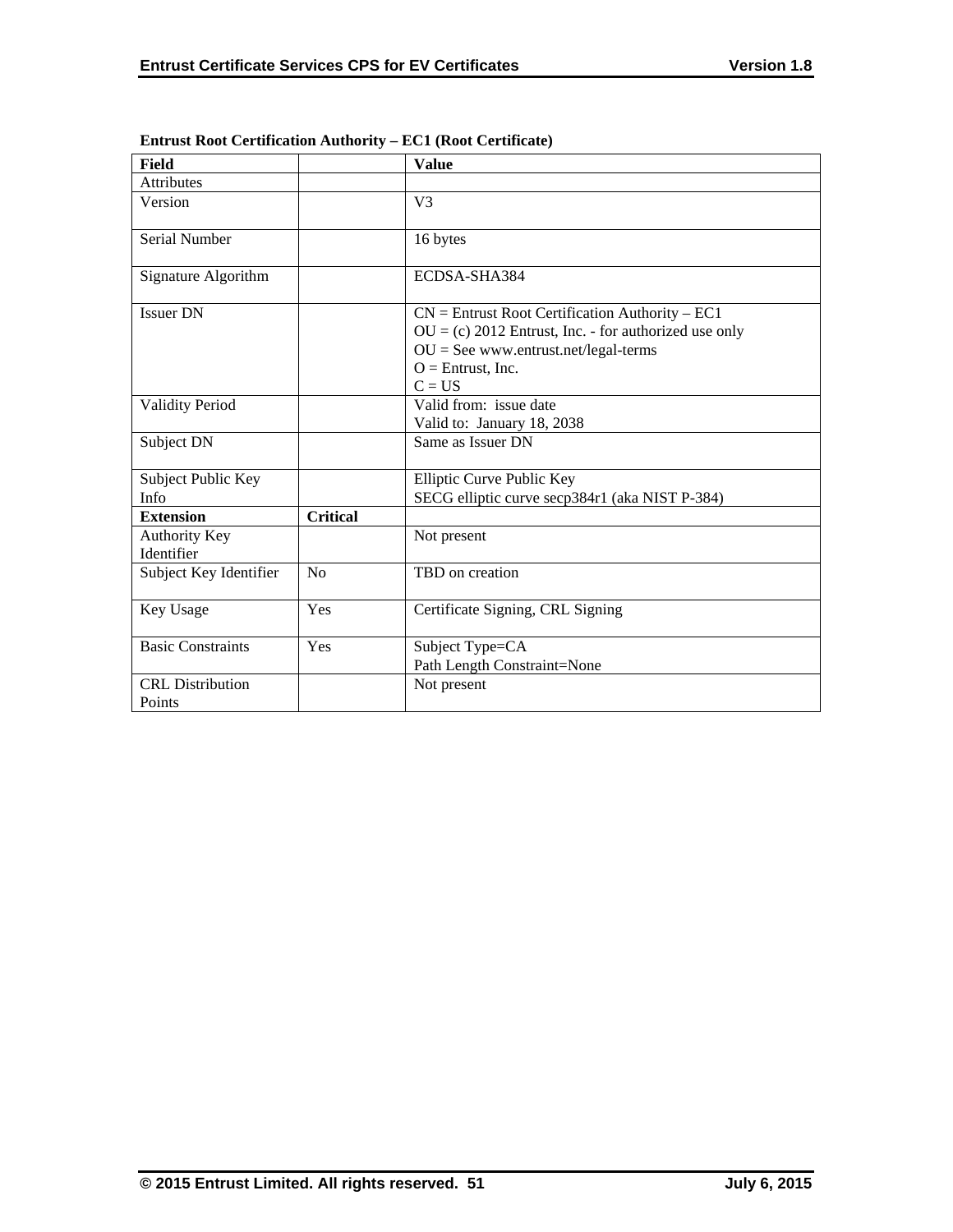| <b>Field</b>                |                 | <b>Value</b>                                                |
|-----------------------------|-----------------|-------------------------------------------------------------|
| <b>Attributes</b>           |                 |                                                             |
| Version                     |                 | V <sub>3</sub>                                              |
| Serial Number               |                 | Unique number to PKI domain                                 |
| Signature Algorithm         |                 | sha-1 or sha-256                                            |
| <b>Issuer DN</b>            |                 | Unique X.500 CA DN                                          |
| <b>Validity Period</b>      |                 | No later than 2030                                          |
|                             |                 | notBefore and notAfter are specified                        |
| Subject DN                  |                 | Unique X.500 CA DN                                          |
| Subject Public Key          |                 | 2048-bit RSA key modulus                                    |
| Info                        |                 | rsaEncryption {1.2.840.113549.1.1.1}                        |
| <b>Extension</b>            | <b>Critical</b> |                                                             |
| <b>Authority Key</b>        | No              | Contains 20 byte SHA-1 hash of the Root CA Public Key       |
| Identifier                  |                 |                                                             |
| Subject Key Identifier      | No              | Contains 20 byte SHA-1 hash of the subjectPublicKey in this |
|                             |                 | certificate                                                 |
| Key Usage                   | Yes             | Certificate Signing, CRL Signing                            |
| <b>Extended Key Usage</b>   | N <sub>0</sub>  | As applicable from the following:                           |
|                             |                 | None present                                                |
|                             |                 | Server Authentication (1.3.6.1.5.5.7.3.1)                   |
|                             |                 | Client Authentication (1.3.6.1.5.5.7.3.2)                   |
|                             |                 | Code Signing (1.3.6.1.5.5.7.3.3)                            |
| <b>Certificate Policies</b> | No              | Policy Identifier = All Issuance Policies                   |
|                             |                 | uri: set as applicable                                      |
| <b>Basic Constraints</b>    | Yes             | Subject Type = $CA$                                         |
|                             |                 | Path Length Constraint $=$ value set as required            |
| Authority Information       | No              | Access Method = On-line Certificate Status Protocol         |
| Access                      |                 | (1.3.6.1.5.5.7.48.1)                                        |
|                             |                 | accessLocation: http://ocsp.entrust.net                     |
| <b>CRL</b> Distribution     | No              | http://crl.entrust.net/2048ca.crl,                          |
| Points                      |                 | http://crl.entrust.net/rootca1.crl                          |
|                             |                 | http://crl/entrust.g2ca.crl, or                             |
|                             |                 | http://crl.entrust.net/ec1root.crl                          |

## **Subordinate CA Certificate**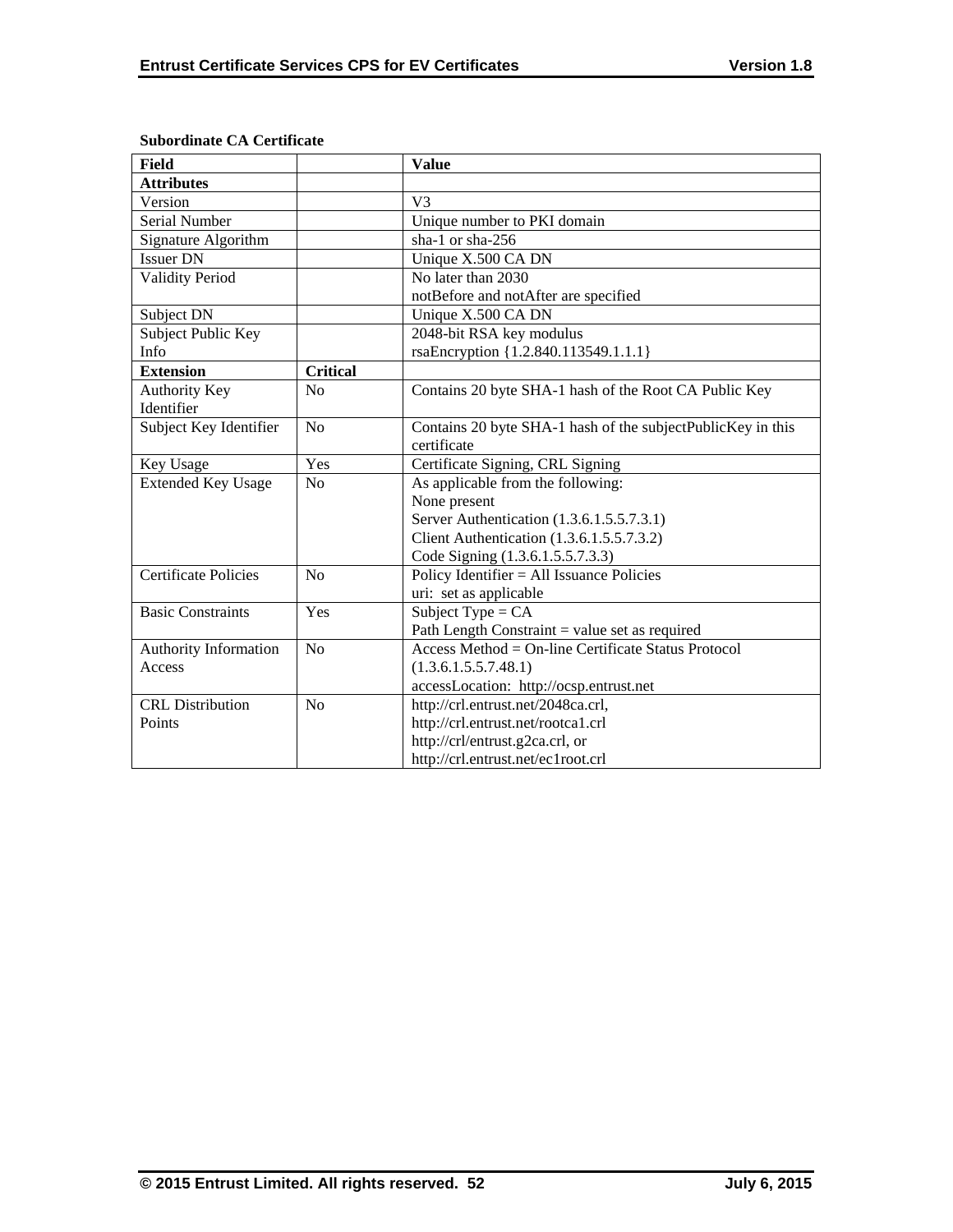| <b>Field</b>                |                 | <b>Value</b>                                                                                          |
|-----------------------------|-----------------|-------------------------------------------------------------------------------------------------------|
| <b>Attributes</b>           |                 |                                                                                                       |
| Version                     |                 | V <sub>3</sub>                                                                                        |
| Serial Number               |                 | Unique number to PKI domain                                                                           |
| <b>Issuer Signature</b>     |                 | $sha-256$                                                                                             |
| Algorithm                   |                 |                                                                                                       |
| <b>Issuer DN</b>            |                 | Unique X.500 CA DN                                                                                    |
| <b>Validity Period</b>      |                 | No greater than 27 months                                                                             |
|                             |                 | notBefore and notAfter are specified                                                                  |
| Subject DN                  |                 | $CN = <$ DNS name of secure server> +                                                                 |
|                             |                 | serialNumber= <registration number="" of="" subscriber=""></registration>                             |
|                             |                 | $OU = corganization unit of subscripter > (optional)$                                                 |
|                             |                 | businessCatergory = <applicable clause="" ev="" guidelines="" per="" the=""></applicable>             |
|                             |                 | $O = \left\langle \text{full legal name of subscripter} \right\rangle$                                |
|                             |                 | jurisdicationOfIncorporationLocalityName (if applicable) =                                            |
|                             |                 | <jurisdication incorporation="" locality="" of="" of<="" or="" registration="" td=""></jurisdication> |
|                             |                 | subscriber>                                                                                           |
|                             |                 | jurisdicationOfIncorporationStateOrProvinceName (if                                                   |
|                             |                 | $applicable) = \langle$ iurisdication of registration or incorporation                                |
|                             |                 | state or province of subscriber>                                                                      |
|                             |                 | jurisdicationOfIncorporationCountry = $\le$ jurisdication of                                          |
|                             |                 | registration or incorporation country of subscriber>                                                  |
|                             |                 | $L =$ <locality of="" subscriber=""></locality>                                                       |
|                             |                 | $S = \text{state}$ or province of subscriber> (if applicable)                                         |
|                             |                 | $C = \langle$ country of subscriber>                                                                  |
| Subject Public Key          |                 | Minimum 2048 RSA key modulus rsaEncryption                                                            |
| Info                        |                 | ${1.2.840.113549.1.1.1}$                                                                              |
|                             |                 | or ECC keys of NIST P-256, P-384, or P-521                                                            |
| <b>Extension</b>            | <b>Critical</b> |                                                                                                       |
| <b>Authority Key</b>        | N <sub>0</sub>  | Contains 20 byte SHA-1 hash of the CA Public Key                                                      |
| Identifier                  |                 |                                                                                                       |
| Subject Key Identifier      | N <sub>0</sub>  | Contains 20 byte SHA-1 hash of the subjectPublicKey in this                                           |
|                             |                 | certificate                                                                                           |
| Subject Alternative         | N <sub>o</sub>  | DNS name(s) of secure server.                                                                         |
| Name                        |                 |                                                                                                       |
| Certificate                 | N <sub>o</sub>  | 1.3.6.1.4.1.11129.2.4.2                                                                               |
| Transparency                |                 | MAY include two or more Certificate Transparency proofs                                               |
|                             |                 | from approved CT Logs.                                                                                |
| Key Usage                   | N <sub>o</sub>  | Digital Signature, Key Encipherment                                                                   |
| <b>Extended Key Usage</b>   | No              | Server Authentication (1.3.6.1.5.5.7.3.1)                                                             |
|                             |                 | Client Authentication (1.3.6.1.5.5.7.3.2) - optional                                                  |
| <b>Certificate Policies</b> | No              | [1] Certificate Policy:                                                                               |
|                             |                 | Policy Identifier=2.16.840.1.114028.10.1.2                                                            |
|                             |                 | [1,1] Policy Qualifier Info:                                                                          |
|                             |                 | Policy Qualifier Id=CPS                                                                               |
|                             |                 | Qualifier:                                                                                            |
|                             |                 | http://www.entrust.net/rpa                                                                            |
| <b>Basic Constraints</b>    | N <sub>o</sub>  | Subject Type = End Entity                                                                             |
|                             |                 | Path Length Constraint = None                                                                         |

# **EV SSL End Entity Certificate**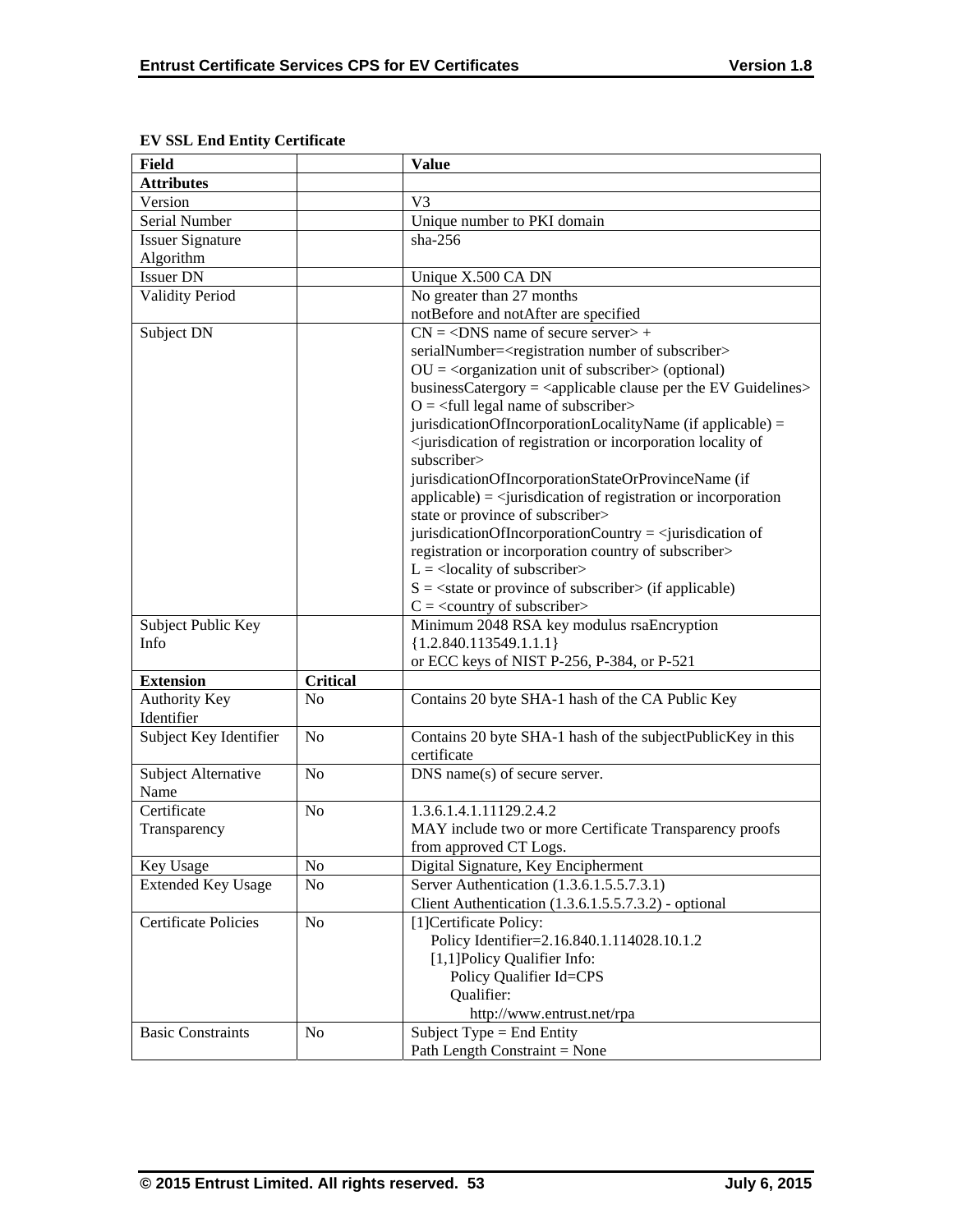| Field                   |                | <b>Value</b>                                         |
|-------------------------|----------------|------------------------------------------------------|
| Authority Information   | N <sub>0</sub> | $Access Method = On-line Centlicate Status Protocol$ |
| Access                  |                | (1.3.6.1.5.5.7.48.1)                                 |
|                         |                | accessLocation: http://ocsp.entrust.net              |
|                         |                | $Access Method = Certification Authority Issuer$     |
|                         |                | (1.3.6.1.5.5.7.48.2)                                 |
|                         |                | accessLocation: http://aia.entrust.net/l1e-chain.cer |
|                         |                | OR http://aia.entrust.net/l1e-chainsha2.cer          |
|                         |                | OR http://aia.entrust.net/11m-chain256.cer           |
| <b>CRL</b> Distribution | N <sub>0</sub> | http://crl.entrust.net/level1e.crl                   |
| Points                  |                | OR http://crl.entrust.net/level1m.crl                |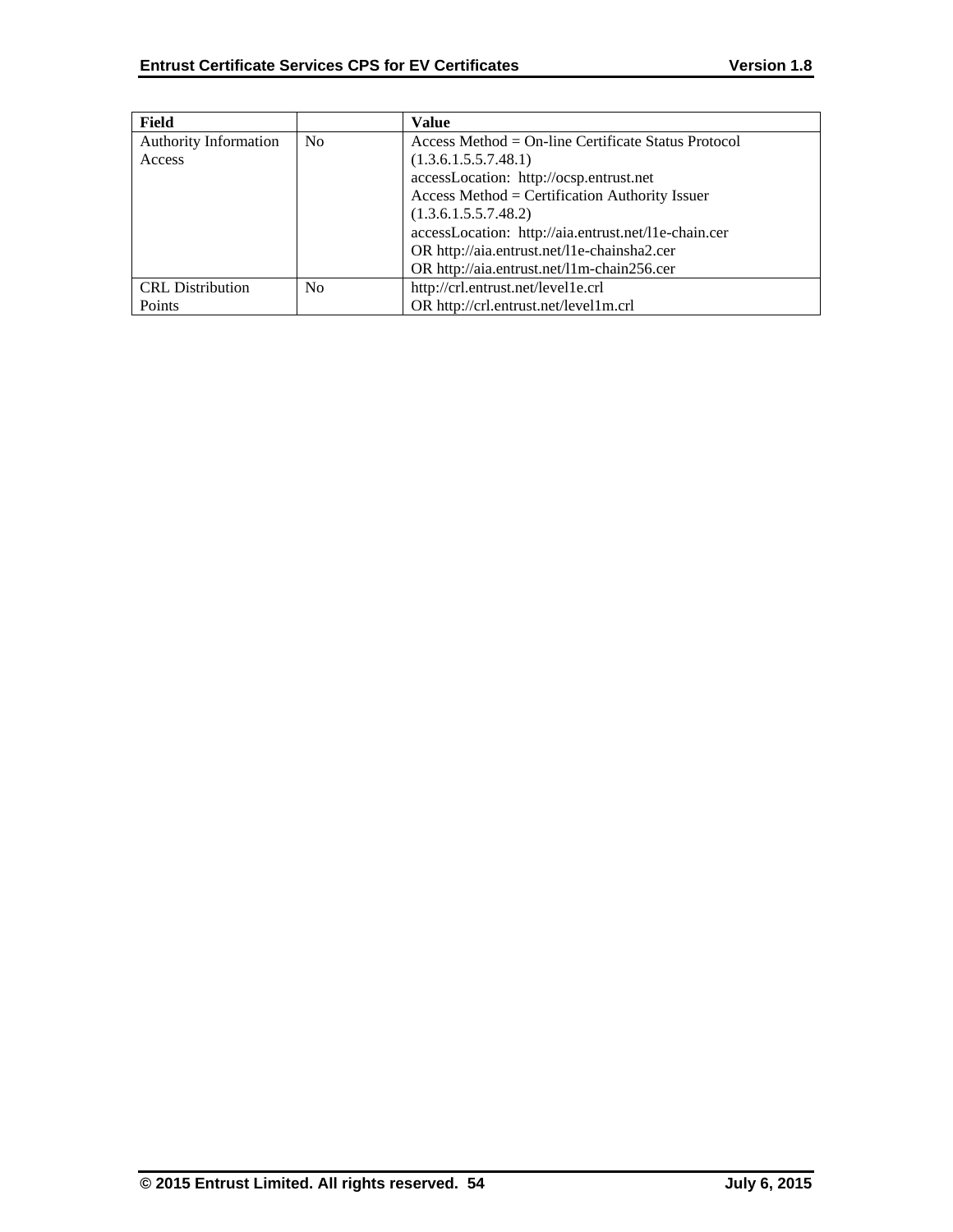| <b>Field</b>                    |                | <b>Value</b>                                                                                                                                                                                                                                                                                                                                                                                                                                                                                                                                                                                                                                                                                                                                                                                                                                                                                                                                                                                                                                                                                                                    |
|---------------------------------|----------------|---------------------------------------------------------------------------------------------------------------------------------------------------------------------------------------------------------------------------------------------------------------------------------------------------------------------------------------------------------------------------------------------------------------------------------------------------------------------------------------------------------------------------------------------------------------------------------------------------------------------------------------------------------------------------------------------------------------------------------------------------------------------------------------------------------------------------------------------------------------------------------------------------------------------------------------------------------------------------------------------------------------------------------------------------------------------------------------------------------------------------------|
| Attributes                      |                |                                                                                                                                                                                                                                                                                                                                                                                                                                                                                                                                                                                                                                                                                                                                                                                                                                                                                                                                                                                                                                                                                                                                 |
| Version                         |                | V <sub>3</sub>                                                                                                                                                                                                                                                                                                                                                                                                                                                                                                                                                                                                                                                                                                                                                                                                                                                                                                                                                                                                                                                                                                                  |
| Serial Number                   |                | Unique number to PKI domain                                                                                                                                                                                                                                                                                                                                                                                                                                                                                                                                                                                                                                                                                                                                                                                                                                                                                                                                                                                                                                                                                                     |
| <b>Issuer Signature</b>         |                | $sha-256$                                                                                                                                                                                                                                                                                                                                                                                                                                                                                                                                                                                                                                                                                                                                                                                                                                                                                                                                                                                                                                                                                                                       |
| Algorithm                       |                |                                                                                                                                                                                                                                                                                                                                                                                                                                                                                                                                                                                                                                                                                                                                                                                                                                                                                                                                                                                                                                                                                                                                 |
| <b>Issuer DN</b>                |                | $CN =$ Entrust Extended Validation Code Signing $CA -$<br>EVCS <sub>1</sub><br>$OU = (c) 2015$ Entrust, Inc. - for authorized use only<br>$OU = See$ www.entrust.net/legal-terms<br>$O =$ Entrust, Inc.<br>$C = US$                                                                                                                                                                                                                                                                                                                                                                                                                                                                                                                                                                                                                                                                                                                                                                                                                                                                                                             |
| <b>Validity Period</b>          |                | notBefore and notAfter are specified                                                                                                                                                                                                                                                                                                                                                                                                                                                                                                                                                                                                                                                                                                                                                                                                                                                                                                                                                                                                                                                                                            |
| Subject DN                      |                | $CN =$ <full legal="" name="" of="" subscriber=""><br/>serialNumber=<registration number="" of="" subscriber=""><br/>businessCatergory = <math>\langle</math>applicable clause per the EV<br/>Guidelines&gt;<br/><math>OU = corganization unit of subscripts (optional)</math><br/><math>Q = \text{full legal name of subscriber}</math><br/>jurisdicationOfIncorporationLocalityName (if applicable) =<br/><jurisdication incorporation="" locality="" of="" of<br="" or="" registration="">subscriber&gt; (optional)<br/>jurisdicationOfIncorporationStateOrProvinceName (if<br/><math>applicable) = \langle</math>jurisdication of registration or incorporation<br/>state or province of subscriber&gt; (optional)<br/>jurisdicationOfIncorporationCountry = <math>\le</math>jurisdication of<br/>registration or incorporation country of subscriber&gt;<br/><math>L =</math> <locality of="" subscriber=""> (optional)<br/><math>S =</math> <state of="" or="" province="" subscriber=""> (if applicable)<br/><math>C = \langle</math> country of subscriber&gt;</state></locality></jurisdication></registration></full> |
| Subject Public Key Info         |                | Minimum 2048-bit RSA key modulus<br>rsaEncryption {1.2.840.113549.1.1.1}                                                                                                                                                                                                                                                                                                                                                                                                                                                                                                                                                                                                                                                                                                                                                                                                                                                                                                                                                                                                                                                        |
| Extension                       | Critical       |                                                                                                                                                                                                                                                                                                                                                                                                                                                                                                                                                                                                                                                                                                                                                                                                                                                                                                                                                                                                                                                                                                                                 |
| Authority Key Identifier        | N <sub>o</sub> | Hash of the CA public key                                                                                                                                                                                                                                                                                                                                                                                                                                                                                                                                                                                                                                                                                                                                                                                                                                                                                                                                                                                                                                                                                                       |
| Subject Key Identifier          | N <sub>o</sub> | Hash of the subjectPublicKey in this certificate                                                                                                                                                                                                                                                                                                                                                                                                                                                                                                                                                                                                                                                                                                                                                                                                                                                                                                                                                                                                                                                                                |
| Key Usage                       | Yes            | Digital Signature                                                                                                                                                                                                                                                                                                                                                                                                                                                                                                                                                                                                                                                                                                                                                                                                                                                                                                                                                                                                                                                                                                               |
| <b>Extended Key Usage</b>       | N <sub>0</sub> | Code Signing (1.3.6.1.5.5.7.3.3)                                                                                                                                                                                                                                                                                                                                                                                                                                                                                                                                                                                                                                                                                                                                                                                                                                                                                                                                                                                                                                                                                                |
| <b>Certificate Policies</b>     | N <sub>o</sub> | [1]Certificate Policy:<br>Policy Identifier= 2.16.840.1.114028.10.1.2<br>[1,1] Policy Qualifier Info:<br>Policy Qualifier Id=CPS<br>Qualifier: http://www.entrust.net/rpa                                                                                                                                                                                                                                                                                                                                                                                                                                                                                                                                                                                                                                                                                                                                                                                                                                                                                                                                                       |
| <b>Basic Constraints</b>        | N <sub>o</sub> | Subject Type = End Entity<br>Path Length Constraint = None                                                                                                                                                                                                                                                                                                                                                                                                                                                                                                                                                                                                                                                                                                                                                                                                                                                                                                                                                                                                                                                                      |
| Authority Information<br>Access |                | Access Method = On-line Certificate Status Protocol<br>1.<br>(1.3.6.1.5.5.7.48.1)<br>Alternative Name: URL=http://ocsp.entrust.net<br>Access Method=Certification Authority Issuer<br>2.                                                                                                                                                                                                                                                                                                                                                                                                                                                                                                                                                                                                                                                                                                                                                                                                                                                                                                                                        |

# **EV Code Signing End Entity Certificate**